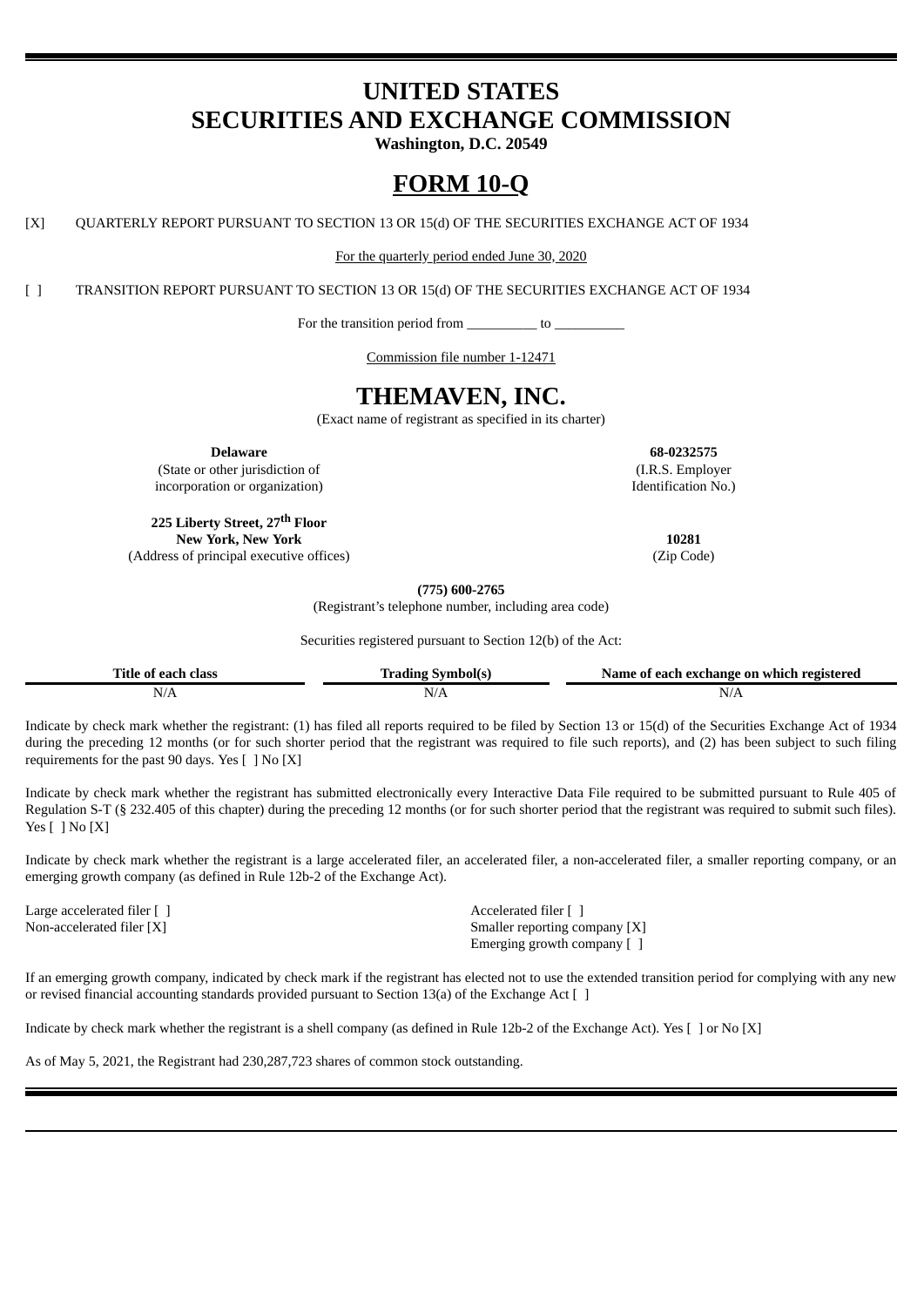**Page Number**

| <b>PART I - FINANCIAL INFORMATION</b>                                                         | $\overline{4}$ |
|-----------------------------------------------------------------------------------------------|----------------|
| <b>Item 1. Condensed Consolidated Financial Statements</b>                                    | $\overline{4}$ |
| Item 2. Management's Discussion and Analysis of Financial Condition and Results of Operations | 27             |
| <b>Item 3. Quantitative and Qualitative Disclosures About Market Risk</b>                     | 35             |
| <b>Item 4. Controls and Procedures</b>                                                        | 35             |
| <b>PART II - OTHER INFORMATION</b>                                                            | 36             |
| Item 1. Legal Proceedings                                                                     | 36             |
| <b>Item 1A. Risk Factors</b>                                                                  | 36             |
| Item 2. Unregistered Sales of Equity Securities and Use of Proceeds                           | 46             |
| Item 3. Defaults Upon Senior Securities                                                       | 46             |
| <b>Item 4. Mine Safety Disclosures</b>                                                        | 46             |
| Item 5. Other Information                                                                     | 46             |
| Item 6. Exhibits                                                                              | 46             |
| <b>SIGNATURES</b>                                                                             | 47             |
| 2                                                                                             |                |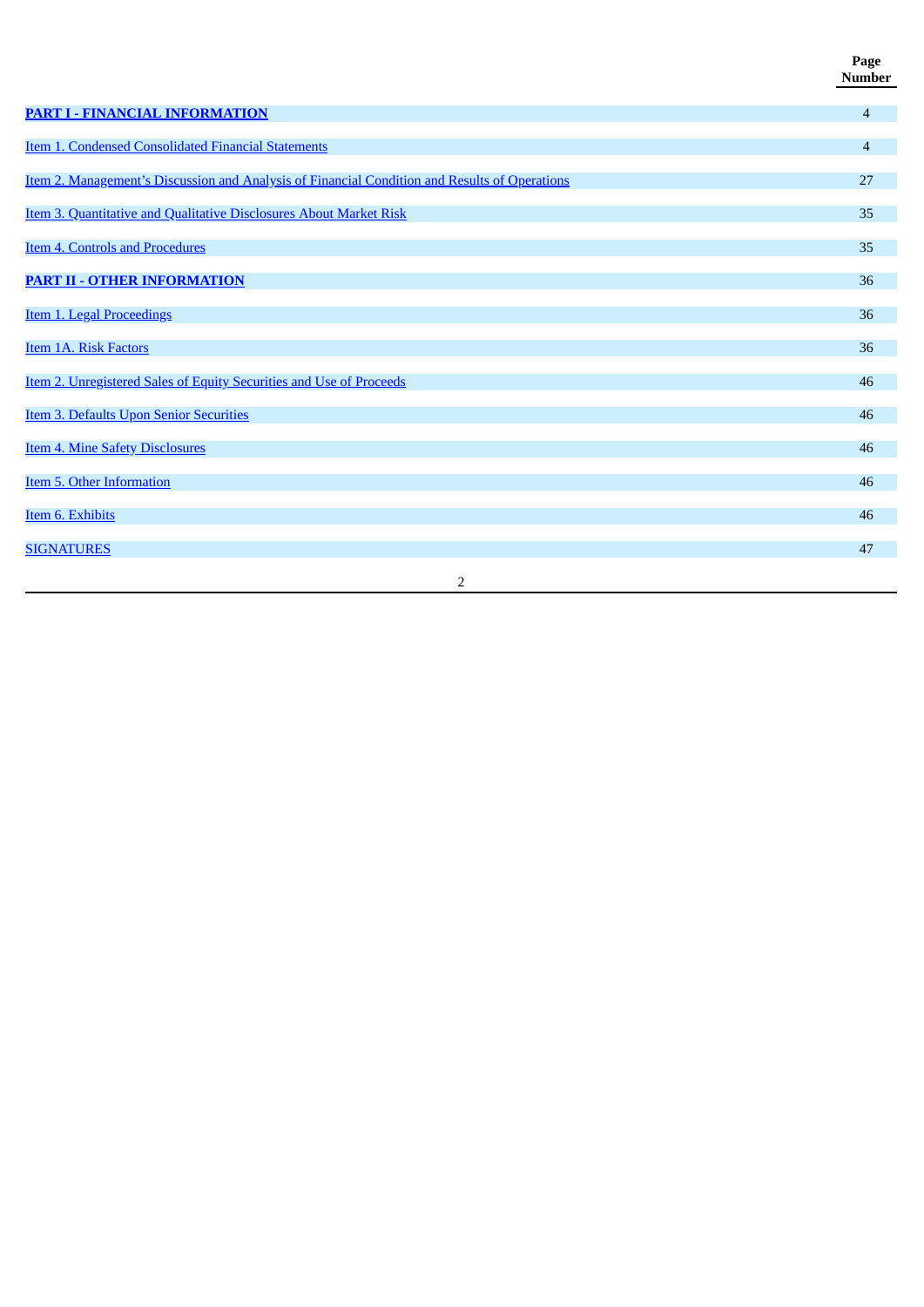#### **Forward-Looking Statements**

This Quarterly Report on Form 10-Q (this "Quarterly Report") of theMaven, Inc. (the "Company," "we," "our," and "us") contains certain forward-looking statements within the meaning of Section 27A of the Securities Act of 1933, as amended (the "Securities Act"), and Section 21E of the Securities Exchange Act of 1934, as amended (the "Exchange Act"). Forward-looking statements relate to future events or future performance and include, without limitation, statements concerning our business strategy, future revenues, market growth, capital requirements, product introductions, and expansion plans and the adequacy of our funding. Other statements contained in this Quarterly Report that are not historical facts are also forward-looking statements. We have tried, wherever possible, to identify forward-looking statements by terminology such as "may," "will," "could," "should," "expects," "anticipates," "intends," "plans," "believes," "seeks," "estimates," and other comparable terminology.

We caution investors that any forward-looking statements presented in this Quarterly Report, or that we may make orally or in writing from time to time, are based on the beliefs of, assumptions made by, and information currently available to, us. Such statements are based on assumptions, and the actual outcome will be affected by known and unknown risks, trends, uncertainties, and factors that are beyond our control or ability to predict. Although we believe that our assumptions are reasonable, they are not guarantees of future performance, and some will inevitably prove to be incorrect. As a result, our actual future results can be expected to differ from our expectations, and those differences may be material. Accordingly, investors should use caution in relying on forward-looking statements, which are based only on known results and trends at the time they are made, to anticipate future results or trends. Other risks are detailed by us in our public filings with the Securities and Exchange Commission (the "SEC"), including in Item 1A., Risk Factors, in our Annual Report on Form 10-K for the year ended December 31, 2019. The discussion in this Quarterly Report should be read in conjunction with the condensed consolidated financial statements and notes thereto included in Item 1 of this Quarterly Report and our Annual Report on Form 10-K for the year ended December 31, 2019.

This Quarterly Report and all subsequent written and oral forward-looking statements attributable to us or any person acting on our behalf are expressly qualified in their entirety by the cautionary statements contained or referred to in this section. We do not undertake any obligation to release publicly any revisions to our forward-looking statements to reflect events or circumstances after the date of this Quarterly Report.

This Quarterly Report is being filed for the three and six months ended June 30, 2020, as a late report to comply with the reporting obligations applicable to us under the Exchange Act. Unless specifically required to provide information for the three and six months ended June 30, 2020, by the rules and regulations of the SEC, the discussion of our business reflects our current assets and current operations. Where the information relates to the three and six months ended June 30, 2020, we have made a reasonable effort herein to make that clear. Also, to be clear, the financial information in the condensed consolidated financial statements and footnotes accompanying this Quarterly Report and the other financial information and management's discussion and analysis about the condensed consolidated financial statements relate to the historical period for the three and six months ended June 30, 2020.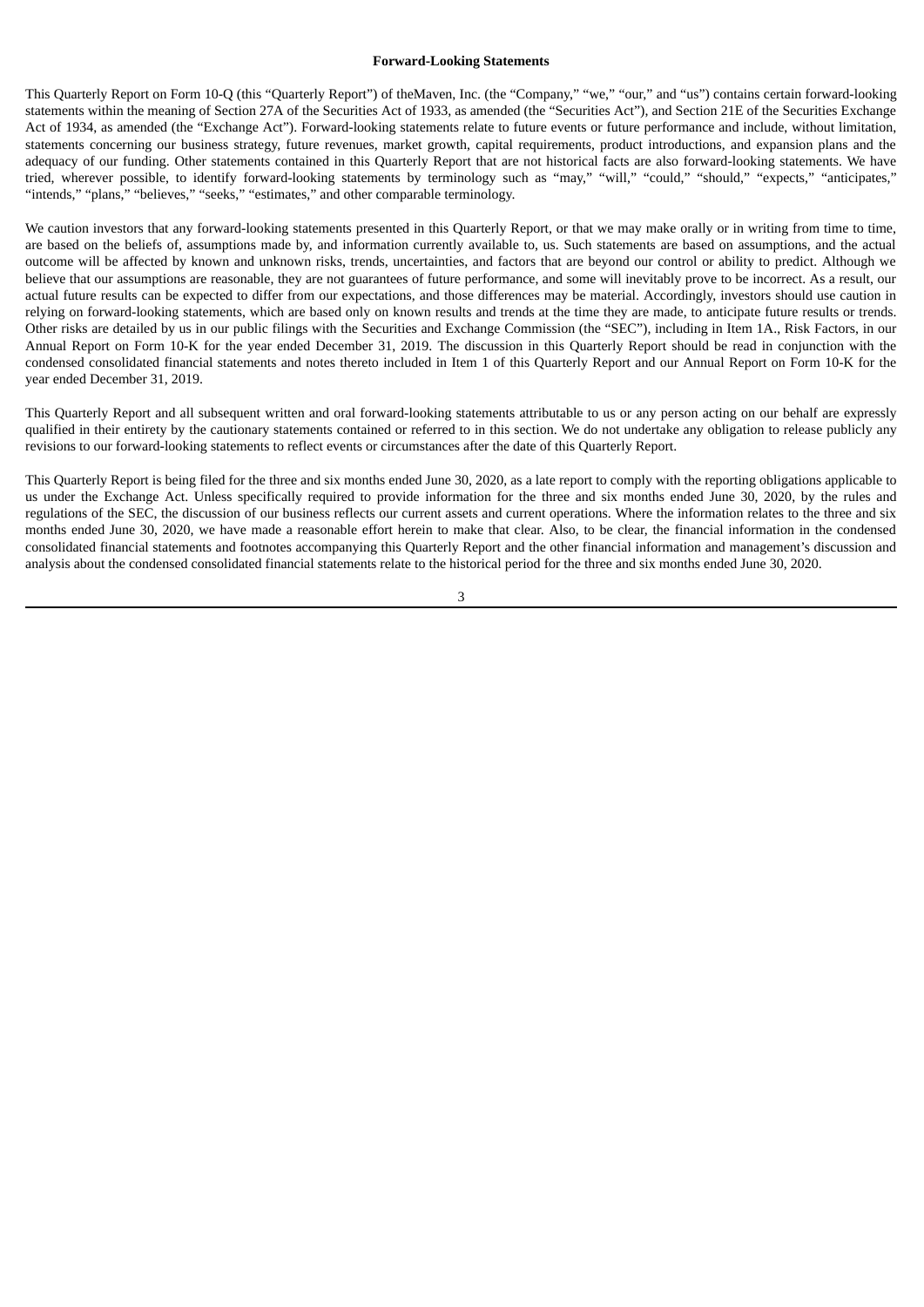# **PART I – FINANCIAL INFORMATION**

# <span id="page-3-1"></span><span id="page-3-0"></span>**ITEM 1. FINANCIAL INFORMATION**

# **THEMAVEN, INC. AND SUBSIDIARIES**

# Index to Condensed Consolidated Financial Statements

|                                                                                                                      | PAGE |
|----------------------------------------------------------------------------------------------------------------------|------|
| Condensed Consolidated Balance Sheets as of June 30, 2020 and December 31, 2019                                      |      |
| Condensed Consolidated Statements of Operations for the Quarterly Periods Ended June 30, 2020 and 2019               | b    |
| Condensed Consolidated Statements of Stockholders' Deficiency for the Quarterly Periods Ended June 30, 2020 and 2019 |      |
| Condensed Consolidated Statements of Cash Flows for the Quarterly Periods Ended June 30, 2020 and 2019               | q    |
| <b>Notes to Condensed Consolidated Financial Statements</b>                                                          | 10   |

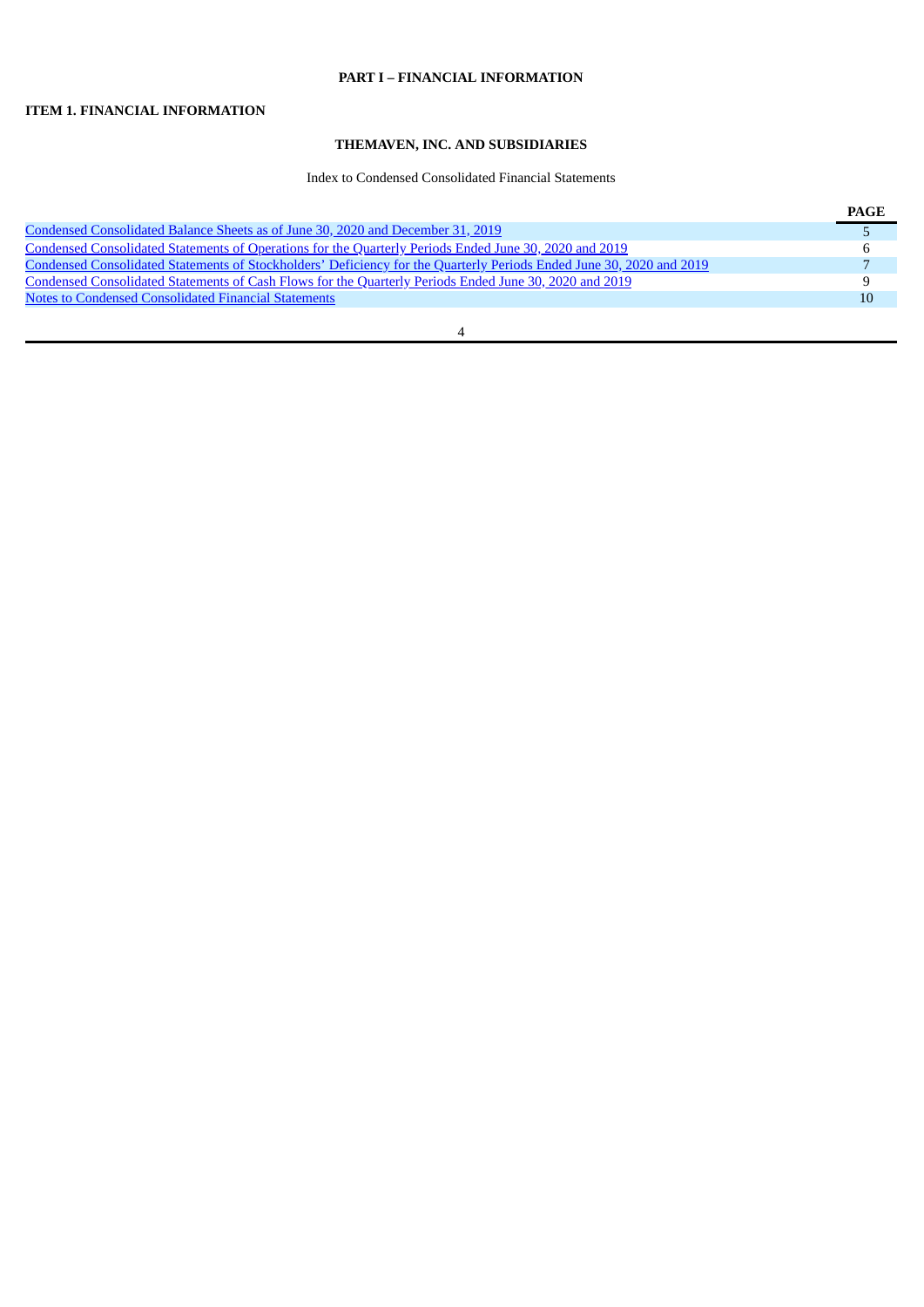# **CONDENSED CONSOLIDATED BALANCE SHEETS**

<span id="page-4-0"></span>

|                                                                                                                                                                         | June 30, 2020<br>(unaudited) | December 31, 2019 |  |  |  |
|-------------------------------------------------------------------------------------------------------------------------------------------------------------------------|------------------------------|-------------------|--|--|--|
| <b>Assets</b>                                                                                                                                                           |                              |                   |  |  |  |
| Current assets:                                                                                                                                                         |                              |                   |  |  |  |
| Cash and cash equivalents                                                                                                                                               | \$<br>2,274,789              | \$<br>8,852,281   |  |  |  |
| Restricted cash                                                                                                                                                         | 1,000,809                    | 620,809           |  |  |  |
| Accounts receivable, net                                                                                                                                                | 10,561,022                   | 16,233,955        |  |  |  |
| Subscription acquisition costs, current portion                                                                                                                         | 8,750,230                    | 3,142,580         |  |  |  |
| Royalty fees, current portion                                                                                                                                           | 15,000,000                   | 15,000,000        |  |  |  |
| Prepayments and other current assets                                                                                                                                    | 4,467,607                    | 4,310,735         |  |  |  |
| Total current assets                                                                                                                                                    | 42,054,457                   | 48,160,360        |  |  |  |
| Property and equipment, net                                                                                                                                             | 1,329,534                    | 661,277           |  |  |  |
| Operating lease right-of-use assets                                                                                                                                     | 19,589,040                   | 3,980,649         |  |  |  |
| Platform development, net                                                                                                                                               | 6,864,805                    | 5,892,719         |  |  |  |
| Royalty fees, net of current portion                                                                                                                                    | 18,750,000                   | 26,250,000        |  |  |  |
| Subscription acquisition costs, net of current portion                                                                                                                  | 7,785,479                    | 3,417,478         |  |  |  |
| Acquired and other intangible assets, net                                                                                                                               | 82,194,391                   | 91,404,144        |  |  |  |
| Other long-term assets<br>Goodwill                                                                                                                                      | 1,799,349                    | 1,085,287         |  |  |  |
|                                                                                                                                                                         | 16,139,377                   | 16,139,377        |  |  |  |
| <b>Total assets</b>                                                                                                                                                     | \$<br>196,506,432            | \$<br>196,991,291 |  |  |  |
| Liabilities, mezzanine equity and stockholders' deficiency                                                                                                              |                              |                   |  |  |  |
| Current liabilities:                                                                                                                                                    |                              |                   |  |  |  |
| Accounts payable                                                                                                                                                        | \$<br>8,466,629              | \$<br>9,580,186   |  |  |  |
| Accrued expenses and other                                                                                                                                              | 12,203,633                   | 16,483,201        |  |  |  |
| Line of credit                                                                                                                                                          | 3,243,882                    |                   |  |  |  |
| Unearned revenue                                                                                                                                                        | 55,419,426                   | 32,163,087        |  |  |  |
| Subscription refund liability                                                                                                                                           | 3,277,849                    | 3,144,172         |  |  |  |
| Operating lease liabilities                                                                                                                                             | 1,506,992                    | 2,203,474         |  |  |  |
| Liquidated damages payable                                                                                                                                              | 9,248,188                    | 8,080,514         |  |  |  |
| Convertible debt                                                                                                                                                        | 930,375                      | 741,197           |  |  |  |
| Warrant derivative liabilities                                                                                                                                          | 1,261,705                    | 1,644,200         |  |  |  |
| Embedded derivative liabilities                                                                                                                                         | 8,958,000                    | 13,501,000        |  |  |  |
| <b>Total current liabilities</b>                                                                                                                                        | 104,516,679                  | 87,541,031        |  |  |  |
| Unearned revenue, net of current portion                                                                                                                                | 14,816,588                   | 31,179,211        |  |  |  |
| Operating lease liabilities, net of current portion                                                                                                                     | 19,919,015                   | 2,616,132         |  |  |  |
| Other long-term liability                                                                                                                                               | 242,310                      | 242,310           |  |  |  |
| Officer promissory notes<br>Convertible debt, net of current portion                                                                                                    | 322,831                      | 319,351           |  |  |  |
| Long-term debt                                                                                                                                                          | 15,219,549                   | 12,497,765        |  |  |  |
|                                                                                                                                                                         | 60,390,250                   | 44,009,745        |  |  |  |
| <b>Total liabilities</b>                                                                                                                                                | 215,427,222                  | 178,405,545       |  |  |  |
| Commitments and contingencies (Note 12)                                                                                                                                 |                              |                   |  |  |  |
| Mezzanine equity:                                                                                                                                                       |                              |                   |  |  |  |
| Series G redeemable and convertible preferred stock, \$0.01 par value, \$1,000 per                                                                                      |                              |                   |  |  |  |
| share liquidation value and 1,800 shares designated; aggregate liquidation value:<br>\$168,496; Series G shares issued and outstanding: 168,496; common shares issuable |                              |                   |  |  |  |
| upon conversion: 188,791 at June 30, 2020 and December 31, 2019                                                                                                         | 168,496                      | 168,496           |  |  |  |
| Series H convertible preferred stock, \$0.01 par value, \$1,000 per share liquidation                                                                                   |                              |                   |  |  |  |
| value and 23,000 shares designated; aggregate liquidation value \$19,399,250; Series                                                                                    |                              |                   |  |  |  |
| H; Series H shares issued and outstanding: 19,400; common shares issuable upon                                                                                          |                              |                   |  |  |  |
| conversion: 58,787,879 at June 30, 2020 and December 31, 2019                                                                                                           | 18,045,496                   | 18,045,496        |  |  |  |
| Series I convertible preferred stock, \$0.01 par value, \$1,000 per share liquidation                                                                                   |                              |                   |  |  |  |
| value and 25,800 shares designated; aggregate liquidation value: \$23,100,000;                                                                                          |                              |                   |  |  |  |
| Series I shares issued and outstanding: 23,100; common shares issuable upon                                                                                             |                              |                   |  |  |  |
| conversion: 46,200,000 at June 30, 2020 and December 31, 2019                                                                                                           | 19,699,742                   | 19,699,742        |  |  |  |
| Series J convertible preferred stock, \$0.01 par value, \$1,000 per share liquidation                                                                                   |                              |                   |  |  |  |
| value and 35,000 shares designated; aggregate liquidation value: \$20,000,000;                                                                                          |                              |                   |  |  |  |
| Series J shares issued and outstanding: 20,000; common shares issuable upon                                                                                             |                              |                   |  |  |  |
| conversion: 28,571,428 at June 30, 2020 and December 31, 2019                                                                                                           | 17,739,996                   | 17,739,996        |  |  |  |
| Total mezzanine equity                                                                                                                                                  | 55,653,730                   | 55,653,730        |  |  |  |
| Stockholders' deficiency:                                                                                                                                               |                              |                   |  |  |  |
| Common stock, \$0.01 par value, authorized 1,000,000,000 shares; issued and                                                                                             |                              |                   |  |  |  |
| outstanding: 38,590,363 and 37,119,117 shares at June 30, 2020 and December 31,                                                                                         |                              |                   |  |  |  |
| 2019, respectively                                                                                                                                                      | 385,902                      | 371,190           |  |  |  |
| Common stock to be issued                                                                                                                                               | 25,879                       | 39,383            |  |  |  |
| Additional paid-in capital                                                                                                                                              | 43,992,975                   | 35,562,766        |  |  |  |
| Accumulated deficit                                                                                                                                                     | (118, 979, 276)              | (73, 041, 323)    |  |  |  |
| Total stockholders' deficiency                                                                                                                                          | (74, 574, 520)               | (37,067,984)      |  |  |  |
| Total liabilities, mezzanine equity and stockholders' deficiency                                                                                                        | \$<br>196,506,432            | 196,991,291<br>\$ |  |  |  |
|                                                                                                                                                                         |                              |                   |  |  |  |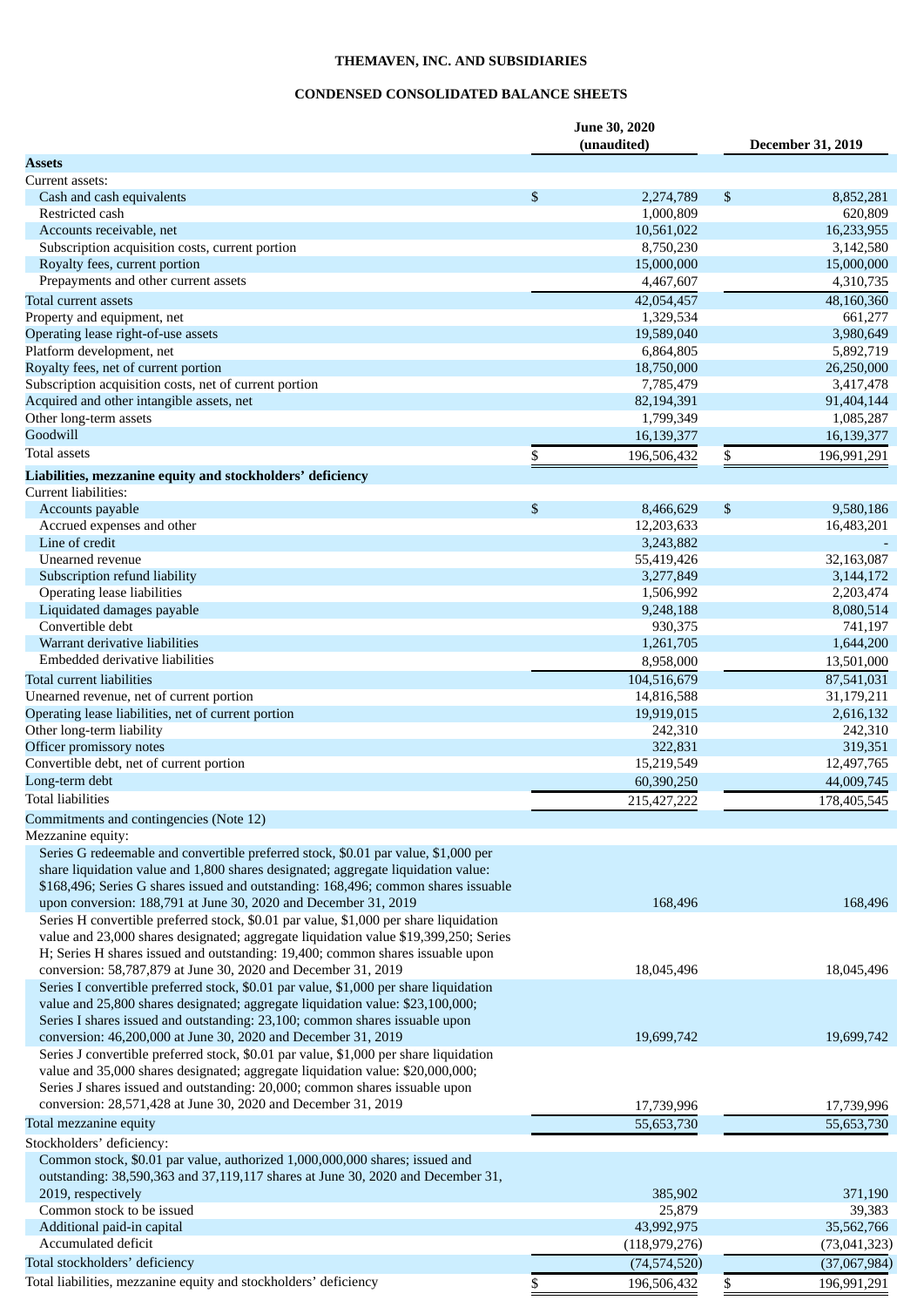*See accompanying notes to condensed consolidated financial statements.*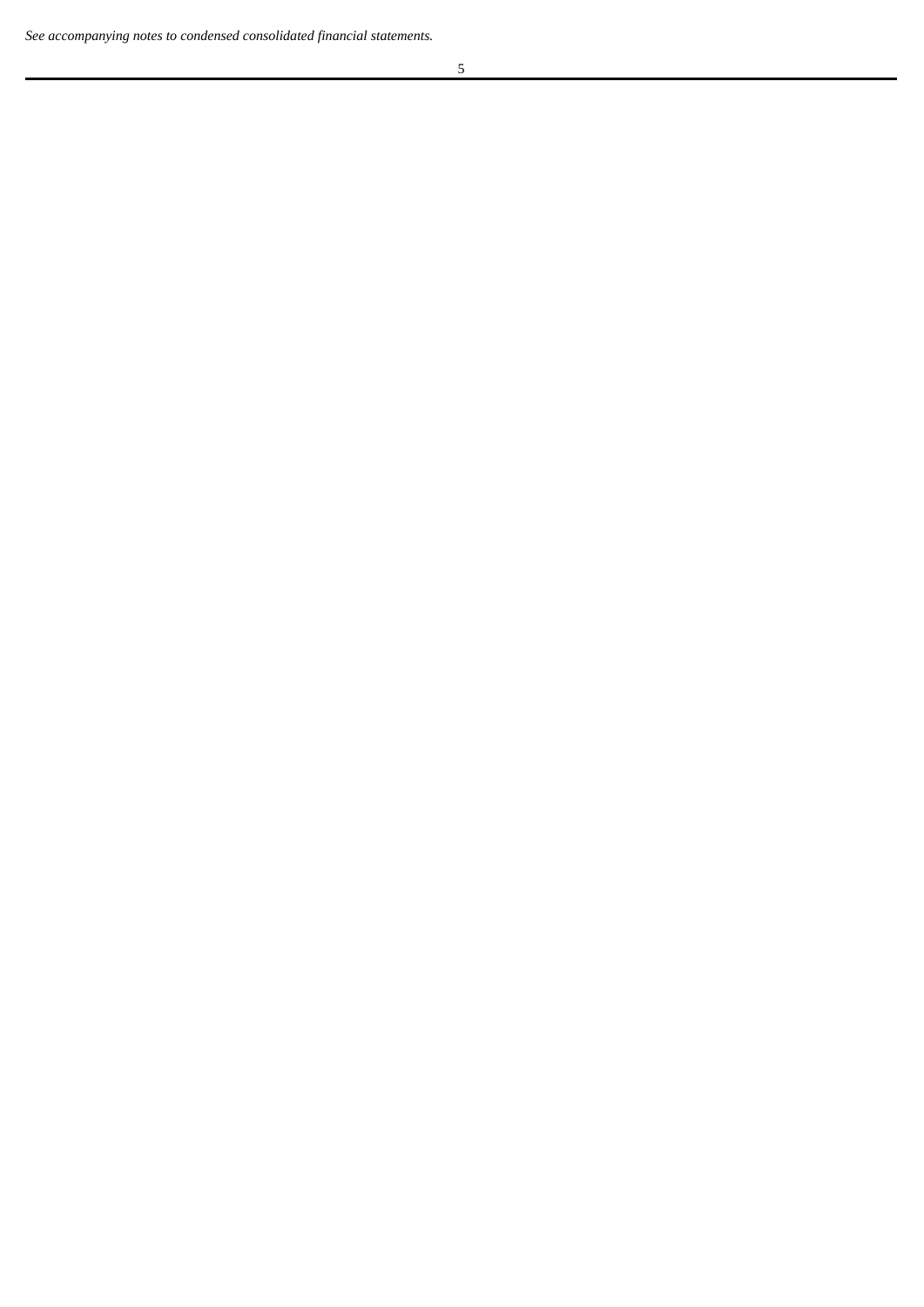# **CONDENSED CONSOLIDATED STATEMENTS OF OPERATIONS (unaudited)**

<span id="page-6-0"></span>

|                                                                                                                                  | <b>Three Months Ended</b><br><b>June 30,</b> |                |    |                |    | <b>Six Months Ended</b><br><b>June 30,</b> |    |               |  |
|----------------------------------------------------------------------------------------------------------------------------------|----------------------------------------------|----------------|----|----------------|----|--------------------------------------------|----|---------------|--|
|                                                                                                                                  |                                              | 2020           |    | 2019           |    | 2020                                       |    | 2019          |  |
| <b>Revenue</b>                                                                                                                   |                                              | 23,090,940     | \$ | 5,770,283      | \$ | 53,503,793                                 | \$ | 12,044,246    |  |
| Cost of revenue (includes amortization of developed technology and<br>platform development for six months ended 2020 and 2019 of |                                              |                |    |                |    |                                            |    |               |  |
| \$4,259,333 and \$2,686,289, respectively)                                                                                       |                                              | 24,874,179     |    | 5,487,172      |    | 51,613,012                                 |    | 11,139,737    |  |
| Gross profit (loss)                                                                                                              |                                              | (1,783,239)    |    | 283,111        |    | 1,890,781                                  |    | 904,509       |  |
| <b>Operating expenses</b>                                                                                                        |                                              |                |    |                |    |                                            |    |               |  |
| Selling and marketing                                                                                                            |                                              | 8,409,343      |    | 1,451,101      |    | 17,769,281                                 |    | 2,600,393     |  |
| General and administrative                                                                                                       |                                              | 7,270,511      |    | 5,871,015      |    | 17,680,716                                 |    | 10,096,268    |  |
| Depreciation and amortization                                                                                                    |                                              | 4,127,126      |    | 107,637        |    | 8,223,806                                  |    | 215,977       |  |
| Total operating expenses                                                                                                         |                                              | 19,806,980     |    | 7,429,753      |    | 43,673,803                                 |    | 12,912,638    |  |
| Loss from operations                                                                                                             |                                              | (21,590,219)   |    | (7, 146, 642)  |    | (41,783,022)                               |    | (12,008,129)  |  |
| Other (expense) income                                                                                                           |                                              |                |    |                |    |                                            |    |               |  |
| Change in valuation of warrant derivative liabilities                                                                            |                                              | 243,276        |    | (166, 075)     |    | 382,495                                    |    | (541,770)     |  |
| Change in valuation of embedded derivative liabilities                                                                           |                                              | 2,922,000      |    | (1,396,000)    |    | 4,543,000                                  |    | (3,779,000)   |  |
| Interest expense                                                                                                                 |                                              | (4, 116, 407)  |    | (1,876,054)    |    | (7,916,135)                                |    | (3, 177, 262) |  |
| Interest income                                                                                                                  |                                              | 1,640          |    | 63             |    | 3,383                                      |    | 3,234         |  |
| Liquidated damages                                                                                                               |                                              | (621, 619)     |    | (853)          |    | (1, 167, 674)                              |    | (17,740)      |  |
| Other                                                                                                                            |                                              |                |    |                |    |                                            |    | 126           |  |
| Total other expense                                                                                                              |                                              | (1,571,110)    |    | (3,438,919)    |    | (4, 154, 931)                              |    | (7,512,412)   |  |
| Loss before income taxes                                                                                                         |                                              | (23, 161, 329) |    | (10, 585, 561) |    | (45, 937, 953)                             |    | (19,520,541)  |  |
| Income taxes                                                                                                                     |                                              |                |    |                |    |                                            |    |               |  |
| Net loss                                                                                                                         |                                              | (23, 161, 329) | \$ | (10, 585, 561) | \$ | (45, 937, 953)                             | \$ | (19,520,541)  |  |
| Basic and diluted net loss per common share                                                                                      |                                              | (0.59)         |    | (0.30)         | \$ | (1.17)                                     |    | (0.55)        |  |
| Weighted average number of common shares outstanding - basic<br>and diluted                                                      |                                              | 39,217,524     |    | 35,556,188     |    | 39,171,629                                 |    | 35,208,771    |  |

*See accompanying notes to condensed consolidated financial statements.*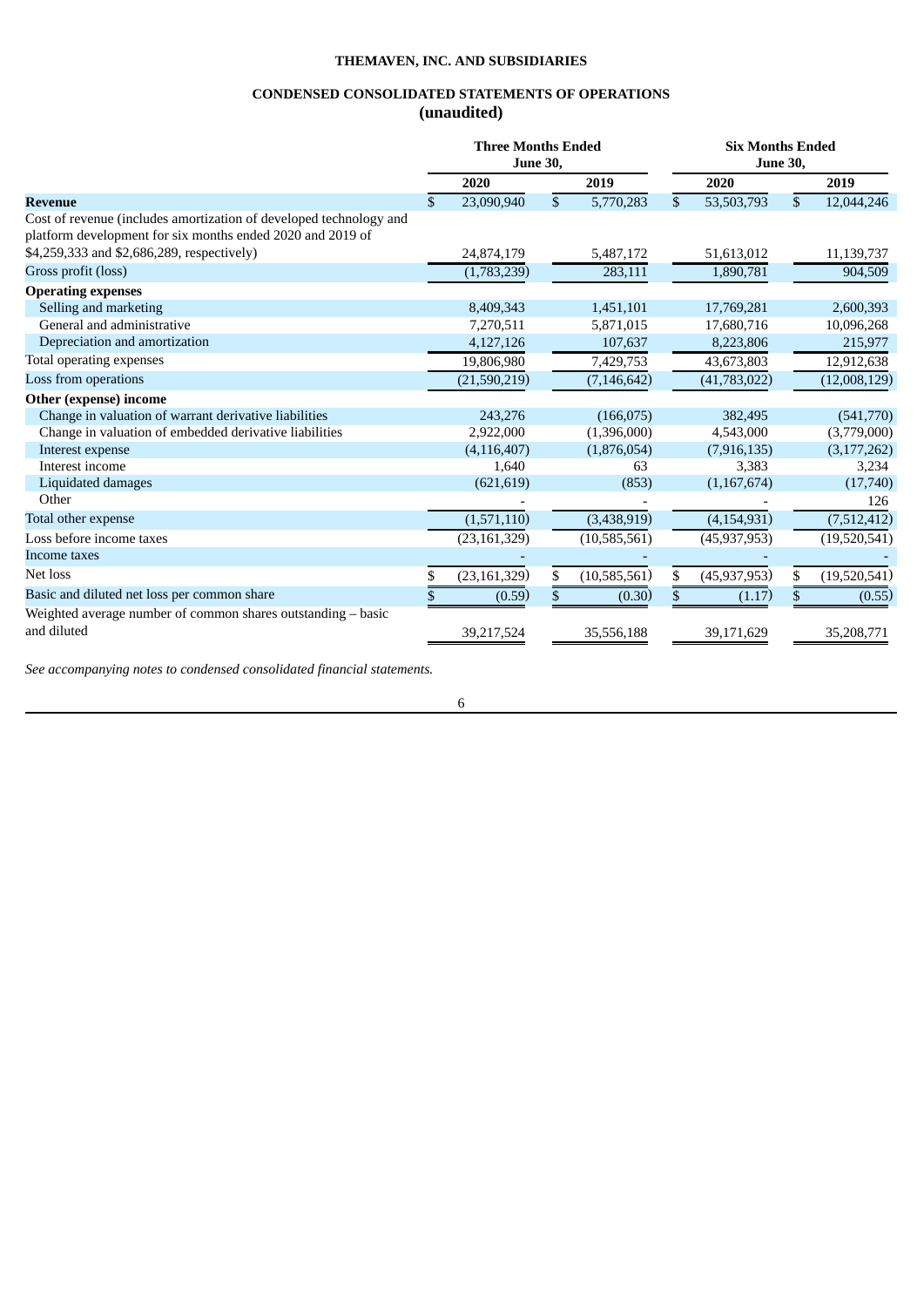# **CONDENSED CONSOLIDATED STATEMENTS OF STOCKHOLDERS' DEFICIENCY (unaudited)**

# **Six Months Ended June 30, 2020**

<span id="page-7-0"></span>

|                                                                             |                     |              | <b>Common Stock to</b>   |                          |                   |                   |    |                   |
|-----------------------------------------------------------------------------|---------------------|--------------|--------------------------|--------------------------|-------------------|-------------------|----|-------------------|
|                                                                             | <b>Common Stock</b> |              | be Issued                |                          | <b>Additional</b> |                   |    | Total             |
|                                                                             |                     | Par          |                          | Par                      | Paid-in           | Accumulated       |    | Stockholders'     |
|                                                                             | <b>Shares</b>       | <b>Value</b> | <b>Shares</b>            | Value                    | Capital           | <b>Deficit</b>    |    | <b>Deficiency</b> |
| <b>Balance at January 1, 2020</b>                                           | 37,119,117          | \$371,190    | 3,938,287                | \$39,383                 | \$35,562,766      | $$$ (73,041,323)  | \$ | (37,067,984)      |
| Issuance of restricted stock units in<br>connection with the acquisition of |                     |              |                          |                          |                   |                   |    |                   |
| LiftIgniter                                                                 |                     |              |                          |                          | 500,000           |                   |    | 500,000           |
| Issuance of restricted stock awards to                                      |                     |              |                          |                          |                   |                   |    |                   |
| the board of directors                                                      | 562,500             | 5,625        |                          |                          | (5,625)           |                   |    |                   |
| Common stock withheld for taxes                                             | (206, 881)          | (2,069)      |                          |                          | (167, 412)        |                   |    | (169, 481)        |
| Stock-based compensation                                                    |                     |              |                          |                          | 3,930,172         |                   |    | 3,930,172         |
| Net loss                                                                    |                     |              |                          |                          |                   | (22,776,624)      |    | (22, 776, 624)    |
| <b>Balance at March 31, 2020</b>                                            | 37,474,736          | \$374,746    | 3,938,287                | 39,383                   | \$39,819,901      | $$$ (95,817,947)  | \$ | (55,583,917)      |
| Issuance of common stock in<br>connection with the acquisition of Say       |                     |              |                          |                          |                   |                   |    |                   |
| Media                                                                       | 1,350,394           | 13,504       | (1,350,394)              | (13,504)                 |                   |                   |    |                   |
| Issuance of restricted stock awards to<br>the board of directors            |                     |              |                          |                          |                   |                   |    |                   |
| Common stock withheld for taxes                                             | (234,767)           | (2,348)      | $\overline{\phantom{0}}$ | $\overline{\phantom{a}}$ | (109, 992)        |                   |    | (112, 340)        |
| Stock-based compensation                                                    |                     |              |                          | $\overline{\phantom{a}}$ | 4,283,066         | ٠                 |    | 4,283,066         |
| Net loss                                                                    |                     |              |                          |                          |                   | (23, 161, 329)    |    | (23, 161, 329)    |
| <b>Balance at June 30, 2020</b>                                             | 38,590,363          | \$385,902    | 2,587,893                | 25,879                   | \$43,992,975      | \$(118, 979, 276) | S. | (74, 574, 520)    |

*See accompanying notes to condensed consolidated financial statements.*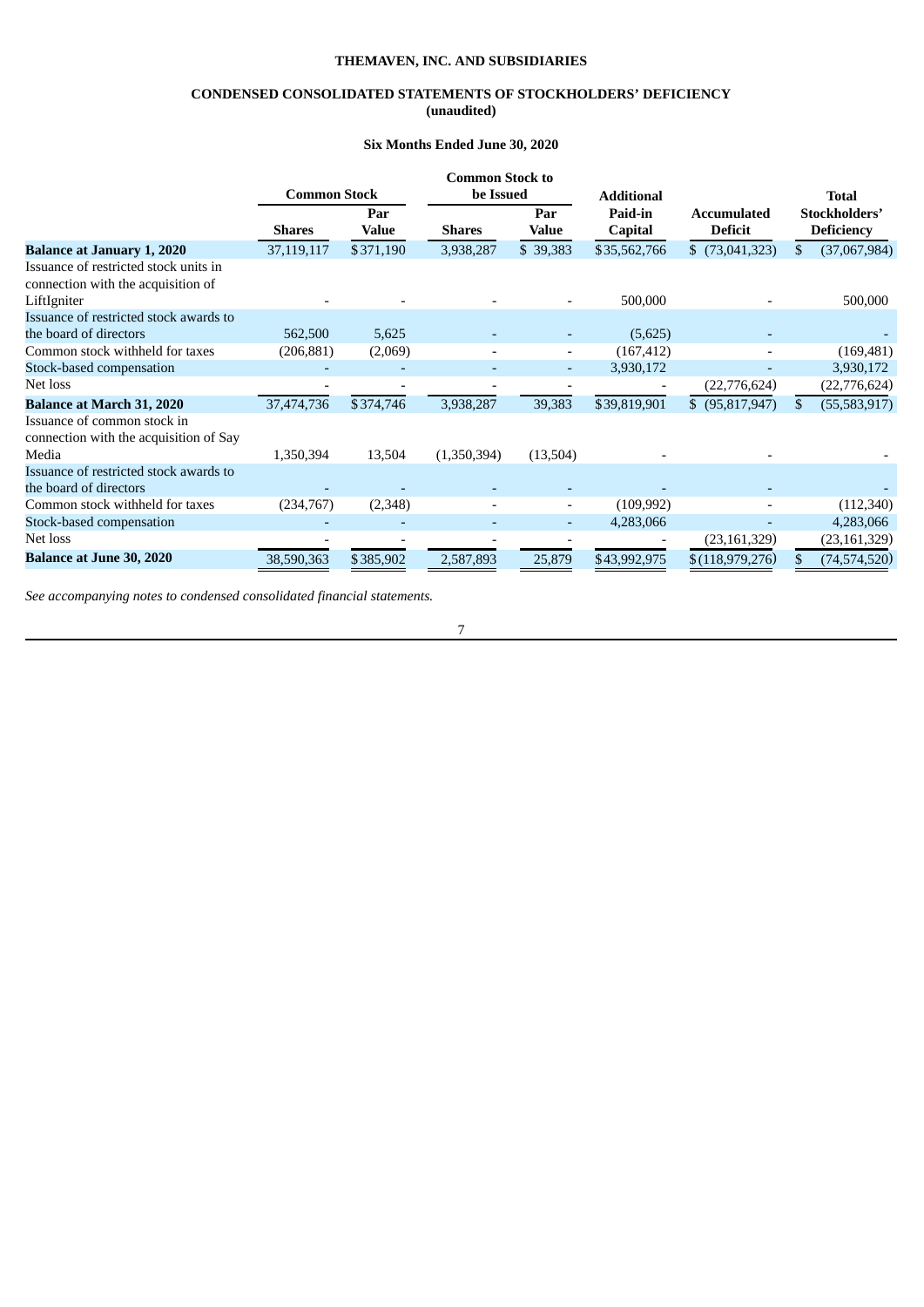# **CONDENSED CONSOLIDATED STATEMENTS OF STOCKHOLDERS' DEFICIENCY (unaudited)**

# **Six Months Ended June 30, 2019**

|                                                                  |                     |              | <b>Common Stock to be</b> |                     |                           |                                      |    |                                    |
|------------------------------------------------------------------|---------------------|--------------|---------------------------|---------------------|---------------------------|--------------------------------------|----|------------------------------------|
|                                                                  | <b>Common Stock</b> |              | <b>Issued</b>             |                     | <b>Additional</b>         |                                      |    | <b>Total</b>                       |
|                                                                  | <b>Shares</b>       | Par<br>Value | <b>Shares</b>             | Par<br><b>Value</b> | Paid-in<br><b>Capital</b> | <b>Accumulated</b><br><b>Deficit</b> |    | Stockholders'<br><b>Deficiency</b> |
| <b>Balance at January 1, 2019</b>                                | 35,768,619          | \$357,685    | 5,127,167                 | \$51,272            | \$23,413,077              | $$$ (34,539,954)                     | \$ | (10,717,920)                       |
| Issuance of common stock in<br>connection with the merger of Say |                     |              |                           |                     |                           |                                      |    |                                    |
| Media                                                            | 1,188,880           | 11,889       | (1, 188, 880)             | (11,889)            |                           |                                      |    |                                    |
| Forfeiture of restricted stock                                   | (120,000)           | (1,200)      |                           |                     | 1,200                     |                                      |    |                                    |
| Issuance of restricted stock awards to                           |                     |              |                           |                     |                           |                                      |    |                                    |
| the board of directors                                           | 833,333             | 8,333        |                           |                     | (8,333)                   |                                      |    |                                    |
| Cashless exercise of common stock                                |                     |              |                           |                     |                           |                                      |    |                                    |
| options                                                          | 15,341              | 154          |                           |                     | (154)                     |                                      |    |                                    |
| Stock-based compensation                                         |                     |              |                           |                     | 1,487,575                 |                                      |    | 1,487,575                          |
| Net loss                                                         |                     |              |                           |                     |                           | (8,934,980)                          |    | (8,934,980)                        |
| <b>Balance at March 31, 2019</b>                                 | 37,686,173          | \$376,861    | 3,938,287                 | 39,383              | \$24,893,365              | $$$ (43,474,934)                     | S  | (18, 165, 325)                     |
| Forfeiture of restricted stock                                   | (580,000)           | (5,800)      |                           |                     | 5,800                     |                                      |    |                                    |
| Common stock withheld for taxes                                  | (167, 246)          | (1,672)      |                           |                     | (73,588)                  |                                      |    | (75,260)                           |
| Stock-based compensation                                         |                     |              |                           |                     | 3,044,620                 |                                      |    | 3,044,620                          |
| Net loss                                                         |                     |              |                           |                     |                           | (10, 585, 561)                       |    | (10, 585, 561)                     |
| <b>Balance at June 30, 2019</b>                                  | 36,938,927          | \$369,389    | 3,938,287                 | \$39,383            | \$27,870,197              | (54,060,495)<br>\$.                  | \$ | (25,781,526)                       |

*See accompanying notes to condensed consolidated financial statements.*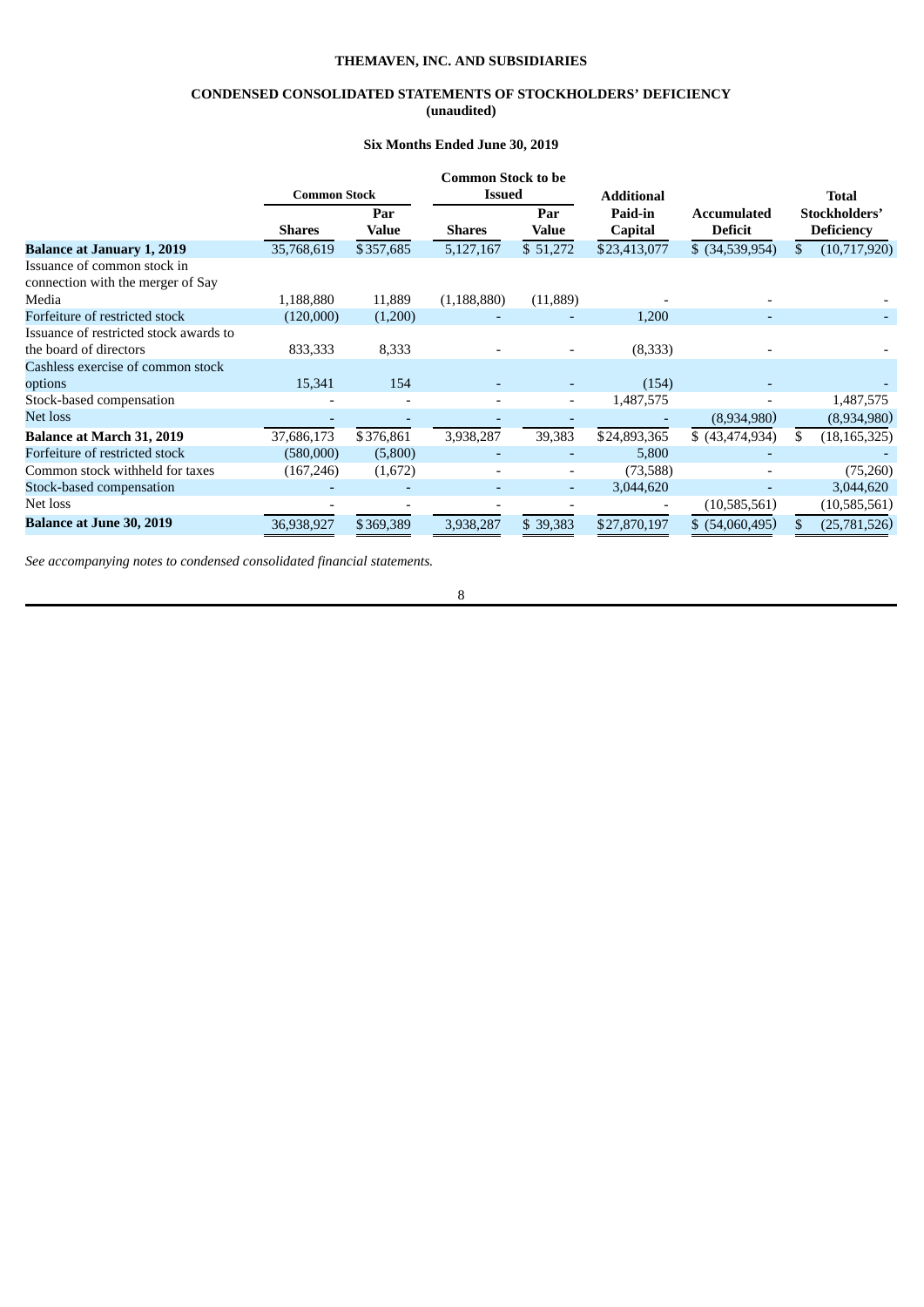# **CONDENSED CONSOLIDATED STATEMENTS OF CASH FLOWS (unaudited)**

<span id="page-9-0"></span>

|                                                                                            | <b>Six Months Ended June 30,</b> |                    |
|--------------------------------------------------------------------------------------------|----------------------------------|--------------------|
|                                                                                            | 2020                             | 2019               |
| <b>Cash flows from operating activities</b>                                                |                                  |                    |
| Net loss                                                                                   | \$<br>(45, 937, 953)             | \$<br>(19,520,541) |
| Adjustments to reconcile net loss to net cash used in operating activities:                |                                  |                    |
| Depreciation of property and equipment                                                     | 396,966                          | 21,177             |
| Amortization of platform development and intangible assets                                 | 12,086,173                       | 2,881,089          |
| Amortization of debt discounts                                                             | 3,206,982                        | 1,580,796          |
| Change in valuation of warrant derivative liabilities                                      | (382, 495)                       | 541,770            |
| Change in valuation of embedded derivative liabilities                                     | (4,543,000)                      | 3,779,000          |
| Accrued interest                                                                           | 4,385,240                        | 907,582            |
| Liquidated damages                                                                         | 1,167,674                        | 17,740             |
| Stock-based compensation<br>Other                                                          | 7,343,575                        | 3,959,925          |
|                                                                                            | (141, 188)                       | (6, 812)           |
| Change in operating assets and liabilities net of effect of business combination:          |                                  |                    |
| Accounts receivable                                                                        | 5,852,029                        | 10,261,222         |
| <b>Factor receivables</b>                                                                  |                                  | (6, 130, 674)      |
| Subscription acquisition costs                                                             | (9,975,651)                      | 17,056             |
| Royalty fees                                                                               | 7,500,000                        | (45,000,000)       |
| Prepayments and other current assets                                                       | (156, 872)                       | 140,091            |
| Other long-term assets                                                                     | (714,062)                        | 27,628             |
| Accounts payable                                                                           | (1,167,051)                      | (2,672,264)        |
| Accrued expenses and other                                                                 | (4,279,568)                      | 2,414,501          |
| Unearned revenue                                                                           | 6,806,829                        | (300, 057)         |
| Subscription refund liability                                                              | 133,677                          |                    |
| Operating lease liabilities                                                                | 998,010                          | (2,810)            |
| Net cash used in operating activities                                                      | (17, 420, 685)                   | (47,083,581)       |
| <b>Cash flows from investing activities</b>                                                |                                  |                    |
| Purchases of property and equipment                                                        | (1,065,223)                      | (25, 400)          |
| Capitalized platform development                                                           | (2,061,081)                      | (980, 257)         |
| Advance related to pending acquisition of TheStreet, Inc.                                  |                                  | (16,500,000)       |
| Payments for acquisition of business                                                       | (315, 289)                       |                    |
|                                                                                            |                                  |                    |
| Net cash used in investing activities                                                      | (3,441,593)                      | (17,505,657)       |
| <b>Cash flows from financing activities</b>                                                |                                  |                    |
| Proceeds from delayed draw term note                                                       | 6,000,000                        |                    |
| Proceeds from long-term debt                                                               | 5,702,725                        | 68,000,000         |
| Repayments of long-term debt                                                               |                                  | (4,640,000)        |
| Payment of debt issuance costs                                                             |                                  | (3,595,000)        |
| Proceeds from 12% senior convertible debentures                                            |                                  | 2,000,000          |
| Proceeds from issuance of Series I convertible preferred stock                             |                                  | 15,000,000         |
| Payment of issuance costs of Series I convertible preferred stock                          |                                  | (1,406,000)        |
| Borrowings under line of credit, net                                                       | 3,243,882                        | 415,404            |
| Payment for taxes related to repurchase of restricted common stock                         | (281, 821)                       | (75,260)           |
| Repayment of officer promissory notes                                                      |                                  | (366, 842)         |
| Net cash provided by financing activities                                                  | 14,664,786                       | 75,332,302         |
| Net increase (decrease) in cash, cash equivalents, and restricted cash                     | (6, 197, 492)                    | 10,743,064         |
| Cash, cash equivalents, and restricted cash - beginning of period                          | 9,473,090                        | 2,527,289          |
| Cash, cash equivalents, and restricted cash - end of period                                | \$<br>3,275,598                  | \$<br>13,270,353   |
|                                                                                            |                                  |                    |
| Supplemental disclosure of cash flow information                                           |                                  |                    |
| Cash paid for interest                                                                     | \$<br>323,913                    | \$<br>731,126      |
| Cash paid for income taxes                                                                 |                                  |                    |
| Noncash investing and financing activities                                                 |                                  |                    |
| Reclassification of stock-based compensation to platform development                       | \$<br>869,663                    | \$<br>572,270      |
| Debt discount on delayed draw term note                                                    | 913,865                          |                    |
| Restricted stock units issued in connection with acquisition of LiftIgniter                | 500,000                          |                    |
| Assumption of liabilities in connection with acquisition of LiftIgniter                    | 140,381                          |                    |
| Discount of 12% senior convertible debentures allocated to embedded derivative liabilities |                                  | 1,074,000          |
| Liquidated damages liability recorded against cash proceeds for 12% senior convertible     |                                  |                    |
| debentures                                                                                 |                                  | 84,000             |
| Liquidated damages liability recorded against cash proceeds for Series I convertible       |                                  |                    |
| preferred stock                                                                            |                                  | 1,940,400          |
| Series I convertible preferred stock subscription receivable                               |                                  | 8,100,000          |

*See accompanying notes to condensed consolidated financial statements.*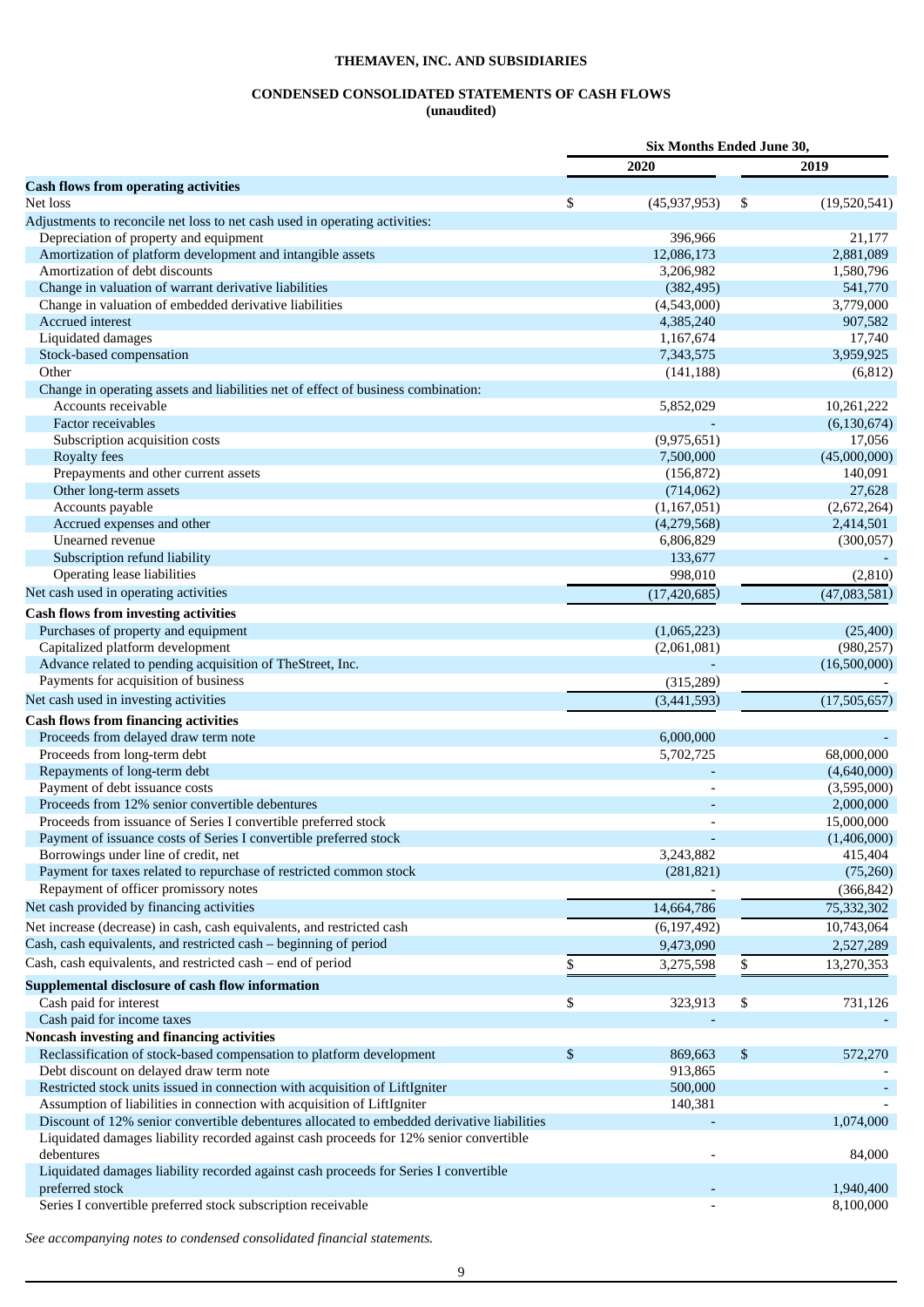## **NOTES TO CONDENSED CONSOLIDATED FINANCIAL STATEMENTS (unaudited)**

#### <span id="page-10-0"></span>**1. Summary of Significant Accounting Policies**

#### *Basis of Presentation*

The condensed consolidated financial statements include the accounts of TheMaven, Inc. and its wholly owned subsidiaries ("Maven" or the "Company"), after eliminating all significant intercompany balances and transactions. The Company does not have any off-balance sheet arrangements.

The condensed consolidated financial statements have been prepared pursuant to the rules and regulations of the SEC. These condensed consolidated financial statements have been prepared in accordance with the United States generally accepted accounting principles ("US GAAP") for interim financial information, the instructions to Form 10-Q and Regulation S-X. Accordingly, they do not include all of the information and notes required by U.S. GAAP for complete financial statements. These condensed consolidated financial statements should be read in conjunction with the Company's audited consolidated financial statements, which are included in Maven's Annual Report on Form 10-K (the "Form 10-K") for the year ended December 31, 2019, filed with the SEC on April 9, 2021.

The condensed consolidated financial statements as of June 30, 2020, and for the three and six months ended June 30, 2020 and 2019, are unaudited but, in management's opinion, include all adjustments necessary for a fair presentation of the results of interim periods. All such adjustments are of a normal recurring nature. The year-end condensed consolidated balance sheet as of December 31, 2019, was derived from audited financial statements, but does not include all disclosures required by U.S. GAAP. The results of operations for interim periods are not necessarily indicative of the results to be expected for the entire fiscal year.

#### *Liquidity*

The Company performed an annual reporting period going concern assessment. Management is required to assess its ability to continue as a going concern. The condensed consolidated financial statements have been prepared assuming that the Company will continue as a going concern, which contemplates the realization of assets and the liquidation of liabilities in the normal course of business. These condensed consolidated financial statements do not include any adjustments that might be necessary if the Company is unable to continue as a going concern.

The Company has a history of recurring losses. The Company's recurring losses from operations and net capital deficiency have been evaluated by management to determine if the significance of those conditions or events would limit its ability to meet its obligations when due. The operating loss realized for the six months ended June 30, 2020 was primarily a result of a marketing investment in customer growth, together with investments in people and technology as the Company continued to expand its operations. The operating loss realized in fiscal 2019 was primarily a result of investments in people, infrastructure for the Company's technology platform, and operations expanding during fiscal 2019 with the acquisition of TheStreet, Inc. ("TheStreet") and the licensing agreement for certain Sports Illustrated brands, along with continued costs based on the strategic growth plans in other verticals.

As reflected in these condensed consolidated financial statements, the Company had revenues of \$53,503,793 for the six months ended June 30, 2020, and experienced recurring net losses from operations, negative working capital, and negative operating cash flows. During the six months ended June 30, 2020, the Company incurred a net loss of \$45,937,953, utilized cash in operating activities of \$17,420,685, and as of June 30, 2020, had an accumulated deficit of \$118,979,276. The Company has financed its working capital requirements since inception through the issuance of debt and equity securities.

Additionally, as a result of the novel coronavirus ("COVID-19") pandemic, the Company experienced a decline in traffic and advertising revenue in the first and second quarters of 2020. The Company implemented cost reduction measures in an effort to offset these declines. Since May 2020, there has been a steady recovery in the advertising market in both pricing and volume, which coupled with the return of professional and college sports yielded steady growth in revenues through the balance of 2020 and start of 2021. The Company expects a continued growth in advertising revenue back toward prepandemic levels, however, such growth depends on future developments, including the duration of COVID-19, future sport event advisories and restrictions, and the extent and effectiveness of containment actions taken.

Management has evaluated whether relevant conditions or events, considered in the aggregate, raise substantial doubt about the Company's ability to continue as a going concern. Substantial doubt exists when conditions and events, considered in the aggregate, indicate it is probable that a company will not be able to meet its obligations as they become due within one year after the issuance date of its financial statements. Management's assessment is based on the relevant conditions that are known or reasonably knowable as of the date these condensed consolidated financial statements were issued or were available to be issued.

Management's assessment of the Company's ability to meet its future obligations is inherently judgmental, subjective, and susceptible to change. The factors that the Company considered important in its going concern analysis, include, but are not limited to, its fiscal 2021 cash flow forecast and its fiscal 2021 operating budget. Management also considered the Company's ability to repay its obligations through future equity and the implementation of cost reduction measures in effect to offset revenue and earnings declines from COVID-19. These factors consider information including, but not limited to, the Company's financial condition, liquidity sources, obligations due within one year after the issuance date of these condensed consolidated financial statements, the funds necessary to maintain operations and financial conditions, including negative financial trends or other indicators of possible financial difficulty.

In particular, the Company's plan for the: (1) 2021 cash flow forecast, considered the use of its working capital line with FastPay (as described in Note 5) to fund changes in working capital, where the Company has available credit of approximately \$10.1 million as of the issuance date of these condensed consolidated financial statements for the six months ended June 30, 2020, and that the Company does not anticipate the need for any further borrowings that are subject to the holders approval, from its Delayed Draw Term Note (as described in Note 8) where the Company may be permitted to borrow up to an additional \$5,000,000; and (2) 2021 operating budget, considered that approximately sixty-five percent of the Company's revenue is from recurring subscriptions, generally paid in advance, and that digital subscription revenue, that accounts for approximately thirty percent of subscription revenue, grew approximately thirty percent during 2020 demonstrating the strength of its premium brand, and the plan to continue to grow its subscription revenue from its acquisition of TheStreet and the launch of premium digital subscriptions from its Sports Illustrated licensed brands.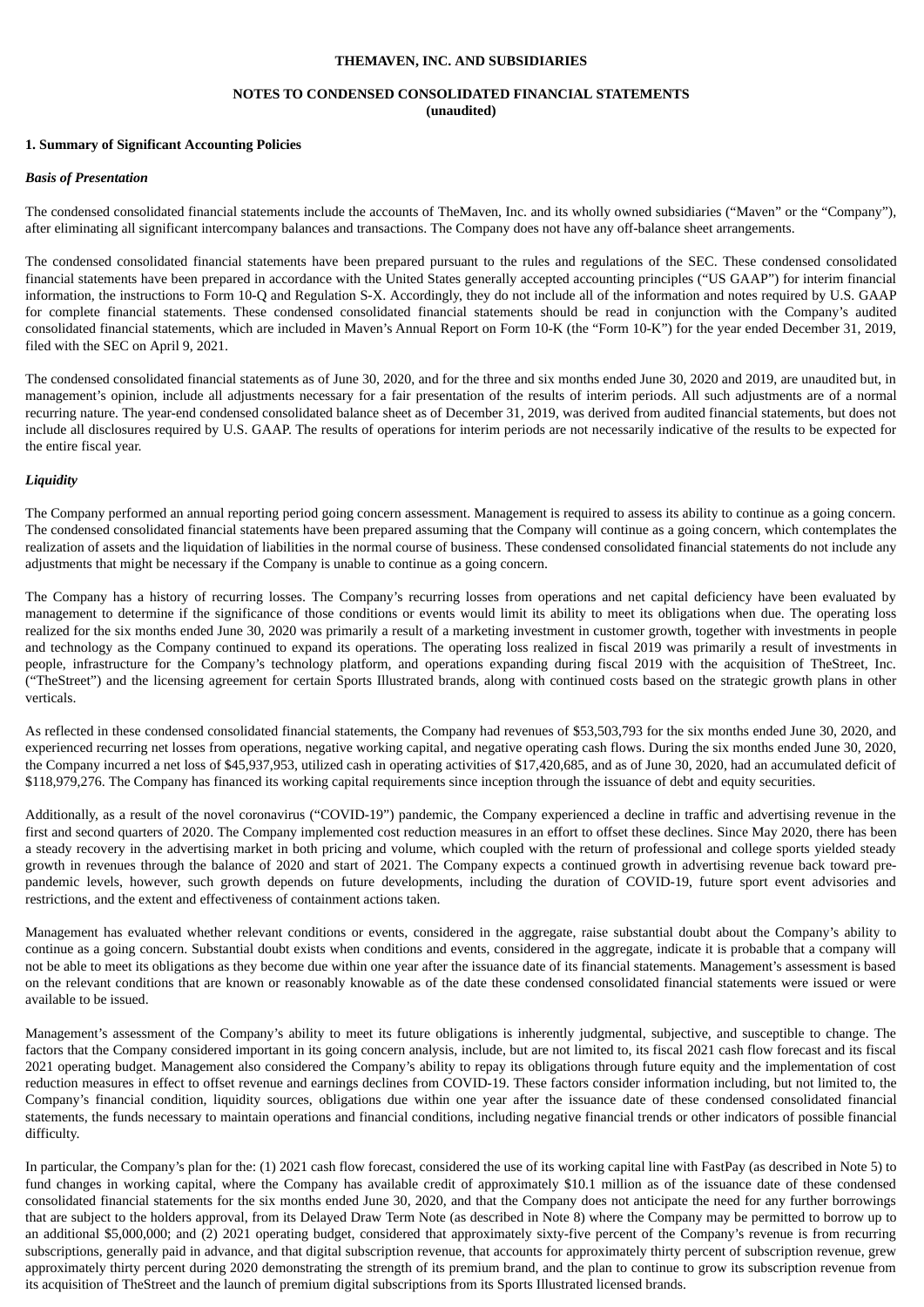The Company has considered both quantitative and qualitative factors as part of the assessment that are known or reasonably knowable as of the date these condensed consolidated financial statements were issued or were available to be issued and concluded that conditions and events considered in the aggregate, do not raise substantial doubt about the Company's ability to continue as a going concern for a one-year period following the financial statement issuance date.

# *Reclassifications*

Certain prior year amounts have been reclassified to conform to the fiscal 2020 presentation with no impact to previously reported earnings.

# *Use of Estimates*

Preparation of condensed consolidated financial statements in conformity with U.S. GAAP requires management to make estimates and assumptions that affect the amounts reported and disclosed in the financial statements and the accompanying notes. Actual results could differ materially from these estimates. On an ongoing basis, the Company evaluates its estimates, including those related to the allowance for credit losses, fair values of financial instruments, capitalization of platform development, intangible assets and goodwill, useful lives of intangible assets and property and equipment, income taxes, fair value of assets acquired and liabilities assumed in the business acquisitions, determination of the fair value of stock-based compensation and valuation of derivatives liabilities and contingent liabilities, among others. The Company bases its estimates on assumptions, both historical and forward looking, that are believed to be reasonable, the results of which form the basis for making judgments about the carrying values of assets and liabilities.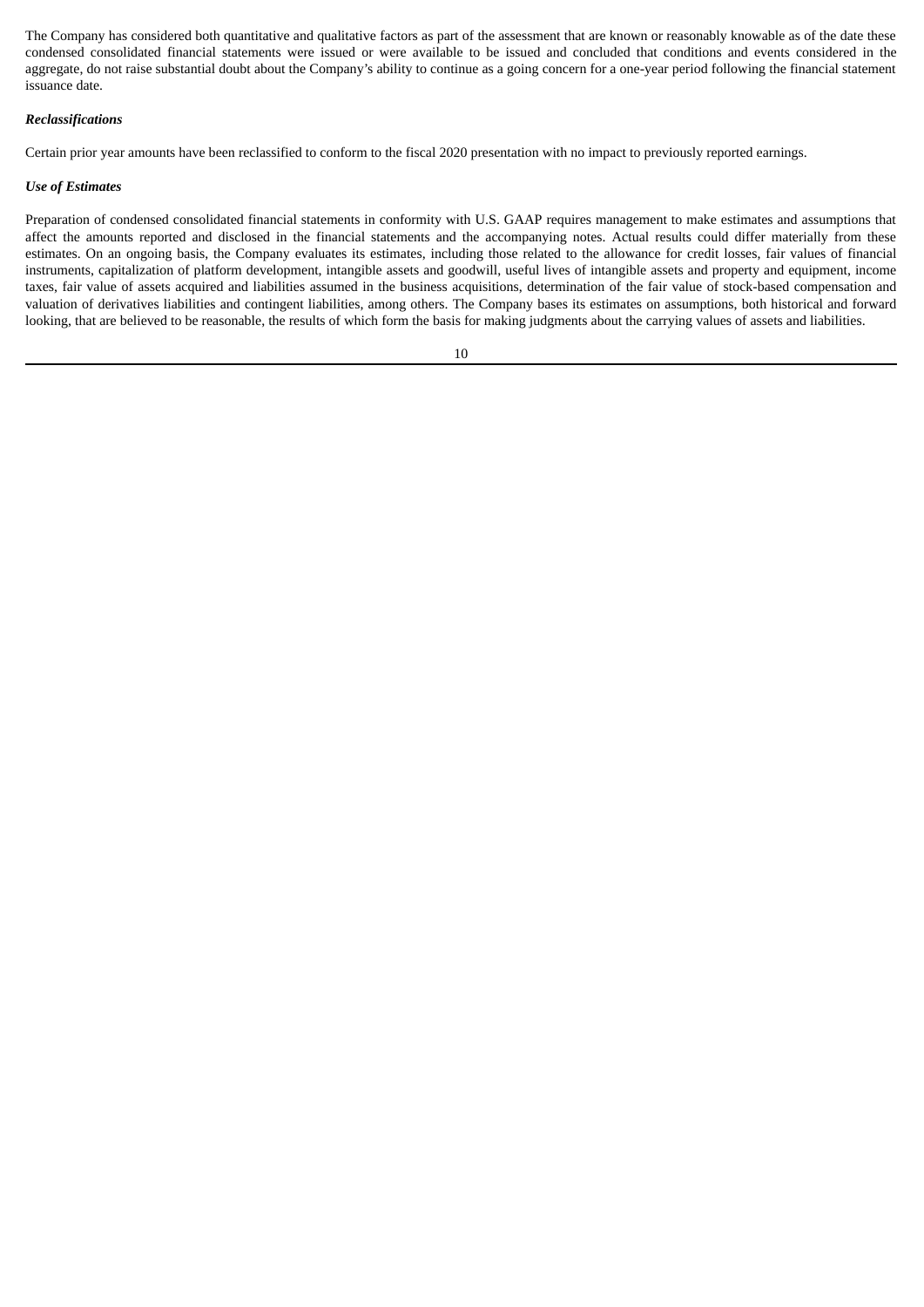### *Contract Modifications*

The Company occasionally enters into amendments to previously executed contracts that constitute contract modifications. The Company assesses each of these contract modifications to determine:

- if the additional services and goods are distinct from the services and goods in the original arrangement; and
- if the amount of consideration expected for the added services or goods reflects the stand-alone selling price of those services and goods.

A contract modification meeting both criteria is accounted for as a separate contract. A contract modification not meeting both criteria is considered a change to the original contract and is accounted for on either a prospective basis as a termination of the existing contract and the creation of a new contract, or a cumulative catch-up basis (see Note 3 and Note 11).

#### *Recently Adopted Accounting Standards*

In June 2016, the FASB ASU 2016-13, *Financial Instruments – Credit Losses (Topic 326)*, which introduces a new model for recognizing credit losses for certain financial instruments, including loans, accounts receivable and debt securities. The new model requires an estimate of expected credit losses over the life of exposure to be recorded through the establishment of an allowance account, which is presented as an offset to the related financial asset. The expected credit loss is recorded upon the initial recognition of the financial asset. On January 1, 2020, the Company adopted ASU 2016-13 using the modified retrospective approach with no material impact to its condensed consolidated financial statements.

In January 2017, the FASB issued ASU 2017-04, Intangibles - Goodwill and Other (Topic 350): Simplifying the Test for Goodwill Impairment, which simplifies how an entity is required to test goodwill for impairment. The amendments require goodwill impairment to be measured using the difference between the carrying amount and the fair value of the reporting unit and require the loss recognized to not exceed the total amount of goodwill allocated to that reporting unit. On January 1, 2020, the Company adopted ASU 2017-04 on a prospective basis with no material impact to its condensed consolidated financial position, results of operations or cash flows.

#### *Loss per Common Share*

Basic loss per share is computed using the loss available to common stockholders over the weighted average number of common shares outstanding during the period and excludes any dilutive effects of common stock equivalent shares, such as stock options, restricted stock, and warrants. All restricted stock awards are considered outstanding but is included in the computation of basic loss per common share only when the underlying restrictions expire, the shares are no longer forfeitable, and are thus vested. All restricted stock units are included in the computation of basic loss per common share only when the underlying restrictions expire, the shares are no longer forfeitable, and are thus vested. Contingently issuable shares are included in basic loss per common share only when there are no circumstance under which those shares would not be issued. Diluted loss per common share is computed using the weighted average number of common shares outstanding and common stock equivalent shares outstanding during the period using the treasury stock method. Common stock equivalent shares are excluded from the computation if their effect is anti-dilutive.

The Company excluded the outstanding securities summarized below (capitalized terms are described herein), which entitle the holders thereof to acquire shares of the Company's common stock, from its calculation of net income loss per common share, as their effect would have been anti-dilutive.

|                                  | As of June 30, |             |  |  |
|----------------------------------|----------------|-------------|--|--|
|                                  | 2020           | 2019        |  |  |
| Series G Preferred Stock         | 188,791        | 188,791     |  |  |
| Series H Preferred Stock         | 58,787,879     | 58,787,879  |  |  |
| <b>Series I Preferred Stock</b>  | 46,200,000     | 46,200,000  |  |  |
| Series J Preferred Stock         | 28,571,428     |             |  |  |
| Indemnity shares of common stock | 412,500        | 825,000     |  |  |
| <b>Restricted Stock Awards</b>   | 1,433,332      | 3,574,997   |  |  |
| <b>Financing Warrants</b>        | 2,882,055      | 3,949,018   |  |  |
| <b>ABG Warrants</b>              | 21,989,844     |             |  |  |
| <b>Channel Partner Warrants</b>  | 789,541        | 939,540     |  |  |
| <b>Restricted Stock Units</b>    | 2,399,997      | 2,399,997   |  |  |
| <b>Common Stock Awards</b>       | 8,033,936      | 9,047,892   |  |  |
| Common Equity Awards             | 82,744,480     | 48,154,840  |  |  |
| <b>Outside Options</b>           | 2,986,000      | 3,732,667   |  |  |
| Total                            | 257,419,783    | 177,800,621 |  |  |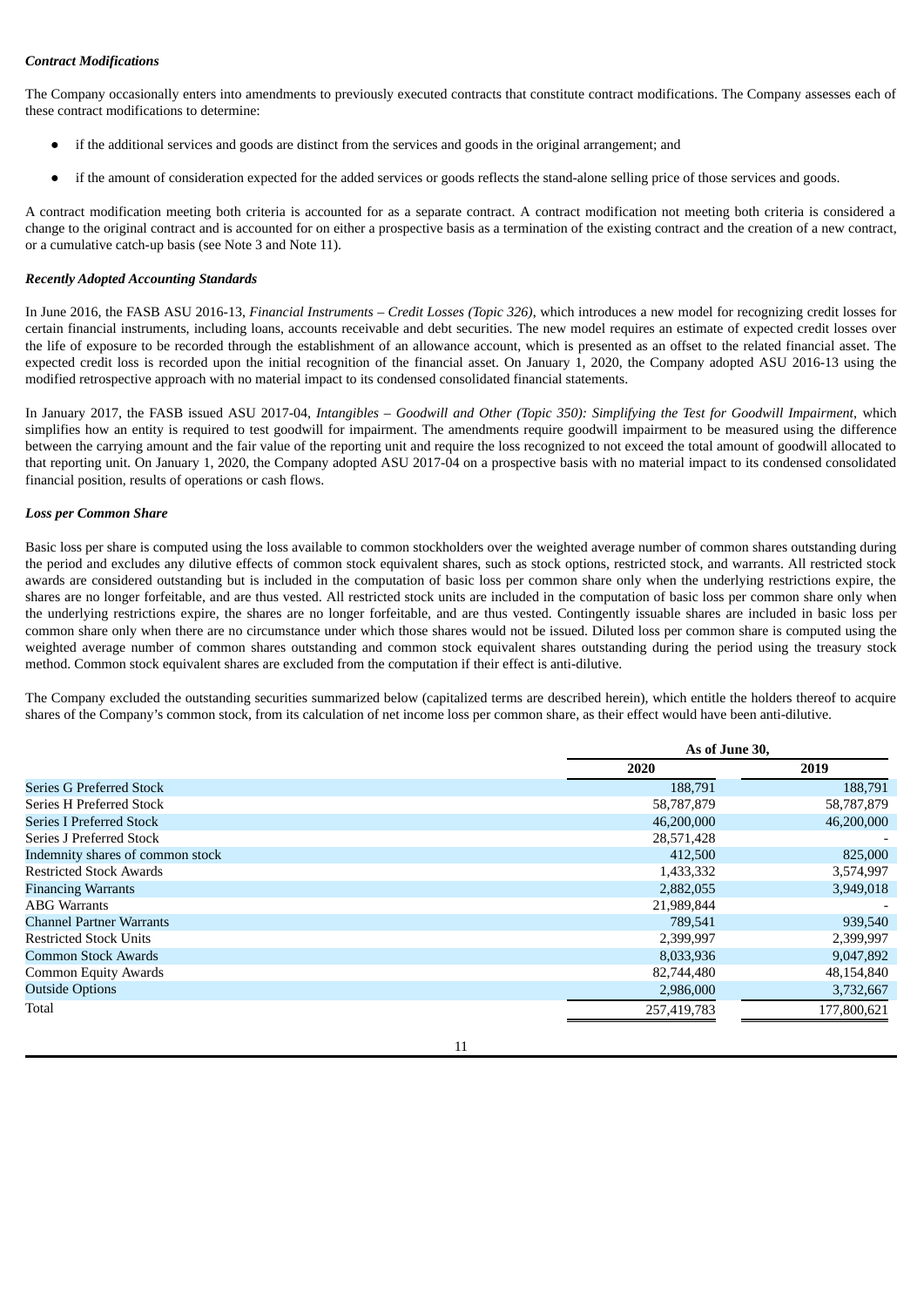# **2. Acquisitions**

On March 9, 2020, the Company entered into an asset purchase agreement with Petametrics Inc., dba LiftIgniter, a Delaware corporation ("LiftIgniter"), where it purchased substantially all the assets, including the intellectual property and excluding certain accounts receivable, and assumed certain liabilities. The purchase price consisted of: (1) cash payment of \$184,087 on February 19, 2020, in connection with the repayment of all outstanding indebtedness, (2) at closing a cash payment of \$131,202, (3) collections of certain accounts receivable, (4) on the first anniversary date of the closing issuance of restricted stock units for an aggregate of up to 312,500 shares of the Company's common stock, and (5) on the second anniversary date of the closing issuance of restricted stock units for an aggregate of up to 312,500 shares of the Company's common stock.

The composition of the preliminary purchase price is as follows:

| Cash                                                        | 315,289 |
|-------------------------------------------------------------|---------|
| Indemnity restricted stock units for shares of common stock | 500.000 |
| Total purchase consideration                                | 815,289 |

The preliminary purchase price allocation resulted in the following amounts being allocated to the assets acquired and liabilities assumed at the closing date of the acquisition based upon their respective fair values as summarized below:

| Accounts receivable  | 37,908    |
|----------------------|-----------|
| Developed technology | 917,762   |
| Accounts payable     | (53, 494) |
| Unearned revenue     | (86, 887) |
| Net assets acquired  | 815,289   |

The useful life for the developed technology is five years (5.0 years).

### **3. Balance Sheet Components**

The components of certain balance sheet amounts are as follows:

*Accounts Receivable* – Accounts receivable are presented net of allowance for doubtful accounts. The allowance for doubtful accounts as of June 30, 2020 and December 31, 2019 was \$445,317 and \$304,129, respectively.

*Subscription Acquisition Costs* – Subscription acquisition costs include the incremental costs of obtaining a contract with a customer, paid to external parties, if it expects to recover those costs. The current portion of the subscription acquisition costs as of June 30, 2020 and December 31, 2019 was \$8,750,230 and \$3,142,580, respectively. The noncurrent portion of the subscription acquisition costs as of June 30, 2020 and December 31, 2019 was \$7,785,479 and \$3,417,478, respectively.

Certain contract amendments resulted in a modification to the subscription acquisition costs that will be recognized on a prospective basis in the same proportion as the revenue that has not yet been recognized (further details are provided in Note 11).

*Platform Development* – Platform development costs are summarized as follows:

|                               |                      | As of       |  |                          |  |
|-------------------------------|----------------------|-------------|--|--------------------------|--|
|                               | <b>June 30, 2020</b> |             |  | <b>December 31, 2019</b> |  |
| Platform development          |                      | 13,609,436  |  | 10,678,692               |  |
| Less accumulated amortization |                      | (6,744,631) |  | (4,785,973)              |  |
| Net platform development      |                      | 6,864,805   |  | 5,892,719                |  |

A summary of platform development activity for the six months ended June 30, 2020 and year ended December 31, 2019 is as follows:

|                                                   | As of |                      |  |                          |  |  |  |
|---------------------------------------------------|-------|----------------------|--|--------------------------|--|--|--|
|                                                   |       | <b>June 30, 2020</b> |  | <b>December 31, 2019</b> |  |  |  |
| Platform development beginning of period          |       | 10,678,692           |  | 6,833,900                |  |  |  |
| Payroll-based costs capitalized during the period |       | 2,061,081            |  | 2,537,402                |  |  |  |
| Total capitalized costs                           |       | 12,739,773           |  | 9,371,302                |  |  |  |
| Stock-based compensation                          |       | 869.663              |  | 1,307,390                |  |  |  |
| Platform development end of period                |       | 13,609,436           |  | 10,678,692               |  |  |  |

Amortization expense for the three months ended June 30, 2020 and 2019 was \$1,037,834 and \$623,819, respectively.

Amortization expense for the six months ended June 30, 2020 and 2019 was \$1,958,658 and \$1,211,289, respectively.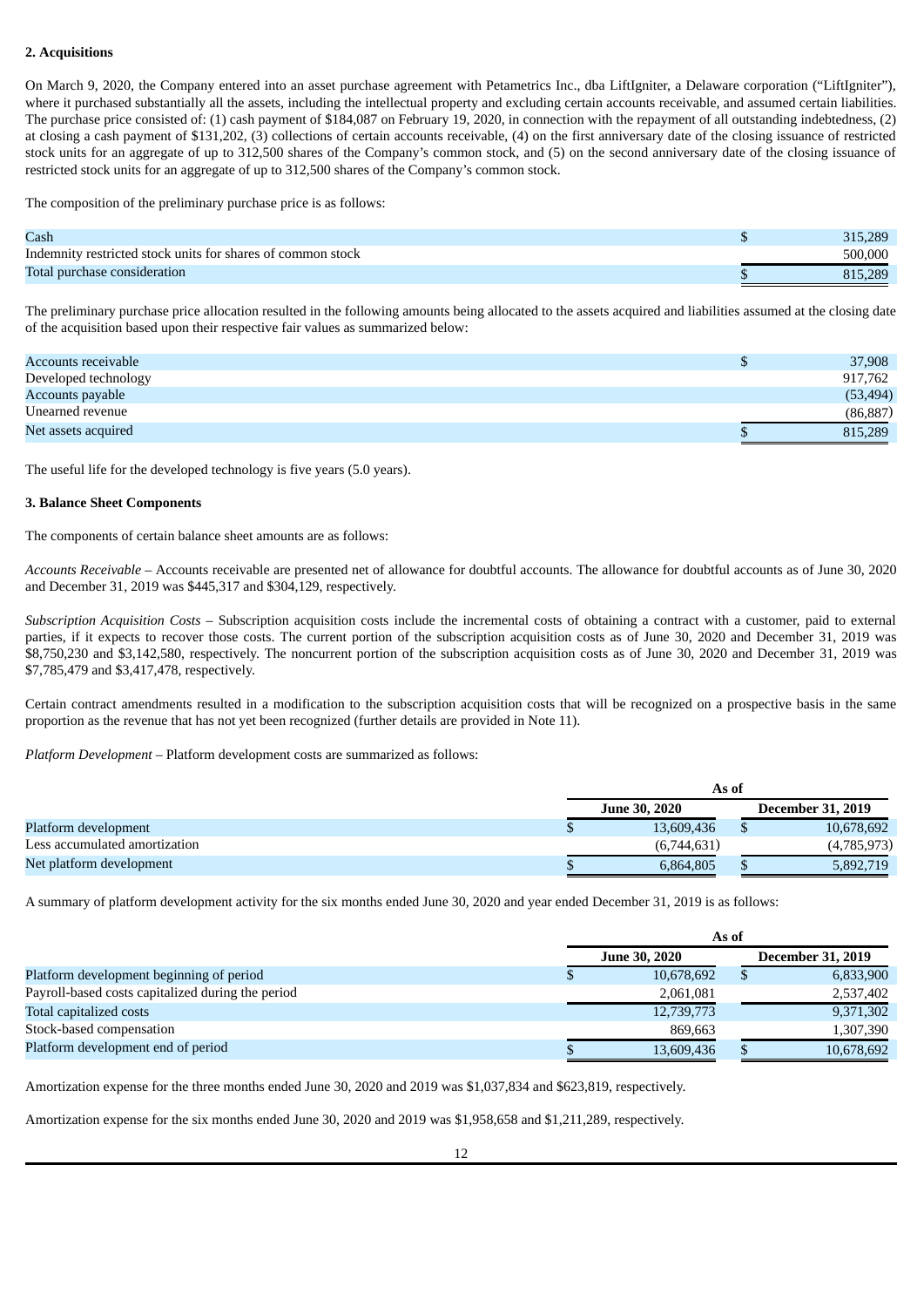*Intangible Assets* – Intangible assets subject to amortization consisted of the following:

|                                        |                           | As of June 30, 2020         |                                         | As of December 31, 2019   |                                    |                                                |  |  |  |
|----------------------------------------|---------------------------|-----------------------------|-----------------------------------------|---------------------------|------------------------------------|------------------------------------------------|--|--|--|
|                                        | Carrying<br><b>Amount</b> | Accumulated<br>Amortization | <b>Net</b><br><b>Carrying</b><br>Amount | Carrying<br><b>Amount</b> | Accumulated<br><b>Amortization</b> | <b>Net</b><br><b>Carrying</b><br><b>Amount</b> |  |  |  |
| Developed technology                   | \$20,055,866              | (6,391,034)<br>S            | \$13,664,832                            | \$19,138,104              | (4,090,359)<br>S.                  | \$15,047,745                                   |  |  |  |
| Noncompete agreement                   | 480,000                   | (372,000)                   | 108,000                                 | 480,000                   | (252,000)                          | 228,000                                        |  |  |  |
| Trade name                             | 3,328,000                 | (364, 042)                  | 2,963,958                               | 3,328,000                 | (224,745)                          | 3,103,255                                      |  |  |  |
| Subscriber relationships               | 73,458,799                | (10, 846, 438)              | 62,612,361                              | 73,458,799                | (3,587,837)                        | 69,870,962                                     |  |  |  |
| Advertiser relationships               | 2,240,000                 | (213,577)                   | 2,026,423                               | 2,240,000                 | (94, 635)                          | 2,145,365                                      |  |  |  |
| Database                               | 1,140,000                 | (341, 183)                  | 798,817                                 | 1,140,000                 | (151, 183)                         | 988,817                                        |  |  |  |
| Subtotal amortizable intangible assets | 100,702,665               | (18,528,274)                | 82,174,391                              | 99,784,903                | (8,400,759)                        | 91,384,144                                     |  |  |  |
| Website domain name                    | 20,000                    |                             | 20,000                                  | 20,000                    |                                    | 20,000                                         |  |  |  |
| Total intangible assets                | \$100,722,665             | \$(18,528,274)              | \$82,194,391                            | \$99,804,903              | (8,400,759)<br><sup>\$</sup>       | \$91,404,144                                   |  |  |  |

Amortization expense for the three months ended June 30, 2020 and 2019 was \$5,094,791 and \$834,900, respectively. Amortization expense for the six months ended June 30, 2020 and 2019 was \$10,127,515 and \$1,669,800. No impairment charges have been recorded during the six months ended June 30, 2020 and 2019.

#### **4. Leases**

The Company's leases are primarily comprised of real estate leases for the use of office space, with certain lease arrangements that contain equipment. The Company determines whether an arrangement contains a lease at inception. Lease assets and liabilities are recognized upon commencement of the lease based on the present value of the future minimum lease payments over the lease term. The lease term includes options to extend the lease when it is reasonably certain that the Company will exercise that option. Substantially all of the leases are long-term operating leases for facilities with fixed payment terms between 1.5 and 12.8 years.

The table below presents supplemental information related to operating leases:

| <b>Six Months Ended June 30, 2020</b>                                                      |               |
|--------------------------------------------------------------------------------------------|---------------|
| Operating cash flows for operating leases                                                  | 1.349.213     |
| Noncash lease liabilities arising from obtaining operating leased assets during the period | 16.617.790    |
| Weighted-average remaining lease term                                                      | $11.13$ years |
| Weighted-average discount rate                                                             | 13.46%        |

The Company generally utilizes its incremental borrowing rate based on information available at the commencement of the lease in determining the present value of future payments since the implicit rate for most of the Company's leases is not readily determinable.

Variable lease expense includes rental increases that are not fixed, such as those based on amounts paid to the lessor based on cost or consumption, such as maintenance and utilities.

Operating lease costs recognized for the three months ended June 30, 2020 and 2019 were \$1,062,181 and \$130,951, respectively. Operating lease costs for the six months ended June 30, 2020 and 2019 were \$2,100,085 and \$261,903, respectively.

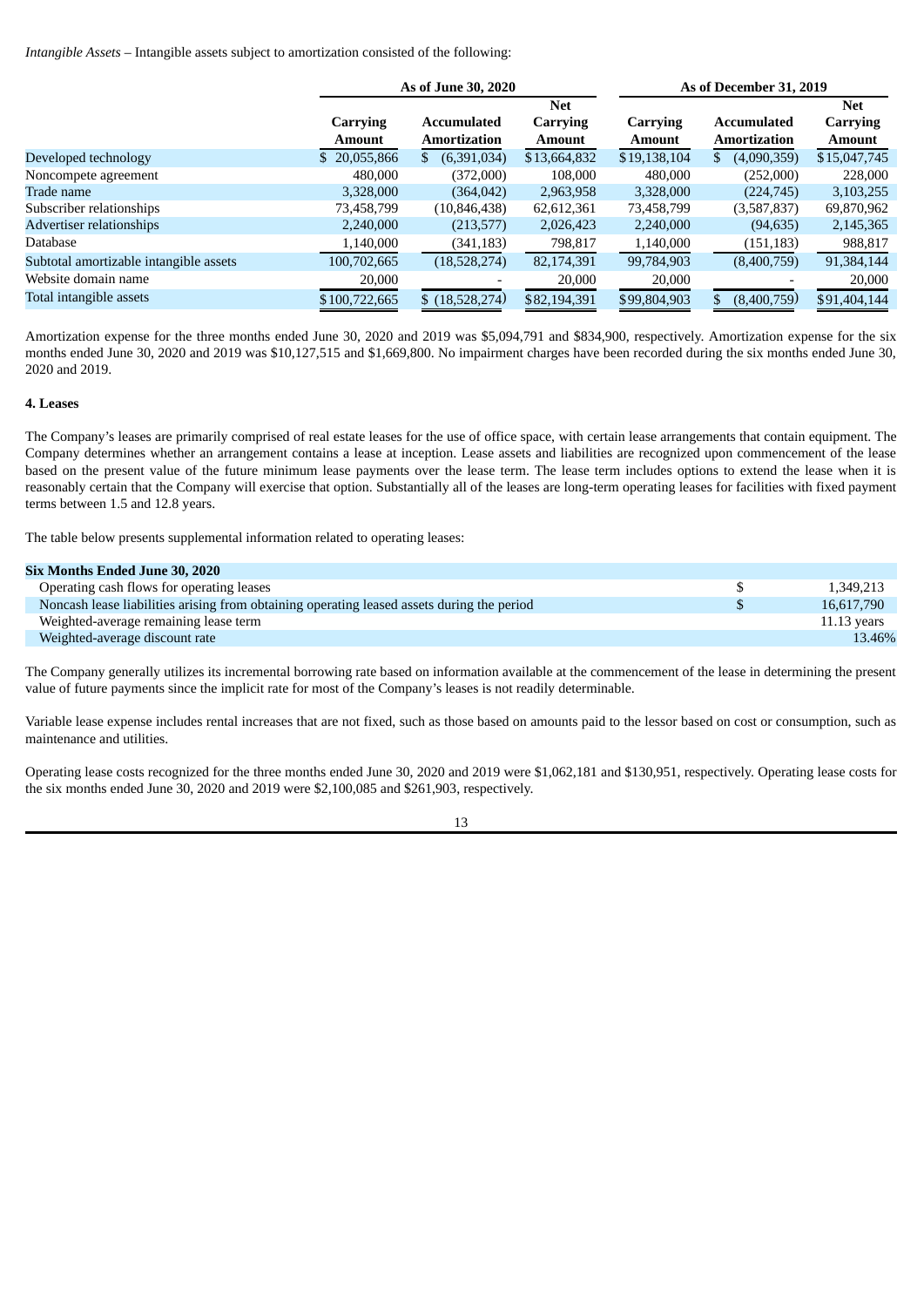Maturities of operating lease liabilities as of June 30, 2020 are summarized as follows:

| <b>Years Ending December 31,</b>                 |                 |
|--------------------------------------------------|-----------------|
| 2020 (remaining six months of the year)          | \$<br>1,839,773 |
| 2021                                             | 3,804,853       |
| 2022                                             | 3,525,158       |
| 2023                                             | 3,528,696       |
| 2024                                             | 3,526,406       |
| <b>Thereafter</b>                                | 27,563,572      |
| Minimum lease payments                           | 43,788,458      |
| Less imputed interest                            | (22, 362, 451)  |
| Present value of operating lease liabilities     | 21,426,007      |
| Current portion of operating lease liabilities   | 1.506.992       |
| Long-term portion of operating lease liabilities | 19,919,015      |
| Total operating lease liabilities                | 21,426,007      |

Future minimum lease payments under operating leases as of December 31, 2019, were as follows:

|                         |                            |                   | <b>Payments due by Year</b> |         |                |         |                 |  |  |  |  |
|-------------------------|----------------------------|-------------------|-----------------------------|---------|----------------|---------|-----------------|--|--|--|--|
|                         | <b>Total</b>               | 2020              | 2021                        | 2022    | 2023           | 2024    | Thereafter      |  |  |  |  |
| <b>Operating leases</b> | C 199<br>$v_1$ lua, $\sim$ | 579,924<br>$-0.7$ | 685,111                     | 472.084 | 486,247<br>داء | 500,834 | 108,052<br>.408 |  |  |  |  |

Further details as of the date these condensed consolidated financial statements were issued or were available to be issued are provided under the heading *Leases* in Note 13).

#### **5. Line of Credit**

*FastPay Credit Facility* – On February 27, 2020, the Company entered into a financing and security agreement with FPP Finance LLC ("FastPay"), pursuant to which FastPay extended a \$15,000,000 line of credit for working capital purposes secured by a first lien on all of the Company's cash and accounts receivable and a second lien on all other assets. Borrowings under the facility bear interest at the LIBOR Rate plus 8.50% and have a final maturity of February 6, 2022. The balance outstanding as of June 30, 2020 was \$3,243,882. As of the date these condensed consolidated financial statements were issued or were available to be issued the balance outstanding was approximately \$4.9 million.

*SallyPort Credit Facility* – During November 2018, the Company entered into a factoring note agreement with Sallyport Commercial Finance, LLC ("Sallyport") to increase working capital through accounts receivable factoring. As of December 31, 2019, Sallyport collected accounts receivable in excess of the balance outstanding under the note, therefore, the Company was due \$626,532 from Sallyport which was reflected within accounts receivable on the condensed consolidated balance sheet. Effective January 30, 2020, the Company's factoring facility with Sallyport was closed and funds were no longer available for advance.

#### **6. Fair Value Measurements**

The Company estimates the fair value of financial instruments using available market information and valuation methodologies the Company believes to be appropriate for these purposes. Considerable judgment and a high degree of subjectivity are involved in developing these estimates and, accordingly, they are not necessarily indicative of amounts the Company would realize upon disposition.

The fair value hierarchy consists of three broad levels of inputs that may be used to measure fair value, which are described below:

- Level 1 Quoted prices (unadjusted) in active markets for identical assets or liabilities;
- Level 2 Inputs other than quoted prices included within Level 1 that are either directly or indirectly observable; and
- Level 3 Assets or liabilities for which fair value is based on valuation models with significant unobservable pricing inputs and which result in the use of management estimates.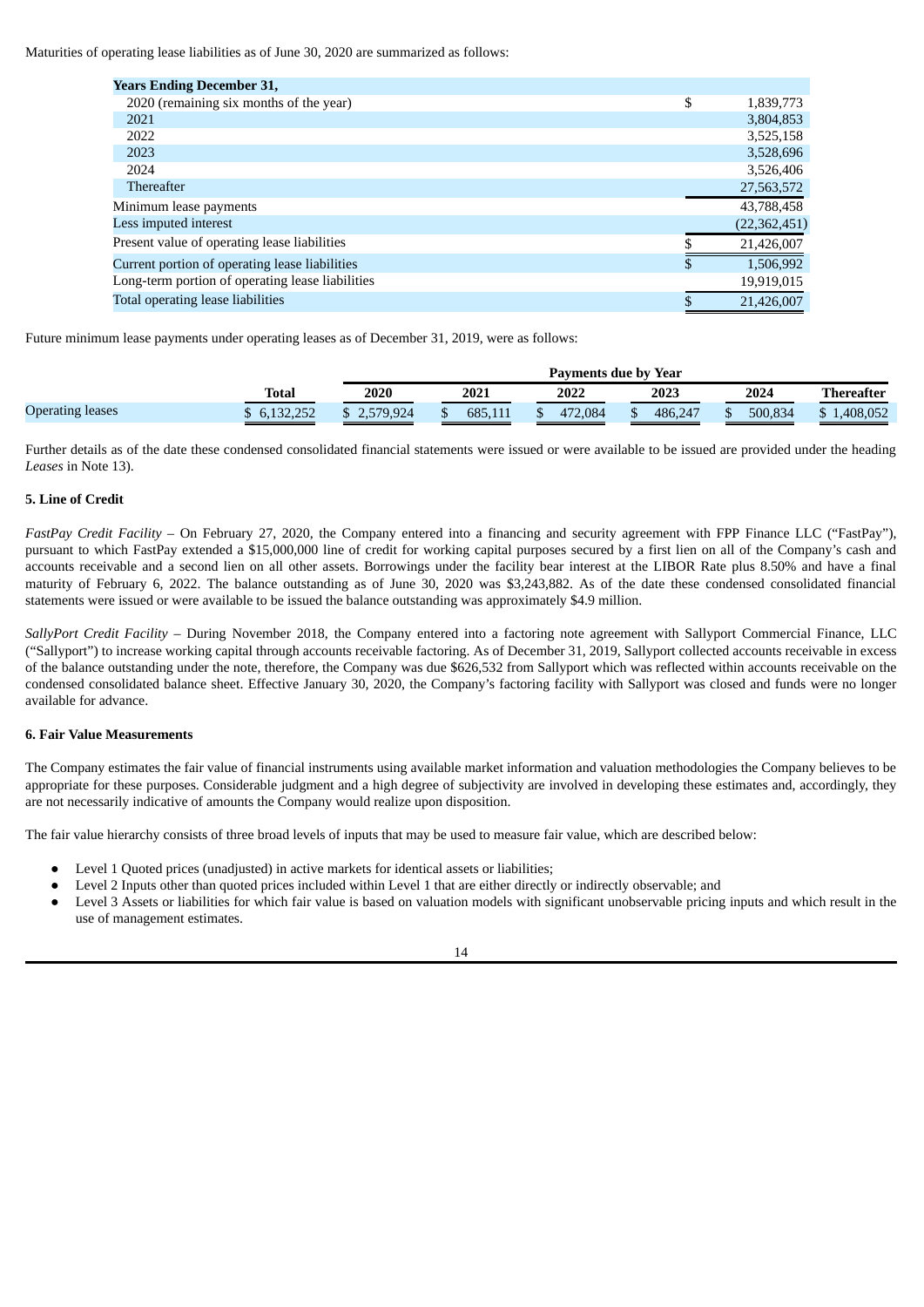The Company accounts for certain warrants (as described under the heading *Common Stock Warrants* in Note 9) and the embedded conversion features of the 12% senior convertible debentures (the "12% Convertible Debentures") as derivative liabilities, which required the Company to carry such amounts on its condensed consolidated balance sheets as a liability at fair value, as adjusted at each reporting period-end.

These warrants and the embedded conversion features are classified as Level 3 within the fair-value hierarchy. Inputs to the valuation model include the Company's publicly quoted stock price, the stock volatility, the risk-free interest rate, the remaining life of the warrants, notes and debentures, the exercise price or conversion price, and the dividend rate. The Company uses the closing stock price of its common stock over an appropriate period of time to compute stock volatility.

### *Warrant Derivative Liabilities*

The following table presents the assumptions used for the warrant derivative liabilities under the Black-Scholes option-pricing model:

|                                       | As of June 30, 2020    |                          |         | As of December 31, 2019 |         |                          |  |
|---------------------------------------|------------------------|--------------------------|---------|-------------------------|---------|--------------------------|--|
|                                       | <b>Strome Warrants</b> | <b>B. Riley Warrants</b> |         | <b>Strome Warrants</b>  |         | <b>B. Riley Warrants</b> |  |
| <b>Expected life</b>                  | 2.96                   |                          | 5.30    |                         | 3.45    | 5.80                     |  |
| Risk-free interest rate               | 0.18%                  |                          | 0.29%   |                         | 1.62%   | 1.76%                    |  |
| <b>Volatility factor</b>              | 138.50%                |                          | 135.13% |                         | 144.54% | 127.63%                  |  |
| Dividend rate                         | $0\%$                  |                          | 0%      |                         | $0\%$   | $0\%$                    |  |
| Transaction date closing market price | 0.65                   | \$                       | 0.65    |                         | 0.80    | 0.80                     |  |
| Exercise price                        | 0.50                   | \$                       | 1.00    |                         | 0.50    | 1.00                     |  |

The following table represents the carrying amounts and change in valuation for the Company's warrants accounted for as a derivative liability and classified within Level 3 of the fair-value hierarchy:

|                          |  | As of and for the Six Months Ended<br><b>June 30, 2020</b> |  |                               |  |                                           |  | As of and for the Six Months Ended                  |  |                               |    |                                                         |  |  |
|--------------------------|--|------------------------------------------------------------|--|-------------------------------|--|-------------------------------------------|--|-----------------------------------------------------|--|-------------------------------|----|---------------------------------------------------------|--|--|
|                          |  |                                                            |  |                               |  |                                           |  | <b>June 30, 2019</b>                                |  |                               |    |                                                         |  |  |
|                          |  | Carry<br>Amount at<br><b>Beginning of</b><br>Period        |  | Change in<br><b>Valuation</b> |  | Carrying<br>Amount at<br>End of<br>Period |  | Carry<br>Amount at<br><b>Beginning of</b><br>Period |  | Change in<br><b>Valuation</b> |    | <b>Carrying</b><br><b>Amount</b> at<br>End of<br>Period |  |  |
| L2 Warrants              |  | $\overline{\phantom{a}}$                                   |  | ٠                             |  | $\overline{\phantom{0}}$                  |  | 418.214                                             |  | 173,181                       | S. | 591,395                                                 |  |  |
| <b>Strome Warrants</b>   |  | 1,036,687                                                  |  | (260, 345)                    |  | 776,342                                   |  | 587,971                                             |  | 243,464                       |    | 831,435                                                 |  |  |
| <b>B. Riley Warrants</b> |  | 607,513                                                    |  | (122, 150)                    |  | 485,363                                   |  | 358,050                                             |  | 125,125                       |    | 483,175                                                 |  |  |
| Total                    |  | 1,644,200                                                  |  | (382,495)                     |  | ,261,705                                  |  | ,364,235                                            |  | 541,770                       |    | 1,906,005                                               |  |  |

For the three months ended June 30, 2020 and 2019, the change in valuation of warrant derivative liabilities recognized as other income (expense) on the condensed consolidated statements of operations was \$243,276 and (\$166,075), respectively. For the six months ended June 30, 2020 and 2019, the change in valuation of warrant derivative liabilities recognized as other income (expense) on the condensed consolidated statements of operations, as described in the above table, was \$382,495 and (\$541,770), respectively.

#### *Embedded Derivative Liabilities*

The carrying amount for the conversion option features, buy-in features, and default remedy features under the 12% Convertible Debentures accounted for as embedded derivative liabilities and classified within Level 3 of the fair-value hierarchy were \$8,958,000 and \$13,501,000 as of June 30, 2020 and December 31, 2019, respectively.

For the three months ended June 30, 2020 and 2019**,** the change in valuation of embedded derivative liabilities recognized as other income (expense) on the condensed consolidated statements of operations was \$2,922,000 and (\$1,396,000), respectively. For the six months ended June 30, 2020 and 2019**,** the change in valuation of embedded derivative liabilities recognized as other income (expense) on the condensed consolidated statements of operations was \$4,543,000 and (\$3,779,000), respectively.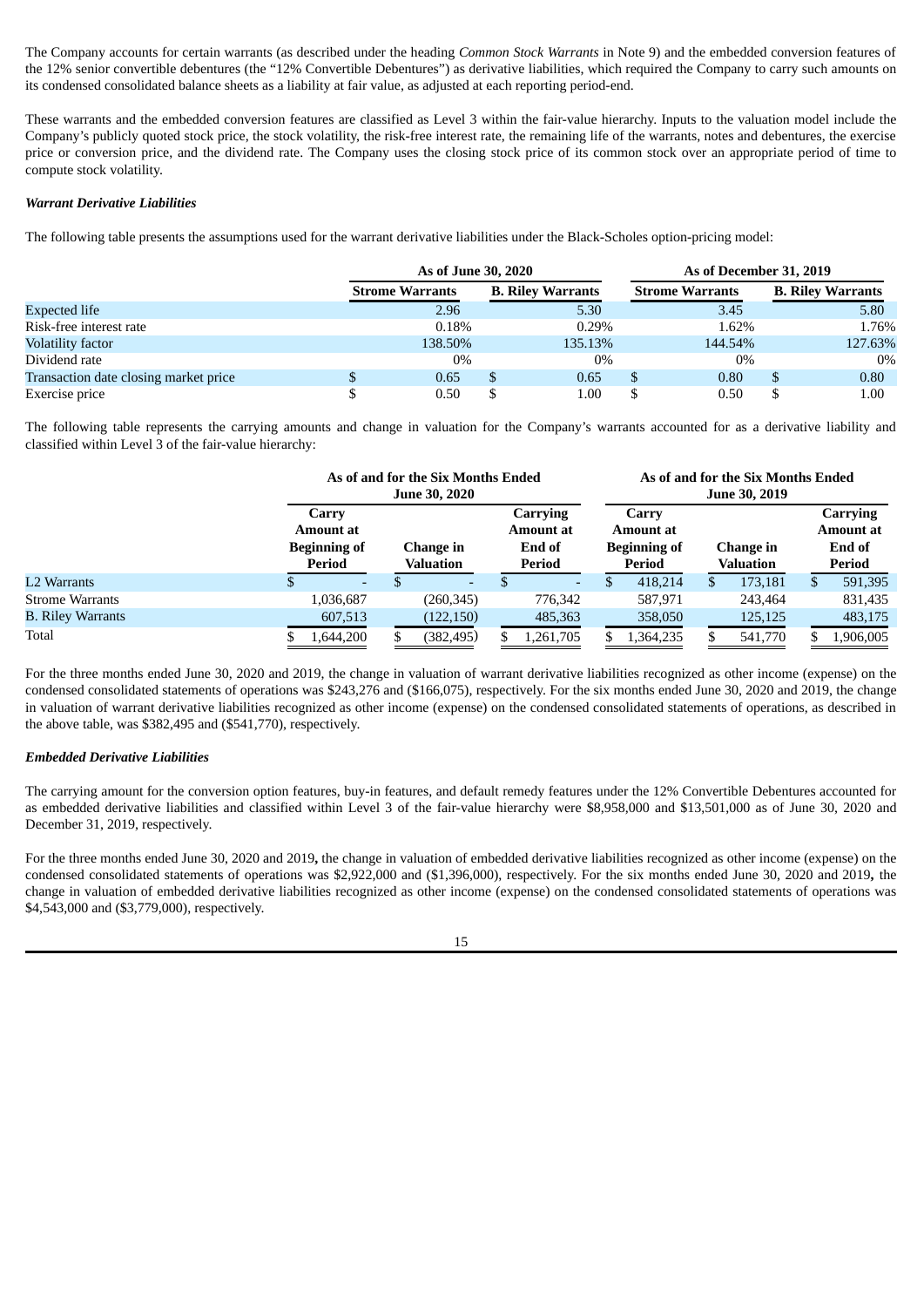## **7. Convertible Debt**

# *12% Convertible Debentures*

During 2018 and 2019, the Company had various financings through the issuance of the 12% Convertible Debentures which were due and payable on December 31, 2020. Interest accrued at the rate of 12% per annum, payable on the earlier of conversion or December 31, 2020. The Company's obligations under the 12% Convertible Debentures are secured by a security agreement, dated as of October 18, 2018, by and among the Company and each investor thereto. The 12% Convertible Debentures were subject to the Company receiving stockholder approval to increase its authorized shares of common stock before conversion. Principal on the 12% Convertible Debentures were convertible into shares of the Company's common stock, at the option of the investor at any time prior to December 31, 2020, at either a per share conversion price of \$0.33 (with respect to the 12% Convertible Debentures issued in 2018) or \$0.40 (with respect to the 12% Convertible Debentures issued in 2019), subject to adjustment for stock splits, stock dividends and similar transactions, and certain beneficial ownership blocker provisions.

The 12% Convertible Debentures were issued and convertible into shares of the Company's common stock as follows: (1) gross proceeds of \$13,091,528 on December 12, 2018, convertible into 39,671,297 shares; (2) gross proceeds of \$1,696,000 on March 18, 2019, convertible into 4,240,000 shares; (3) gross proceeds of \$318,000 on March 27, 2019, convertible into 795,000 shares; and (4) gross proceeds of \$100,000 on April 8, 2019, convertible into 250,000 shares. Upon issuance of the various financings, the Company accounted for the embedded conversion option feature, buy-in feature, and default remedy feature as embedded derivative liabilities, which required the Company to carry such amount on its condensed consolidated balance sheets as a liability at fair value, as adjusted at each period-end (see Note 6). The Company also incurred additional debt issuance cost. The embedded derivative liabilities and debt issuance cost were treated as a debt discount and amortized over the term of the debt.

The following table summarizes the convertible debt:

|                                                 |                    | As of June 30, 2020 |              | As of December 31, 2019 |                 |              |  |  |
|-------------------------------------------------|--------------------|---------------------|--------------|-------------------------|-----------------|--------------|--|--|
|                                                 | <b>Principal</b>   | Unamortized         |              | <b>Principal</b>        | Unamortized     |              |  |  |
|                                                 | <b>Balance</b>     | <b>Discount</b>     |              | <b>Balance</b>          | <b>Discount</b> |              |  |  |
|                                                 | <i>(including)</i> | and Debt            |              | <i>(including)</i>      | and Debt        |              |  |  |
|                                                 | accrued            | <b>Issuance</b>     | Carrving     | accrued                 | Issuance        | Carrying     |  |  |
|                                                 | interest)          | Costs               | Value        | interest)               | Costs           | Value        |  |  |
| 12% Convertible Debentures, due on December 31, |                    |                     |              |                         |                 |              |  |  |
| 2020                                            | \$18,146,745       | (1,996,821)         | \$16,149,924 | \$17,119,571            | $$$ (3,880,609) | \$13,238,962 |  |  |

As of December 31, 2020, there was no longer any principal or accrued but unpaid interest outstanding under the 12% Convertible Debentures. Certain holders converted the debt into shares of the Company's common stock and certain holders were paid in cash (further details are provided under the heading *12% Convertible Debentures* in Note 13).

## **8. Long-term Debt**

## *12% Second Amended Senior Secured Note*

Below is a summary of the various amended and restated notes, as well as various amendments thereto, to the 12% senior secured note that was originally issued on June 10, 2019, for gross proceeds of \$20,000,000, due July 31, 2019. The transactions leading up to the 12% second amended and restated note that is outstanding as of June 30, 2020 consisted of:

- Amended and restated note issued on June 14, 2019, where the Company received gross proceeds of \$48,000,000, together with the \$20,000,000 gross proceeds received on June 10, 2019 for total gross proceeds of \$68,000,000, due June 14, 2022;
- First amendment to the amended and restated note issued on August 27, 2019, where the Company received gross proceeds of \$3,000,000;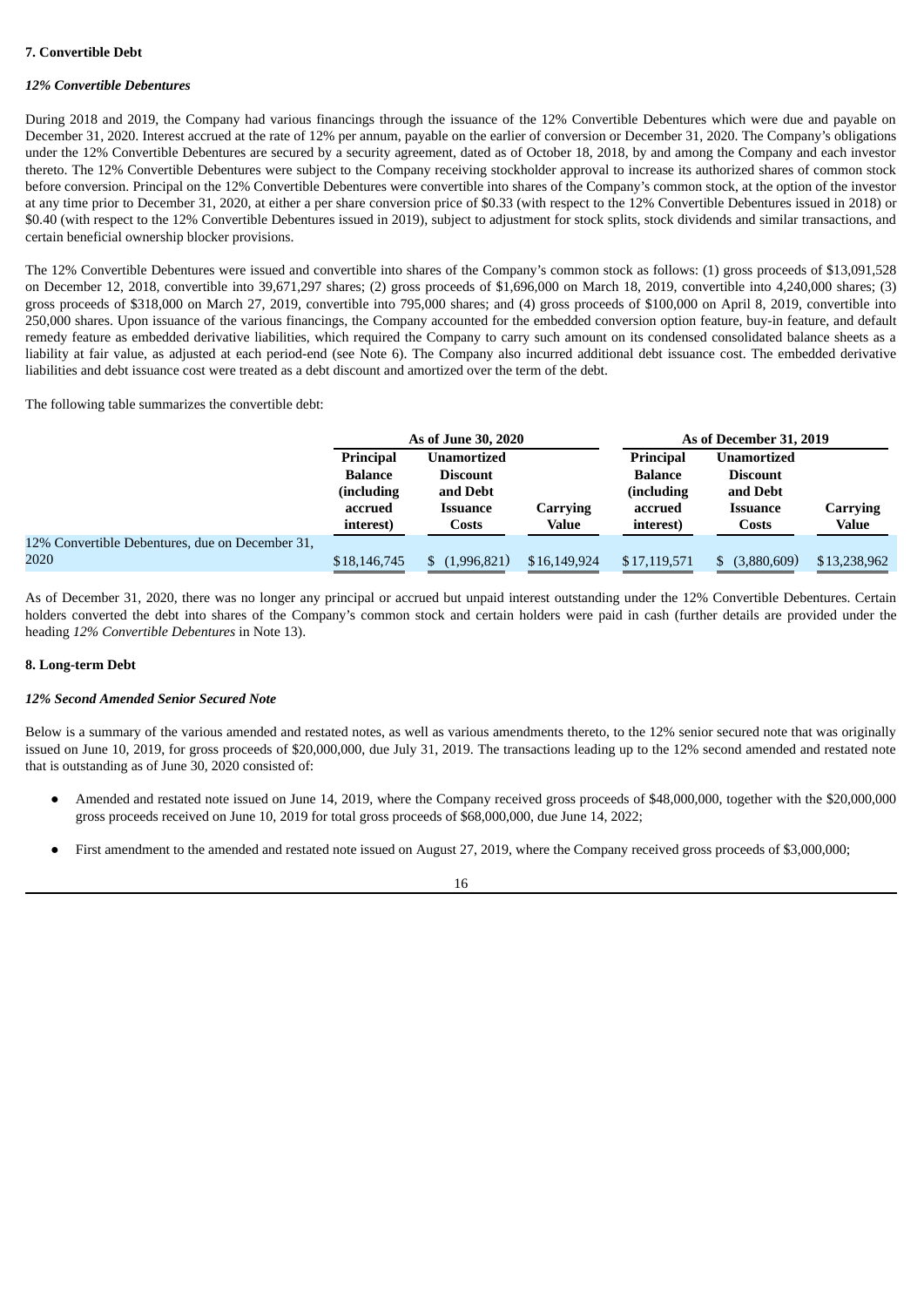- Second amendment to the amended and restated note issued on February 27, 2020, where the Company issued a \$3,000,000 letter of credit to the Company's landlord for leased premises; and
- Second amended and restated note issued on March 24, 2020, where the Company was permitted to enter into a 15.0% delayed draw term note, in the aggregate principal amount of \$12,000,000.

Collectively the amended and restated notes and amendments thereto are referred to as the 12% Second Amended Senior Secured Note, with all borrowings collateralized by substantially all assets of the Company. Pursuant to the 12% Second Amended Senior Secured Note, interest on amounts outstanding with respect to (i) interest that was payable on March 31, 2020 and June 30, 2020, and (ii) at the Company's option, with the consent of requisite purchasers, interest that was payable on September 30, 2020 and December 31, 2020, in lieu of the payment in cash of all or any portion of the interest due on such dates, would be payable in-kind in arrears on the last day of such applicable fiscal quarter (further details as of the date these condensed consolidated financial statements were issued or were available to be issued are provided under the heading *12% Second Amended Senior Secured Note* in Note 13).

#### *Delayed Draw Term Note*

On March 24, 2020, the Company entered into a 15% delayed draw term note (the "Delayed Draw Term Note") pursuant to the second amended and restated note purchase agreement, in the aggregate principal amount of \$12,000,000.

On March 24, 2020, the Company drew down \$6,913,865 under the Delayed Draw Term Note, and after payment of commitment and funding fees paid of \$793,109, and other of its legal fees and expenses that were incurred, the Company received net proceeds of \$6,000,000. The net proceeds were used for working capital and general corporate purposes. Additional borrowings under the Delayed Draw Term Note requested by the Company may be made at the option of the purchasers, subject to certain conditions. Up to \$8,000,000 in principal amount under the note was originally due on March 31, 2021. Interest on amounts outstanding under the note was payable in-kind in arrears on the last day of each fiscal quarter (further details as of the date these condensed consolidated financial statements were issued or were available to be issued are provided under the heading *Delayed Draw Term Note* in Note 13).

#### *Payroll Protection Program Loan*

On April 6, 2020, the Company entered into a note agreement with JPMorgan Chase Bank, N.A. under the recently enacted Coronavirus Aid, Relief, and Economic Security Act ("CARES Act") administered by the U.S. Small Business Administration ("SBA") in the principal amount of \$5,702,725 pursuant to Title 1 of the CARES Act (the "PPP Loan").

The PPP Loan proceeds were used to pay for payroll costs, including salaries, commissions, and similar compensation, group health care benefits, and paid leaves; rent; utilities; and interest on certain other outstanding debt. The amount that will be forgiven will be calculated in part with reference to the Company's full time headcount during the 24 week period following the funding of the PPP Loan.

The note is scheduled to mature on April 6, 2022. The interest rate on the note is a fixed rate of 0.98% per annum. To the extent that the amounts owed under the PPP Loan, or a portion of them, are not forgiven, the Company will be required to make principal and interest payments in monthly installments.

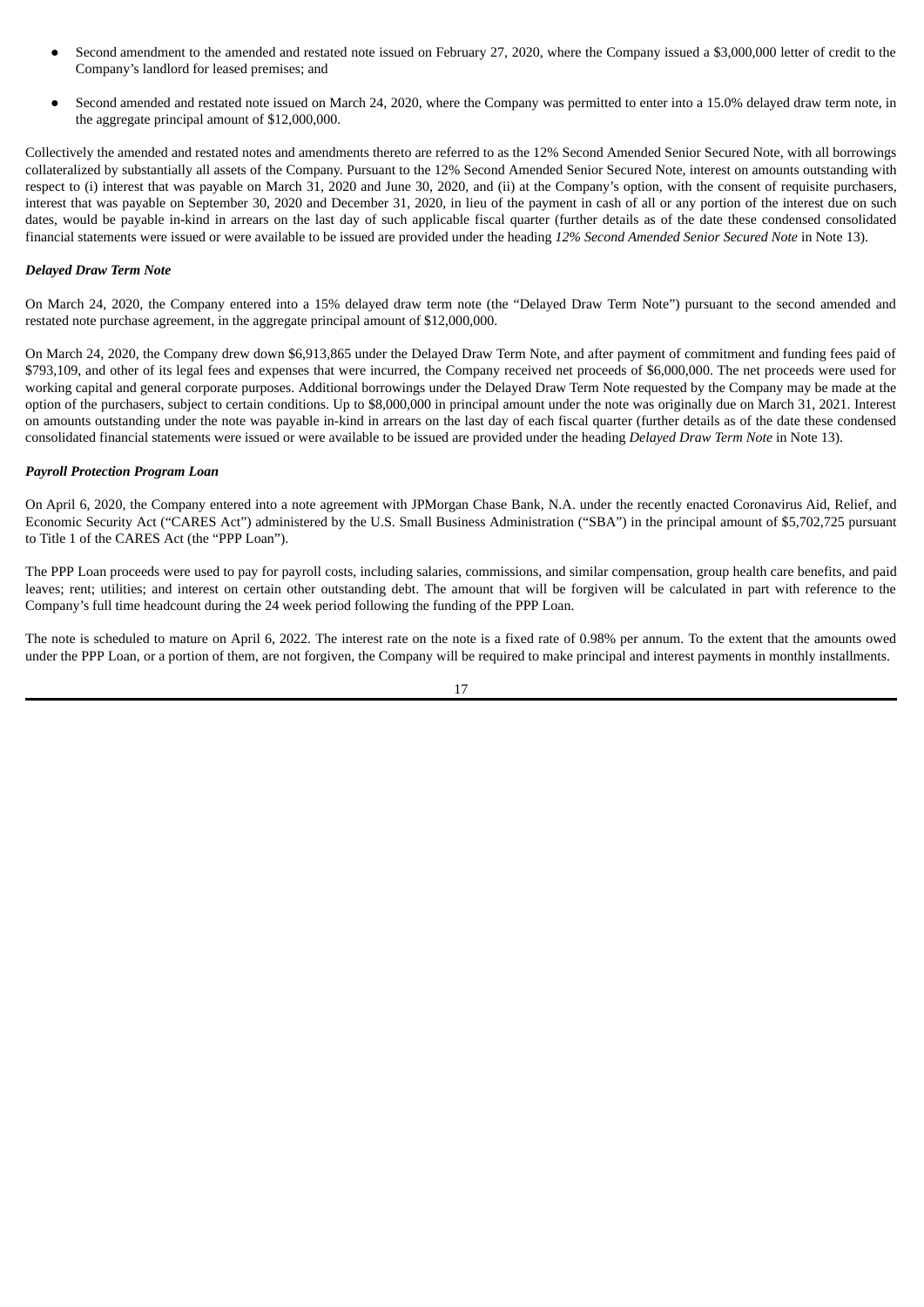The following table summarizes the long-term debt:

|                                                                                 |                                                                           | As of June 30, 2020                                                           |                   | As of December 31, 2019                                                          |                                                                        |                                 |  |  |  |
|---------------------------------------------------------------------------------|---------------------------------------------------------------------------|-------------------------------------------------------------------------------|-------------------|----------------------------------------------------------------------------------|------------------------------------------------------------------------|---------------------------------|--|--|--|
|                                                                                 | <b>Principal</b><br><b>Balance</b><br>(including)<br>accrued<br>interest) | <b>Unamortized</b><br><b>Discount</b><br>and Debt<br><b>Issuance</b><br>Costs | Carrying<br>Value | <b>Principal</b><br><b>Balance</b><br><i>(including)</i><br>accrued<br>interest) | <b>Unamortized</b><br><b>Discount</b><br>and Debt<br>Issuance<br>Costs | <b>Carrying</b><br><b>Value</b> |  |  |  |
| 12% Second Amended Senior Secured Note, as<br>amended, due on December 31, 2022 | \$52,995,840                                                              | (4,718,958)                                                                   | \$48,276,882      | \$49,921,345                                                                     | \$ (5,911,600)                                                         | \$44,009,745                    |  |  |  |
| Delayed Draw Term Note, as amended, due on<br>March 31, 2022                    | 7,193,956                                                                 | (783, 313)                                                                    | 6,410,643         |                                                                                  |                                                                        |                                 |  |  |  |
| Payroll Protection Program Loan, scheduled to<br>mature on April 6, 2022        | 5,702,725                                                                 |                                                                               | 5,702,725         |                                                                                  |                                                                        |                                 |  |  |  |
| Total                                                                           | \$65,892,521                                                              | (5,502,271)                                                                   | \$60,390,250      | \$49,921,345                                                                     | \$ (5,911,600)                                                         | \$44,009,745                    |  |  |  |

# **9. Stockholders' Equity**

# *Common Stock*

The Company has the authority to issue 1,000,000,000 shares of common stock, \$0.01 par value per share (further details as of the date these condensed consolidated financial statements were issued or were available to be issued are provided under the heading *Amendment to Certificate of Incorporation* in Note 13).

# *Common Stock Warrants*

The Company issued warrants to purchase shares of the Company's common stock to MDB Capital Group, LLC (the "MDB Warrants"), L2 Capital, LLC (the "L2 Warrants"), Strome Mezzanine Fund LP (the "Strome Warrants"), and B. Riley Financial, Inc. (the "B. Riley Warrants") in connection with various financing transactions (collectively, the "Financing Warrants").

The Financing Warrants outstanding and exercisable as of June 30, 2020 are summarized as follows:

|                                   |   |                          |                        |                                                                             | <b>Outstanding</b>                                                        |                                  |
|-----------------------------------|---|--------------------------|------------------------|-----------------------------------------------------------------------------|---------------------------------------------------------------------------|----------------------------------|
|                                   |   | <b>Exercise</b><br>Price | <b>Expiration Date</b> | <b>Classified as</b><br><b>Derivative</b><br><b>Liabilities</b><br>(Shares) | <b>Classified</b><br>within<br>Stockholders'<br><b>Equity</b><br>(Shares) | Total<br>Exercisable<br>(Shares) |
| <b>MDB</b> Warrants               | S | 0.20                     | November 4, 2021       | $\overline{\phantom{0}}$                                                    | 327,490                                                                   | 327,490                          |
| <b>Strome Warrants</b>            |   | 0.50                     | June 15, 2023          | 1,500,000                                                                   | $\overline{\phantom{a}}$                                                  | 1,500,000                        |
| <b>B. Riley Warrants</b>          |   | 1.00                     | October 18, 2025       | 875,000                                                                     | $\overline{\phantom{0}}$                                                  | 875,000                          |
| <b>MDB</b> Warrants               |   | 1.15                     | October 19, 2022       | $\overline{\phantom{0}}$                                                    | 119,565                                                                   | 119,565                          |
| <b>MDB</b> Warrants               |   | 2.50                     | October 19, 2022       | $\overline{\phantom{a}}$                                                    | 60,000                                                                    | 60,000                           |
| Total outstanding and exercisable |   |                          |                        | 2,375,000                                                                   | 507,055                                                                   | 2,882,055                        |

The intrinsic value of exercisable but unexercised in-the-money stock warrants as of June 30, 2020 was \$372,371, based on a fair market value of the Company's common stock of \$0.65 per share on June 30, 2020.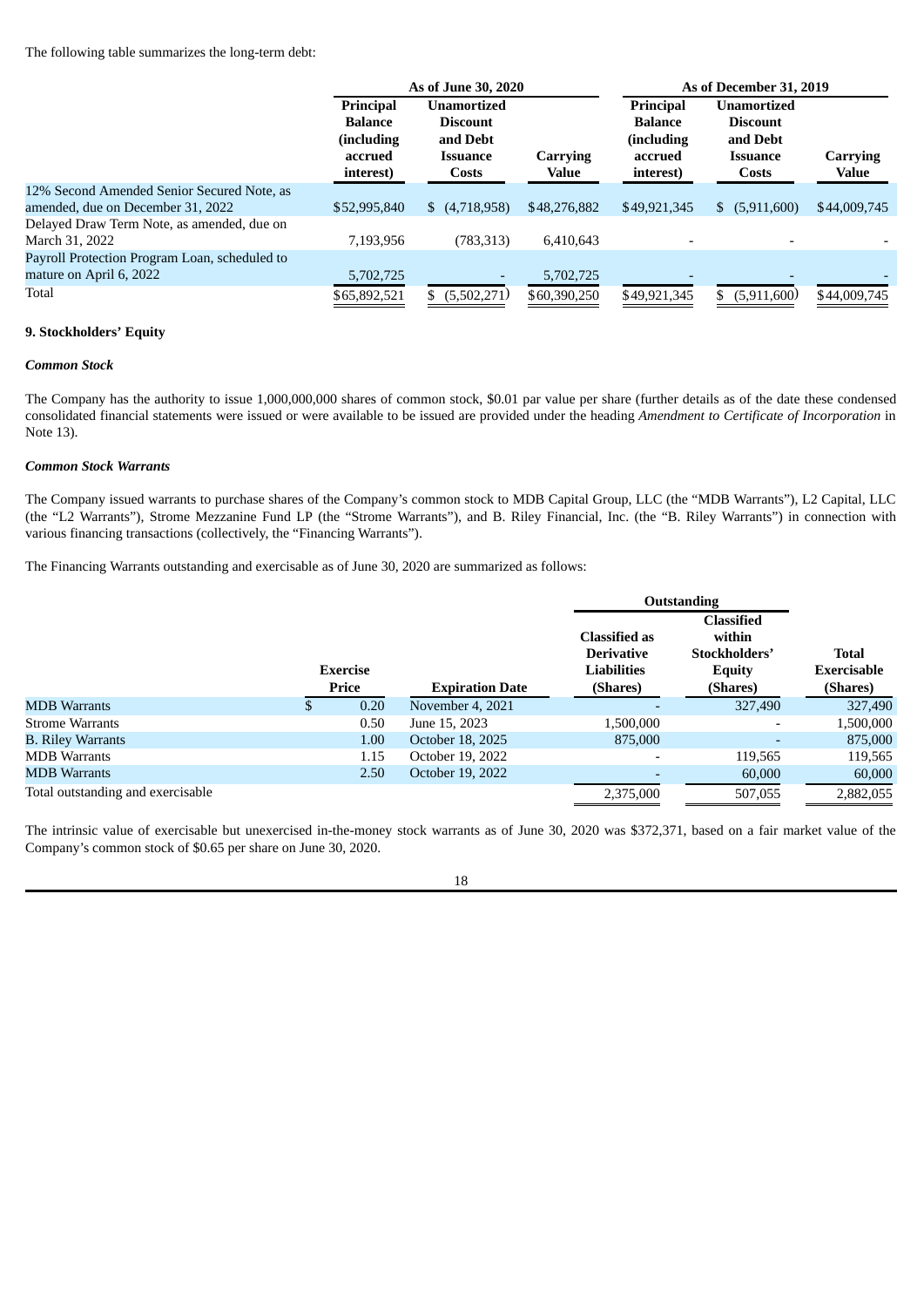# **10. Compensation Plans**

The Company provides stock-based compensation in the form of (a) stock awards to employees and directors, comprised of restricted stock awards and restricted stock units (collectively referred to as the "Restricted Stock Awards"), (b) stock option grants to employees directors and consultants (referred to as the "Common Stock Awards") (c) stock option awards, restricted stock awards, unrestricted stock awards, and stock appreciation rights to employees, directors and consultants (collectively the "Common Equity Awards"), (d) stock option awards outside the 2016 Stock Incentive Plan and 2019 Equity Incentive Plan to certain officers, directors and employees (referred to as the "Outside Options"), (e) common stock warrants to the Company's channel partners (referred to as the "Channel Partner Warrants"), and (f) common stock warrants to ABG-SI, LLC (referred to as the "ABG Warrants").

Stock-based compensation and equity-based expense charged to operations or capitalized during the three months and six months ended June 30, 2020 and 2019 are summarized as follows:

|                                                            | <b>Restricted</b><br><b>Stock</b><br>Awards |              | Common<br><b>Stock</b><br>Awards | Common<br><b>Equity</b><br>Awards | <b>Outside</b><br><b>Options</b> |              | <b>Channel</b><br><b>Partner</b><br><b>Warrants</b> |              | <b>ABG</b><br><b>Warrants</b> | Totals          |
|------------------------------------------------------------|---------------------------------------------|--------------|----------------------------------|-----------------------------------|----------------------------------|--------------|-----------------------------------------------------|--------------|-------------------------------|-----------------|
| <b>During the Three Months Ended</b>                       |                                             |              |                                  |                                   |                                  |              |                                                     |              |                               |                 |
| <b>June 30, 2020</b>                                       |                                             |              |                                  |                                   |                                  |              |                                                     |              |                               |                 |
| Cost of revenue                                            | \$<br>35,750                                | \$           | 27,970                           | \$1,073,674                       | \$<br>1,967                      | \$           | 27,623                                              | \$           |                               | \$1,166,984     |
| Selling and marketing                                      | 298,187                                     |              | 23,783                           | 701,925                           | 43,489                           |              | $\overline{a}$                                      |              |                               | 1,067,384       |
| General and administrative                                 | 135,332                                     |              | 138,156                          | 819,916                           | 95,394                           |              |                                                     |              | 360,289                       | 1,549,087       |
| Total costs charged to operations                          | 469,269                                     |              | 189,909                          | 2,595,515                         | 140,850                          |              | 27,623                                              |              | 360,289                       | 3,783,455       |
| Capitalized platform development                           | 75,709                                      |              | 80,608                           | 341,642                           | 1,652                            |              |                                                     |              |                               | 499,611         |
| Total stock-based compensation                             | \$<br>544,978                               | \$           | 270,517                          | \$2,937,157                       | \$<br>142,502                    | \$           | 27,623                                              | \$           | 360,289                       | \$4,283,066     |
| <b>During the Three Months Ended</b>                       |                                             |              |                                  |                                   |                                  |              |                                                     |              |                               |                 |
| <b>June 30, 2019</b>                                       |                                             |              |                                  |                                   |                                  |              |                                                     |              |                               |                 |
| Cost of revenue                                            | \$<br>26,526                                | \$           | 6,965                            | \$<br>131,057                     | \$<br>149                        | \$           | 6,561                                               | \$           |                               | \$<br>171,258   |
| Selling and marketing                                      |                                             |              | 25,995                           | 120,036                           | 25,305                           |              |                                                     |              |                               | 171,336         |
| General and administrative                                 | 859,222                                     |              | 395,087                          | 931,393                           | 44,695                           |              |                                                     |              | 67,307                        | 2,297,704       |
| Total costs charged to operations                          | 885,748                                     |              | 428,047                          | 1,182,486                         | 70,149                           |              | 6,561                                               |              | 67,307                        | 2,640,298       |
| Capitalized platform development                           | 194,353                                     |              | 42,793                           | 165,030                           | 2,146                            |              |                                                     |              |                               | 404,322         |
| Total stock-based compensation                             | \$1,080,101                                 |              | 470,840                          | \$1,347,516                       | \$<br>72,295                     | \$           | 6,561                                               | \$           | 67,307                        | \$3,044,620     |
| <b>During the Six Months Ended June</b><br>30, 2020        |                                             |              |                                  |                                   |                                  |              |                                                     |              |                               |                 |
| Cost of revenue                                            | \$<br>73,326                                | \$           | 97,766                           | \$<br>2,083,266                   | \$<br>3,173                      | \$           | 35,662                                              | \$           | $\overline{a}$                | \$<br>2,293,193 |
| Selling and marketing                                      | 597,402                                     |              | 59,511                           | 1,380,204                         | 98,867                           |              |                                                     |              | L.                            | 2,135,984       |
| General and administrative                                 | 158,252                                     |              | 309,828                          | 1,575,163                         | 150,577                          |              | $\overline{a}$                                      |              | 720,578                       | 2,914,398       |
| Total costs charged to operations                          | 828,980                                     |              | 467,105                          | 5,038,633                         | 252,617                          |              | 35,662                                              |              | 720,578                       | 7,343,575       |
| Capitalized platform development                           | 145,992                                     |              | 121,765                          | 597,643                           | 4,263                            |              |                                                     |              |                               | 869,663         |
| Total stock-based compensation                             | \$<br>974,972                               | $\mathbb{S}$ | 588,870                          | \$<br>5,636,276                   | \$<br>256,880                    | $\mathbb{S}$ | 35,662                                              | $\mathbb{S}$ | 720,578                       | \$<br>8,213,238 |
| <b>During the Six Months Ended</b><br><b>June 30, 2019</b> |                                             |              |                                  |                                   |                                  |              |                                                     |              |                               |                 |
| Cost of revenue                                            | \$<br>61,901                                | \$           | 27,184                           | \$<br>131,057                     | \$<br>1,278                      | \$           | 18,909                                              | \$           |                               | \$<br>240,329   |
| Selling and marketing                                      | 34,393                                      |              | 47,940                           | 120,036                           | 77,251                           |              | ÷,                                                  |              |                               | 279,620         |
| General and administrative                                 | 1,574,859                                   |              | 799,517                          | 932,285                           | 66,008                           |              |                                                     |              | 67,307                        | 3,439,976       |
| Total costs charged to operations                          | 1,671,153                                   |              | 874,641                          | 1,183,378                         | 144,537                          |              | 18,909                                              |              | 67,307                        | 3,959,925       |
| Capitalized platform development                           | 332,309                                     |              | 72,785                           | 165,030                           | 2,146                            |              |                                                     |              |                               | 572,270         |
| Total stock-based compensation                             | \$2,003,462                                 |              | 947,426                          | \$1,348,408                       | \$<br>146,683                    | \$           | 18,909                                              | \$           | 67,307                        | \$4,532,195     |
|                                                            |                                             |              |                                  | 19                                |                                  |              |                                                     |              |                               |                 |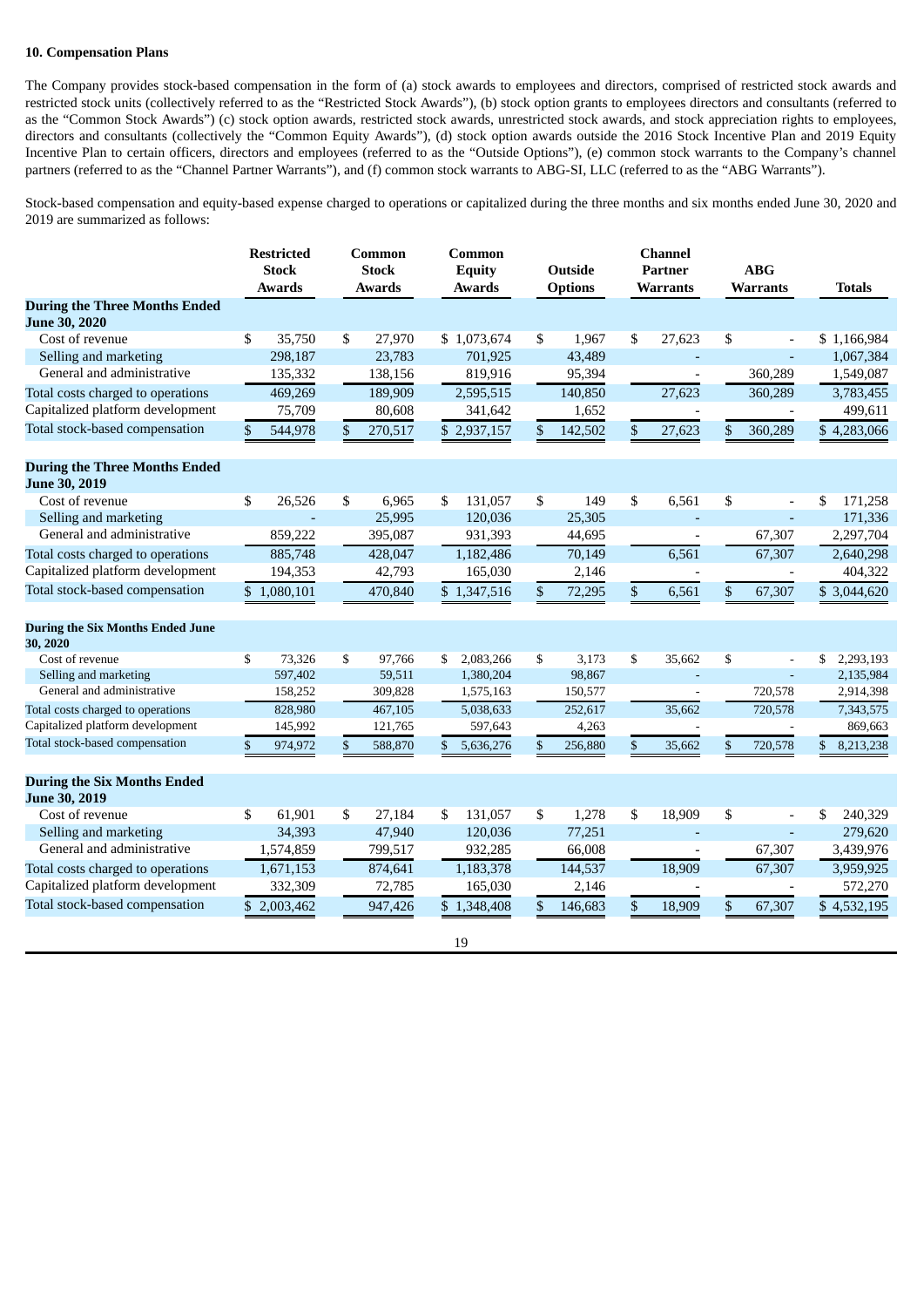Unrecognized compensation expense related to the stock-based compensation awards and equity-based awards as of June 30, 2020 was as follows:

|                                                                 | <b>Restricted</b><br><b>Stock</b><br>Awards | lommon.<br><b>Stock</b><br>Awards | Common<br>Equity<br>Awards | Outside<br><b>Options</b> | Channel<br>Partner<br><b>Warrants</b> | ABG<br><b>Warrants</b> | Totals       |
|-----------------------------------------------------------------|---------------------------------------------|-----------------------------------|----------------------------|---------------------------|---------------------------------------|------------------------|--------------|
| Unrecognized compensation expense                               | 902,489                                     | \$1,230,827                       | \$26,166,996               | \$464,309                 | 1.011                                 | \$3,942,598            | \$32,708,230 |
| Weighted average period expected to be<br>recognized (in years) | 0.69                                        | 0.87                              | 2.27                       | L.68                      | 0.25                                  | 2.88                   | 2.24         |

# **11. Revenue Recognition**

# *Disaggregation of Revenue*

The following table provides information about disaggregated revenue by product line, geographical market and timing of revenue recognition:

|                                   | <b>Three Months Ended</b><br><b>June 30,</b> |              |     |           |    | <b>Six Months Ended</b><br><b>June 30,</b> |    |            |  |
|-----------------------------------|----------------------------------------------|--------------|-----|-----------|----|--------------------------------------------|----|------------|--|
|                                   |                                              | 2019<br>2020 |     |           |    | 2020                                       |    | 2019       |  |
| Revenue by product line:          |                                              |              |     |           |    |                                            |    |            |  |
| Advertising                       | \$                                           | 7,541,616    | \$  | 5,670,712 | \$ | 19,379,600                                 | \$ | 11,808,066 |  |
| Digital subscriptions             |                                              | 6,089,450    |     | 56,021    |    | 11,626,697                                 |    | 107,934    |  |
| Magazine circulation              |                                              | 8,629,166    |     |           |    | 21,166,698                                 |    |            |  |
| Other                             |                                              | 830,708      |     | 43,550    |    | 1,330,798                                  |    | 128,246    |  |
| Total                             |                                              | 23,090,940   | \$  | 5,770,283 | \$ | 53,503,793                                 | \$ | 12,044,246 |  |
| Revenue by geographical market:   |                                              |              |     |           |    |                                            |    |            |  |
| <b>United States</b>              | \$                                           | 22,049,636   | \$  | 5,770,283 | \$ | 51,331,766                                 | \$ | 12,044,246 |  |
| Other                             |                                              | 1,041,304    |     |           |    | 2,172,027                                  |    |            |  |
| Total                             |                                              | 23,090,940   | \$. | 5,770,283 | \$ | 53,503,793                                 | \$ | 12,044,246 |  |
| Revenue by timing of recognition: |                                              |              |     |           |    |                                            |    |            |  |
| At point in time                  | \$                                           | 17,001,490   | \$  | 5,714,262 | \$ | 41,877,096                                 | \$ | 11,936,312 |  |
| Over time                         |                                              | 6,089,450    |     | 56,021    |    | 11,626,697                                 |    | 107,934    |  |
| Total                             |                                              | 23,090,940   | \$. | 5,770,283 | \$ | 53,503,793                                 | \$ | 12,044,246 |  |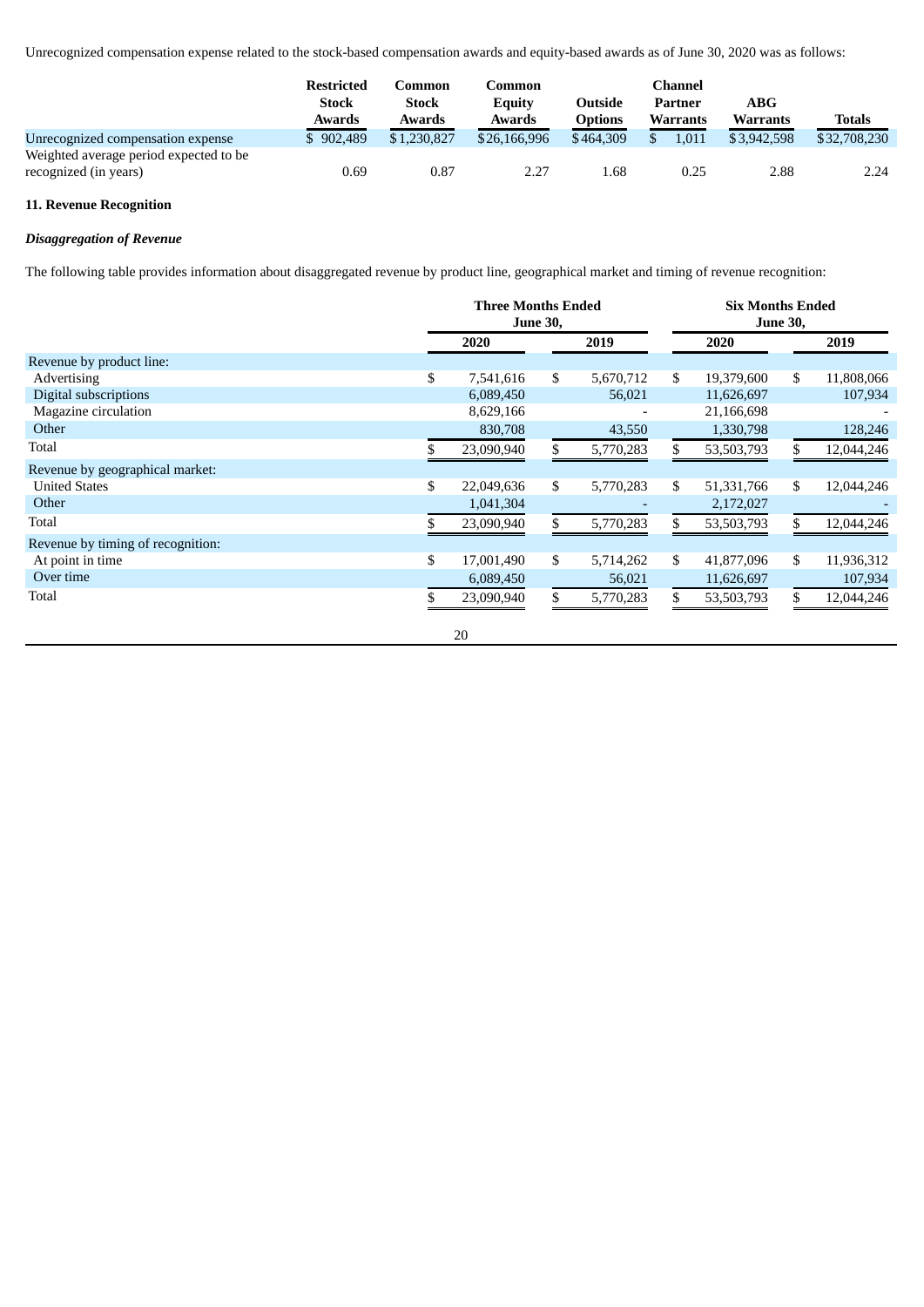### *Contract Balances*

The timing of the Company's performance under its various contracts often differs from the timing of the customer's payment, which results in the recognition of a contract asset or a contract liability. A contract asset is recognized when a good or service is transferred to a customer and the Company does not have the contractual right to bill for the related performance obligations. A contract liability is recognized when consideration is received from the customer prior to the transfer of goods or services.

The following table provides information about contract balances:

|                                                     | As of                |     |                          |  |  |  |
|-----------------------------------------------------|----------------------|-----|--------------------------|--|--|--|
|                                                     | <b>June 30, 2020</b> |     | <b>December 31, 2019</b> |  |  |  |
| Unearned revenue (short-term contract liabilities): |                      |     |                          |  |  |  |
| Digital subscriptions                               | 12,688,136           |     | 8,634,939                |  |  |  |
| Magazine circulation                                | 42,731,290           |     | 23,528,148               |  |  |  |
|                                                     | 55,419,426           |     | 32,163,087               |  |  |  |
| Unearned revenue (long-term contract liabilities):  |                      |     |                          |  |  |  |
| Digital subscriptions                               | 1,473,758            | \$. | 478,557                  |  |  |  |
| Magazine circulation                                | 13,135,330           |     | 30,478,154               |  |  |  |
| Other                                               | 207,500              |     | 222,500                  |  |  |  |
|                                                     | 14,816,588           |     | 31,179,211               |  |  |  |

*Unearned Revenue* – Unearned revenue, also referred to as contract liabilities, include payments received in advance of performance under the contracts and are recognized as revenue over time. The Company records contract liabilities as unearned revenue on the consolidated balance sheets. Digital subscription and magazine circulation revenue of \$17,211,363 was recognized during the six months ended June 30, 2020 from unearned revenue at the beginning of the year.

During January and February of 2020, the Company modified certain digital and magazine subscription contracts that prospectively changed the frequency of the related issues required to be delivered on a yearly basis. The Company determined that the remaining digital content and magazines to be delivered are distinct from the digital content or magazines already provided under the original contract. As a result, the Company in effect established a new contract that included only the remaining digital content or magazines. Accordingly, the Company allocated the remaining performance obligations in the contracts as consideration from the original contract that has not yet been recognized as revenue.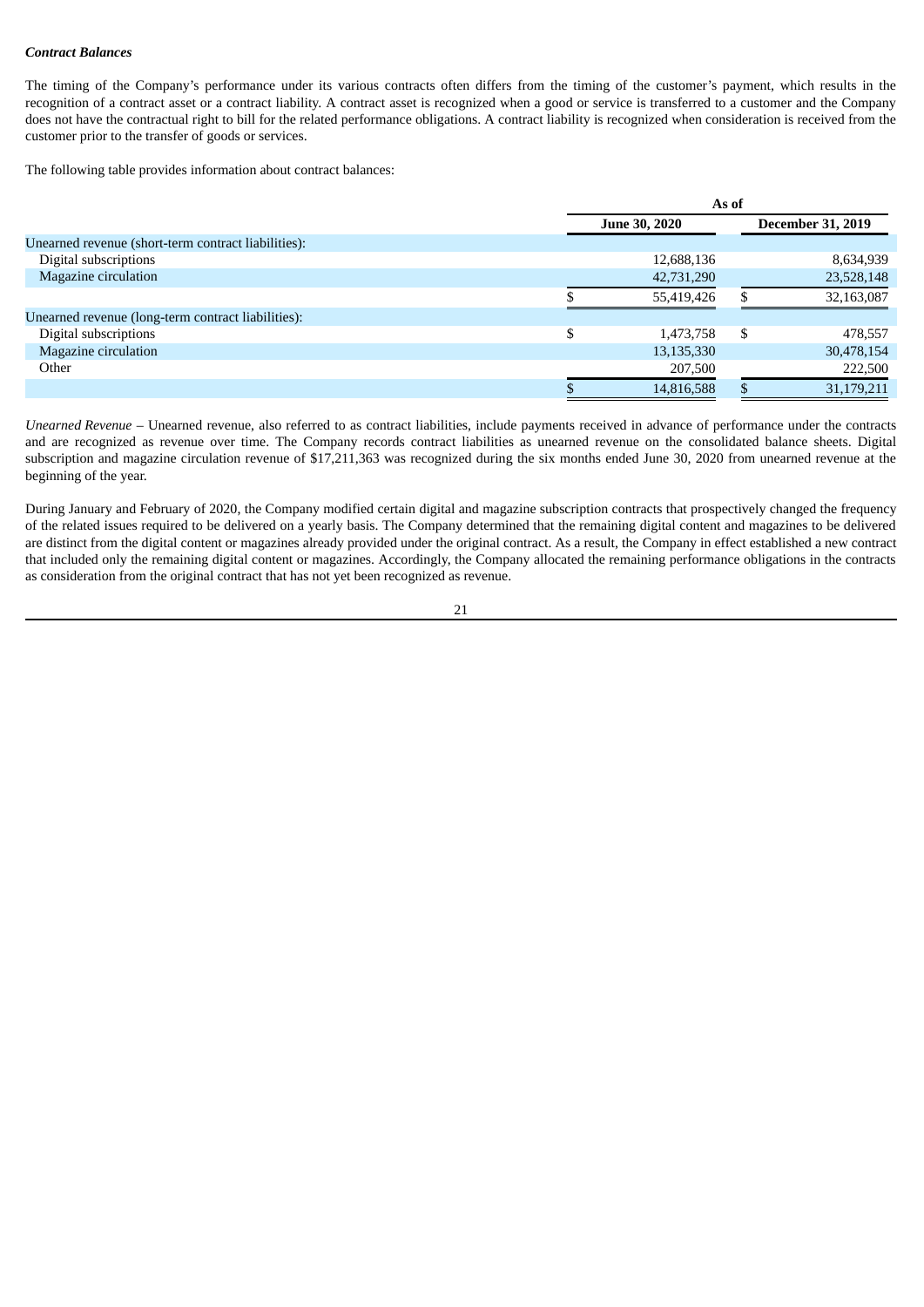#### **12. Commitments and Contingencies**

#### *Revenue Guarantees*

On a select basis, the Company has provided revenue share guarantees to certain independent publishers that transition their publishing operations from another platform to theMaven.net or maven.io. These arrangements generally guarantee the publisher a monthly amount of income for a period of 12 to 24 months from inception of the publisher contract that is the greater of (a) a fixed monthly minimum, or (b) the calculated earned revenue share. For the three months ended June 30, 2020 and 2019, the Company recognized Channel Partner guarantees of \$2,628,477 and \$1,115,640, respectively. For the six months ended June 30, 2020 and 2019, the Company recognized Channel Partner guarantees of \$5,002,564 and \$2,370,632, respectively.

#### *Claims and Litigation*

From time to time, the Company may be subject to claims and litigation arising in the ordinary course of business. The Company is not currently a party to any pending or threatened legal proceedings that it believes would reasonably be expected to have a material adverse effect on the Company's business, financial condition, results of operations or cash flows.

#### *Liquidated Damages*

The following table summarizes the contingent obligations with respect to the Series J Preferred Stock liquidated damages as of the date these condensed consolidated financial statements were issued or were available to be issued:

| Registration rights damages        | 120,000 |
|------------------------------------|---------|
| Public information failure damages | 180,000 |
| <b>Accrued interest</b>            | 19,903  |
|                                    | 319,903 |

#### **13. Subsequent Events**

The Company performed an evaluation of subsequent events through the date of filing of these condensed consolidated financial statements with the SEC. Other than the below described subsequent events, there were no material subsequent events which affected, or could affect, the amounts or disclosures on the condensed consolidated financial statements**.**

#### *Compensation Plans*

On December 15, 2020, the Company entered into an amendment for certain restricted stock awards and restricted stock units. Pursuant to the amendment:

- the restricted stock awards would cease to vest and all unvested shares would be deemed unvested and forfeited, leaving an aggregate of 1,064,549 shares vested;
- the restricted stock units were modified to vest on December 31, 2020 and as of the close of business on December 31, 2020, each restricted stock unit was terminated and deemed forfeited, with no shares vesting thereunder; and
- subject to certain conditions, the Company agreed to purchase from certain key personnel the vested restricted stock awards, at a price of \$4.00 per share in 24 equal monthly installments on the second business day of each calendar month beginning on January 4, 2021.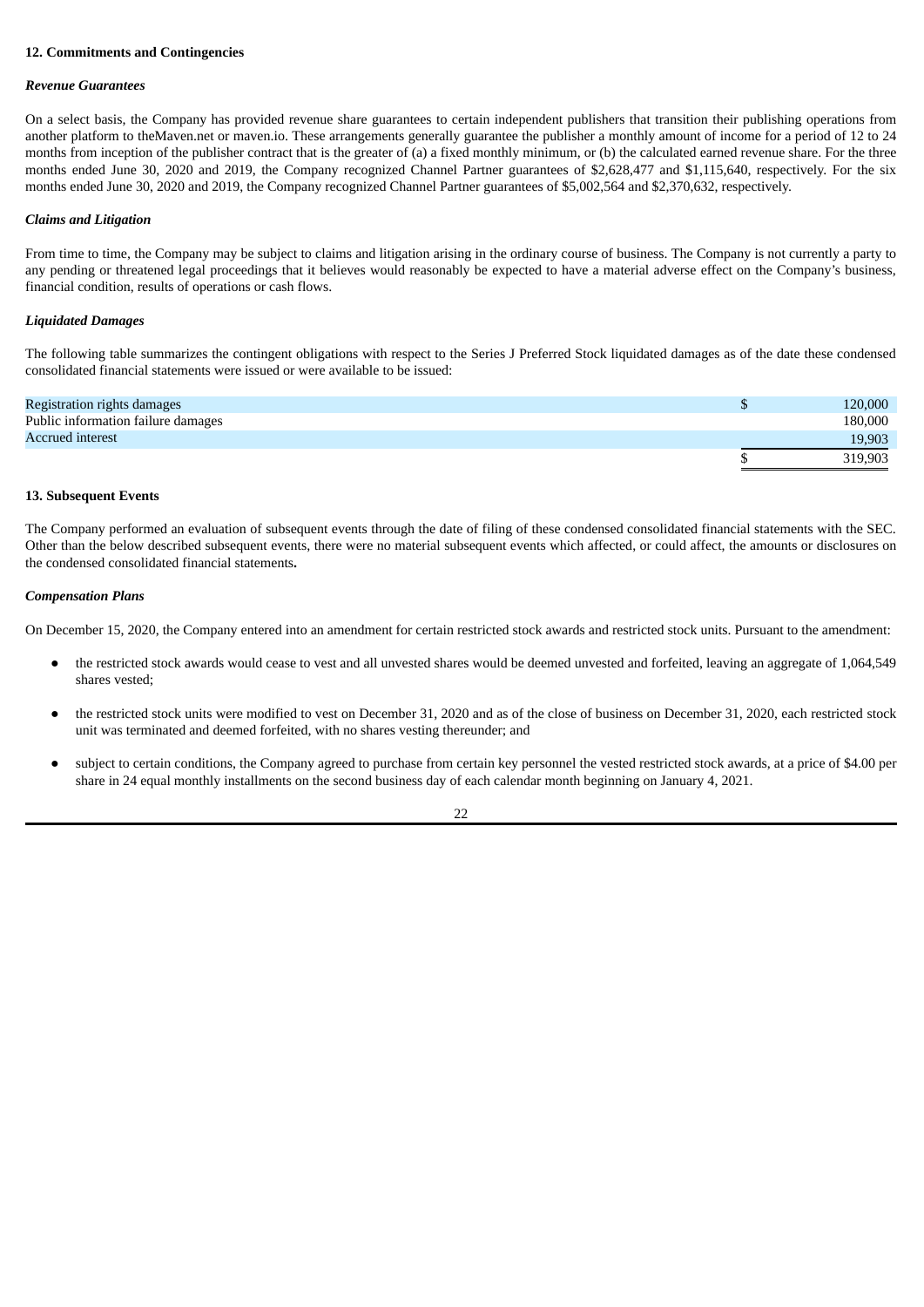On January 8, 2021, the board of directors (the "Board") approved an amendment to certain option awards granted under the 2019 Equity Incentive Plan (the "2019 Plan") to remove certain vesting conditions for the performance-based awards. In general, pursuant to the amendment:

- the common stock options would vest with respect to one-third of the grant when the option holder completes one year of continuous service beginning on the grant date; and
- the remaining common stock options would vest monthly over twenty-four months when the option holder completes each month of continuous service thereafter.

On February 18, 2021, the Board approved an amendment to the Company's 2019 Plan to increase the number of shares of the Company's common stock, available for issuance under the 2019 Plan from 85,000,000 shares to 185,000,000 shares.

On February 18, 2021, the Board approved up to an aggregate amount of 26,200,000 stock options to be made on or before March 18, 2021 for shares of the Company's common stock to certain executive officers of the Company under the 2019 Plan. A total of 11,158,049 stock options were granted and designated as a non-qualified stock options, subject to certain terms and conditions.

On February 18, 2021, the Board approved the issuance of restricted stock units to certain executive officers of the Company under the 2019 Plan. A total of 26,048,781 restricted stock units were granted, subject to certain terms and conditions.

From July 2020 through the date these condensed consolidated financial statements were issued or were available to be issued, the Company granted common stock options, restricted stock units and restricted stock awards totaling 77,157,799 (includes 11,158,049 stock options and 26,048,781 restricted stock units issued on February 28, 2021 as described above), of which 77,157,799 remain outstanding.

## *12% Convertible Debentures*

On December 31, 2020, certain holders converted the 12% Convertible Debentures representing an aggregate of \$18,104,949 of the then-outstanding principal and accrued but unpaid interest into 53,887,470 shares of the Company's common stock at effective conversion per-share prices ranging from \$0.33 to \$0.40. Further, the Company repaid an aggregate of \$1,130,903 of the 12% Convertible Debentures, including the then-outstanding principal and accrued interest in cash. As of December 31, 2020, there was no longer any principal or accrued but unpaid interest outstanding under the 12% Convertible Debentures. As a result of the conversion of certain 12% Convertible Debentures into shares of the Company's common stock, the Company will no longer have an embedded derivative liability related to the conversion option features, buy-in features, and default remedy features and will recognize the fair value of such amount upon conversion as additional paid-in capital. Further, with respect to the conversion of the accrued interest into shares of the Company's common stock, the Company will recognize a loss on conversion, as deemed appropriate, at the time of conversion.

## *12% Second Amended Senior Secured Note*

On October 23, 2020, the Company entered into Amendment No. 1 to the second amended and restated note purchase agreement ("Amendment 1"), pursuant to which the maturity date of the 12% Second Amended Senior Secured Notes was changed to December 31, 2022, subject to certain acceleration conditions. Pursuant to Amendment 1, interest payable on the 12% Second Amended Senior Secured Notes on September 30, 2020, December 31, 2020, March 31, 2021, June 30, 2021, September 30, 2021, and December 31, 2021 will be payable in-kind in arrears on the last day of such fiscal quarter. Alternatively, at the option of the holder, such interest amounts originally could have been paid in shares of "Series K Convertible Preferred Stock" ("Series K Preferred Stock"); however, after December 18, 2020, the date the Series K Preferred Stock converted into shares of the Company's common stock, all such interest amounts can be paid in shares of the Company's common stock based upon the conversion rate specified for the Series K Preferred Stock (or \$0.40).

The balance outstanding under the 12% Second Amended Senior Secured Note as of the date these condensed consolidated financial statements were issued or were available to be issued was approximately \$56.3 million, which included outstanding principal of approximately \$48.8 million, payment of in-kind interest of approximately \$4.2 million that the Company was permitted to add to the aggregate outstanding principal balance, and unpaid accrued interest of approximately \$3.3 million.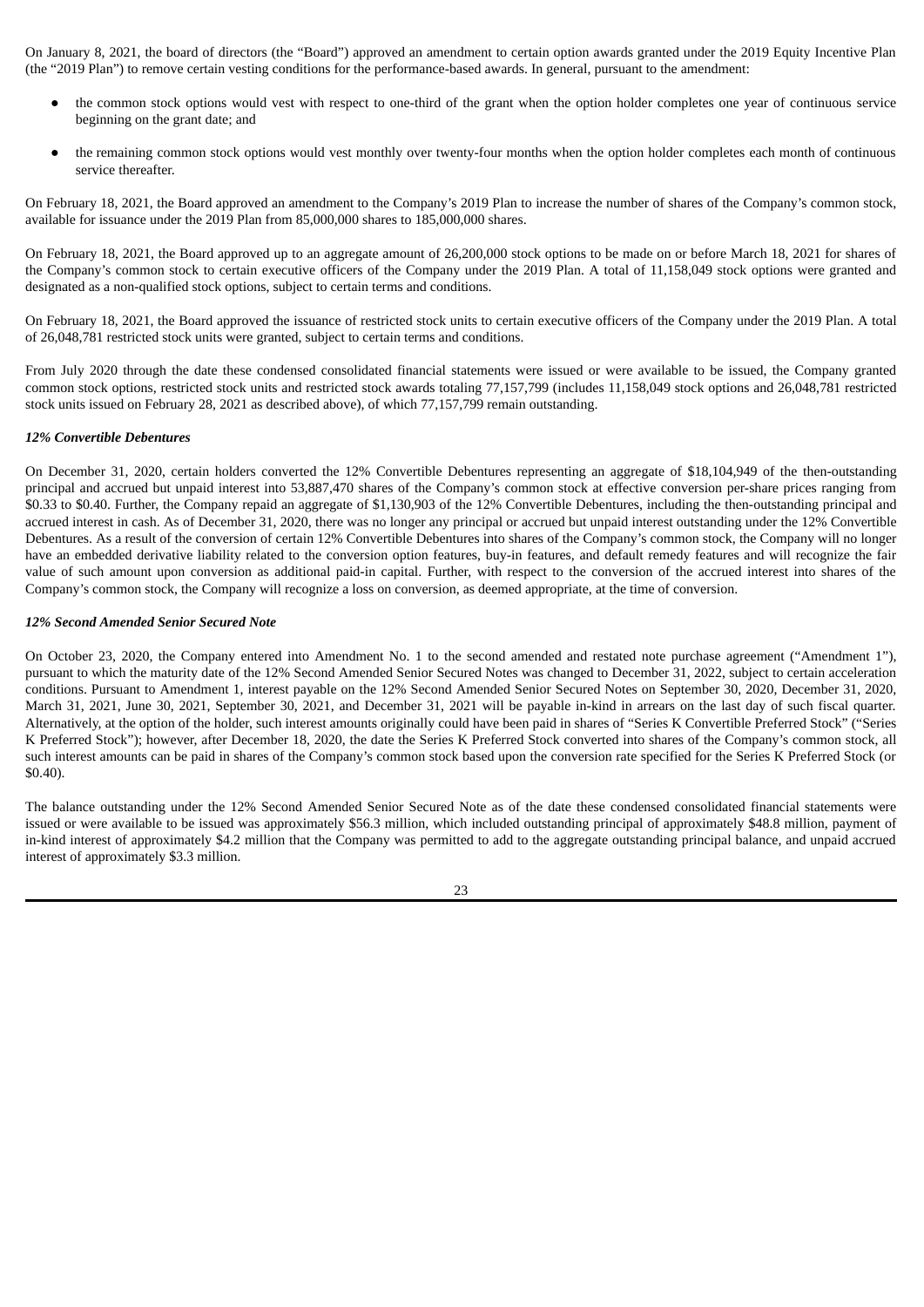## *Delayed Draw Term Note*

On October 23, 2020, pursuant to the terms of Amendment 1, the maturity date of the Delayed Draw Term Note was changed from March 31, 2021 to March 31, 2022. Amendment 1 also provided that the holder, could originally elect, in lieu of receipt of cash for payment of all or any portion of the interest due or cash payments up to a certain conversion portion (as further described in Amendment 1) of the Delayed Draw Term Note, to receive shares of Series K Preferred Stock; however, after December 18, 2020, the date the Series K Preferred Stock converted into shares of the Company's common stock, the holder may elect, in lieu of receipt of cash for such amounts, shares of the Company's common stock based upon the conversion rate specified for the Series K Preferred Stock (or \$0.40).

As of the date these condensed consolidated financial statements were issued or were available to be issued, \$3,367,000, including \$3,295,505 of principal amount of the Delayed Draw Term Note and \$71,495 of accrued interest, had been converted into shares of our Series K Preferred Stock. The aggregate principal amount outstanding under the Delayed Draw Term Note as of the date these condensed consolidated financial statements were issued or were available to be issued was approximately \$4.3 million (including payment of in-kind interest of approximately \$0.7 million, which was added to the outstanding Delayed Draw Term Note balance).

#### *Preferred Stock*

*Series H Preferred Stock –* Between August 14, 2020 and August 20, 2020, the Company entered into additional securities purchase agreements for the sale of "Series H Convertible Preferred Stock" ("Series H Preferred Stock") with accredited investors, pursuant to which the Company issued 108 shares (after it rescinded the issuance of 2,145 shares that were deemed null and void and the purchase price was repaid to certain holders on October 28, 2020), at a stated value of \$1,000 per share, which shares were initially convertible into 327,273 shares of the Company's common stock at a conversion rate equal to the stated value divided by the conversion price of \$0.33 per share, for aggregate gross proceeds of \$130,896. The proceeds were used for working capital and general corporate purposes. The number of shares issuable upon conversion of the Series H Preferred Stock will be adjusted in the event of stock splits, stock dividends, combinations of shares and similar transactions. Each Series H Preferred Stock shall vote on an as-if-converted to common stock basis, subject to beneficial ownership blocker provisions and other certain conditions.

On September 21, 2020, an investor converted 300 shares of Series H Preferred Stock into 909,090 shares of the Company's common stock.

On October 31, 2020, the Company issued 389 shares of Series H Preferred Stock to James Heckman at the stated value of \$1,000, convertible into 1,178,787 shares of the Company's common stock, at the option of the holder subject to certain limitations at a conversion rate equal to the stated value divided by the conversion price of \$0.33 per share. The shares of Series H Preferred Stock were issued in connection with the cancellation of promissory notes payable to Mr. Heckman in the aggregate outstanding principal amount of \$389,000.

The shares of Series H Preferred Stock were subject to limitations on conversion into shares of the Company's common stock until the date an amendment to the Company's Restated Certificate of Incorporation, as amended (the "Certificate of Incorporation"), was filed and accepted with the State of Delaware that increases the number of authorized shares of its common stock to at least a number permitting all the Series H Preferred Stock to be converted in full (further details are provided under the heading *Amendment to Certificate of Incorporation*).

The securities purchase agreements also included a provision that requires the Company to maintain its periodic filings with the SEC in order to satisfy the public information requirements under Rule 144(c) of the Securities Act. If the Company fails for any reason to satisfy the current public information requirement commencing from the six (6) month anniversary date of issuance of the Series H Preferred Shares, then the Company will be obligated to pay Public Information Failure Damages (as further described in Note 14 to the audited consolidated financial statements for the year ended December 31, 2019) to each holder, consisting of a cash payment equal to 1% of the amount invested as partial liquidated damages, up to a maximum of six months, subject to interest at the rate of 1% per month until paid in full.

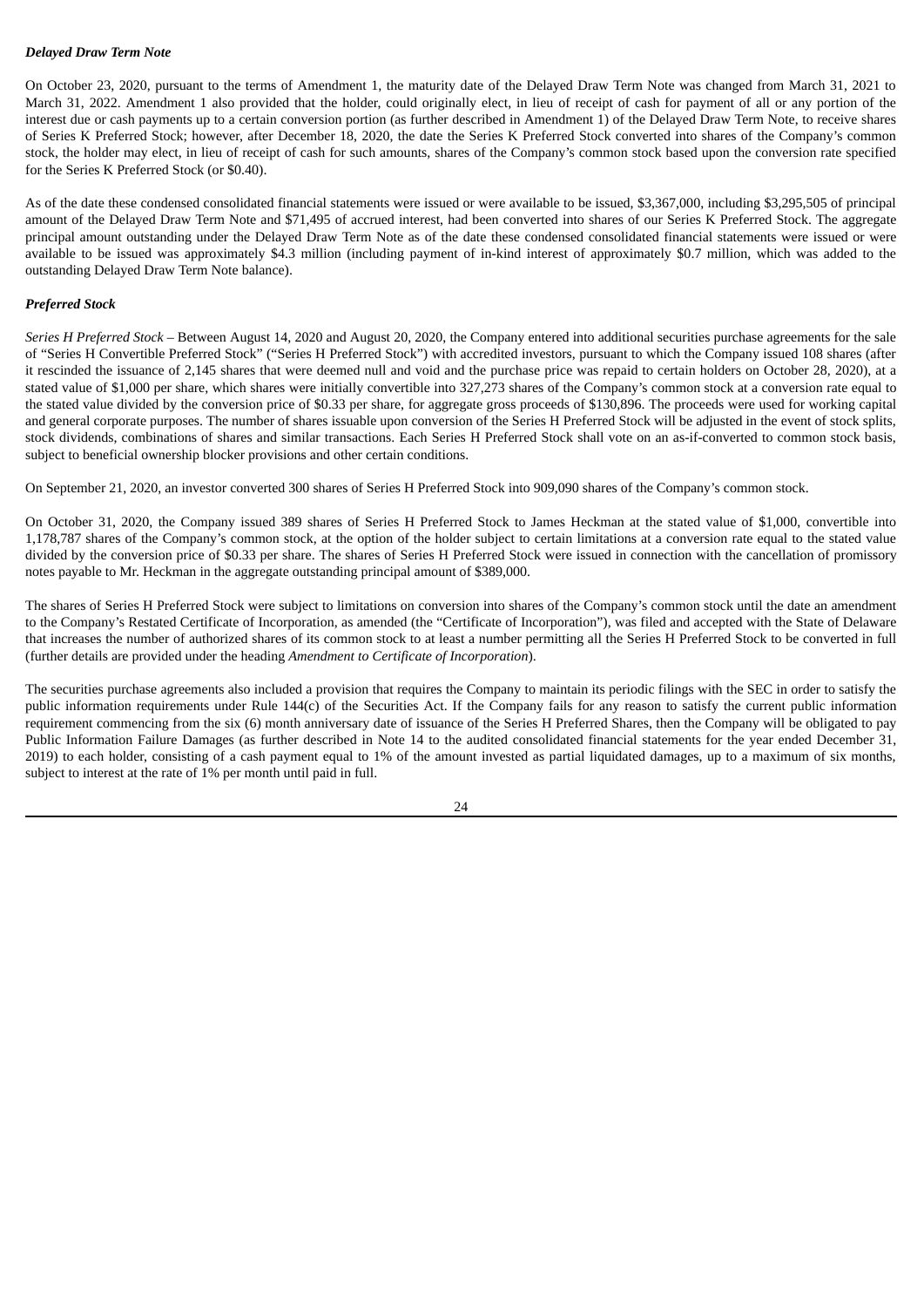*Series J Preferred Stock –* On September 4, 2020, the Company closed on an additional "Series J Convertible Preferred Stock" ("Series J Preferred Stock") issuance with two accredited investors, pursuant to which we issued an aggregate of 10,500 shares of Series J Preferred Stock at a stated value of \$1,000 per share, initially convertible into 15,013,072 shares of our common stock at a conversion rate equal to the stated value divided by the conversion price of \$0.70, for aggregate gross proceeds of \$6,000,000, which was used for working capital and general corporate purposes. The number of shares issuable upon conversion of the Series J Preferred Stock will be adjusted in the event of stock splits, stock dividends, combinations of shares and similar transactions. Each share of Series J Convertible Preferred Stock shall vote on an as-if-converted to common stock basis, subject to certain conditions.

All of the shares of the Series J Preferred Stock converted automatically into shares of the Company's common stock on December 18, 2020, the date the Company filed a Certificate of Amendment (the "Certificate of Amendment") to the Certificate of Incorporation, which Certificate of Amendment increased the number of authorized shares of the Company's common stock to at least a number that permitted all the Series J Preferred Stock, the "Series K Convertible Preferred Stock" (the "Series K Preferred Stock"), the "Series I Convertible Preferred Stock" ("Series I Preferred Stock"), and the Series H Preferred Stock, to be converted in full (further details are provided under the heading *Amendment to Certificate of Incorporation*).

Pursuant to a registration rights agreement entered into in connection with the securities purchase agreements, the Company agreed to register the shares issuable upon conversion of the Series J Preferred Stock for resale by the investors. The Company committed to file the registration statement by no later than the 30th calendar day following the date the Company files its (a) Annual Reports on Form 10-K for the fiscal year ended December 31, 2018 and December 31, 2019, (b) all its required Quarterly Reports on Form 10-Q since the quarter ended September 30, 2018, through the quarter ended September 30, 2020, and (c) any Form 8-K Reports that the Company is required to file with the SEC; but in no event later than April 30, 2021 (the "Series J Filing Date"). The Company also committed to cause the registration statement to become effective by no later than 60 days after the Series J Filing Date (or, in the event of a full review by the staff of the SEC, 120 days following the Series J Filing Date). The registration rights agreement provides for Registration Rights Damages (as further described in Note 14 to the audited consolidated financial statements for the year ended December 31, 2019) upon the occurrence of certain events up to a maximum amount of 6% of the aggregate amount invested.

The securities purchase agreements also included a provision that requires the Company to maintain its periodic filings with the SEC in order to satisfy the public information requirements under Rule 144(c) of the Securities Act. If the Company fails for any reason to satisfy the current public information commencing from the six (6) month anniversary date of issuance of the Series J Preferred Shares, then the Company will be obligated to pay Public Information Failure Damages (as further described in Note 14 to the audited consolidated financial statements for the year ended December 31, 2019) to each holder, consisting of a cash payment equal to 1% of the amount invested as partial liquidated damages, up to a maximum of six months, subject to interest at the rate of 1% per month until paid in full.

*Series K Preferred Stock* – On October 22, 2020, 20,000 authorized shares of the Company's preferred stock were designated the Series K Preferred Stock. Between October 23, 2020 and November 11, 2020, the Company closed on several securities purchase agreements with accredited investors, pursuant to which the Company issued an aggregate of 18,042 shares of Series K Preferred Stock at a stated value of \$1,000, initially convertible into 45,105,000 shares of the Company's common stock at a conversion rate equal to the stated value divided by the conversion price of \$0.40 per share, for aggregate gross proceeds of \$18,042,000. The number of shares issuable upon conversion of the Series K Preferred Stock will be adjusted in the event of stock splits, stock dividends, combinations of shares and similar transactions. Each Series K Preferred Stock votes on an as-if-converted to common stock basis, subject to certain conditions.

In consideration for its services as placement agent, the Company paid B. Riley FBR, Inc. ("B. Riley FBR") a cash fee of \$560,500. The Company used approximately \$3.4 million of the net proceeds from the financing to partially repay the Delayed Draw Term Note and used approximately \$2.6 million for payment on a prior investment, with the remainder of approximately \$11.5 million for working capital and general corporate purposes.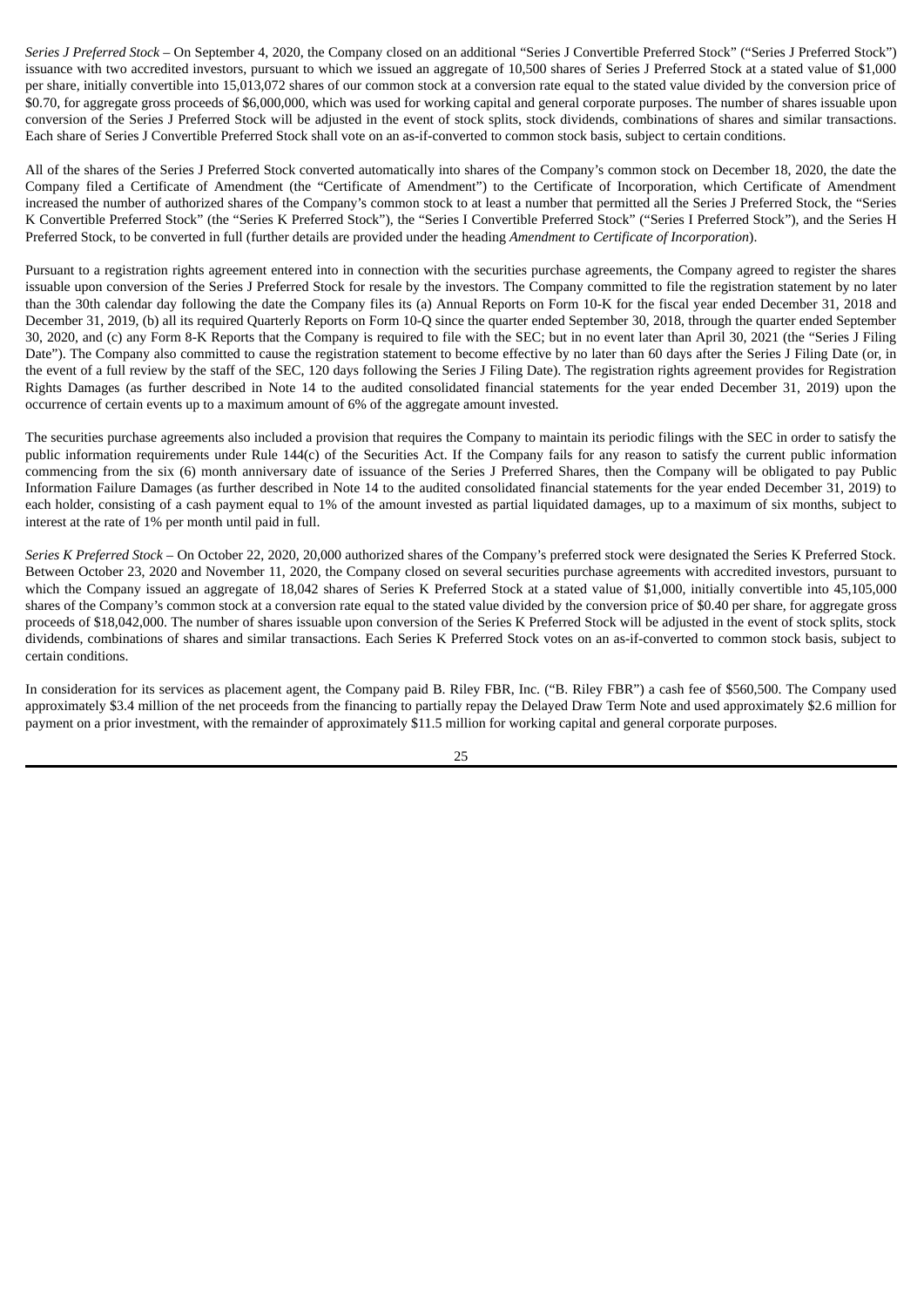All of the shares of the Series K Preferred Stock converted automatically into shares of the Company's common stock on December 18, 2020, the date the Company filed a the Certificate of Amendment to the Certificate of Incorporation, which Certificate of Amendment increased the number of authorized shares of the Company's common stock to at least a number that permitted all the Series J Preferred Stock, the Series K Preferred Stock, the Series I Preferred Stock, and the Series H Preferred Stock, to be converted in full (further details are provided under the heading *Amendment to Certificate of Incorporation*).

Pursuant to a registration rights agreement entered into in connection with the securities purchase agreements, the Company agreed to register the shares issuable upon conversion of the Series K Preferred Stock for resale by the investors. The Company committed to file the registration statement by no later than the 30th calendar day following the date the Company files its (a) Annual Reports on Form 10-K for the fiscal year ended December 31, 2018 and December 31, 2019, (b) all its required Quarterly Reports on Form 10-Q since the quarter ended September 30, 2018, through the quarter ended September 30, 2020, and (c) any Form 8-K Reports that the Company is required to file with the SEC; provided, however, if such 30th calendar day is on or after February 12, 2021, then such 30th calendar date shall be tolled until the 30th calendar day following the date that the Company files its Annual Report on Form 10-K for the fiscal year ended December 31, 2020 (the "Series K Filing Date"). The Company also committed to cause the registration statement to become effective by no later than 90 days after the Series K Filing Date (or, in the event of a full review by the staff of the SEC, 120 days following the Series K Filing Date). The registration rights agreement provides for Registration Rights Damages (as further described in Note 14 to the audited consolidated financial statements for the year ended December 31, 2019) upon the occurrence of certain events up to a maximum amount of 6% of the aggregate amount invested.

The securities purchase agreements also included a provision that requires the Company to maintain its periodic filings with the SEC in order to satisfy the public information requirements under Rule 144(c) of the Securities Act. If the Company fails for any reason to satisfy the current public information requirement commencing from the six (6) month anniversary date of issuance of the Series K Preferred Shares, then the Company will be obligated to pay Public Information Failure Damages (as further described in Note 14 to the audited consolidated financial statements for the year ended December 31, 2019) to each holder, consisting of a cash payment equal to 1% of the amount invested as partial liquidated damages, up to a maximum of six months, subject to interest at the rate of 1% per month until paid in full.

*Series L Preferred Stock* – On May 4, 2021, the Special Finance & Governance Committee (the "Special Committee") of the Board of the Company adopted a Rights Agreement (i) to ensure that all stockholders of the Company receive fair and equal treatment in the event of a proposed takeover of the Company, (ii) to guard against two-tier or partial tender offers, open market accumulations, creeping stock accumulation programs and other tactics designed to gain control of the Company without paying all stockholders a fair and adequate price, including a sufficient premium for such controlling interest, (iii) to protect the Company and its stockholders from efforts to capitalize on market volatility and macroeconomic conditions to obtain control of the Company on terms that the Board determines are not in the best interests of the Company and its stockholders and (iv) to enhance the Board's ability to negotiate with a prospective acquirer.

Also on May 4, 2021, the Special Committee declared a dividend of one preferred stock purchase right (each a "Right") to be paid to the stockholders of record at the close of business on May 14, 2021 for (i) each outstanding share of the Company's common stock and (ii) each share of the Company's common stock issuable upon conversion of each share of the Company's Series H Preferred Stock. Each Right entitles the registered holder to purchase, subject to the Rights Agreement, from the Company one one-thousandth of a share of the Company's newly created Series L Junior Participating Preferred Stock, par value \$0.01 per share (the "Series L Preferred Stock"), at a price of \$4.00, subject to certain adjustments. The Series L Preferred Stock will be entitled, when, as and if declared, to a preferential per share quarterly dividend payment equal to the greater of (i) \$1.00 per share or (ii) 1,000 times the aggregate per share amount of all cash dividends, and 1,000 times the aggregate per share amount (payable in kind) of all non-cash dividends or other distributions paid to the holders of the Company's Common Stock. The Series L Preferred Stock will be entitled to 1,000 votes on all matters submitted to a vote of the stockholders of the Company. In the event of any merger, consolidation or other transaction in which shares of the Company's common stock are converted or exchanged, the Series L Preferred Stock will be entitled to receive 1,000 times the amount received per one share of the Company's common stock.

## *Leases*

On October 30, 2020, the Company entered into a surrender agreement pursuant to which the Company effectively surrendered certain property located in New York, New York back to the landlord. Pursuant to the surrender agreement, the security deposit of \$500,000 held by the landlord and reflected within restricted cash on the condensed consolidated balance sheets was applied to the balance in arrears. In addition, the Company agreed to pay \$68,868 per month from January 1, 2021 through June 1, 2022 to satisfy the remaining outstanding balance of \$1,239,624 owed to the landlord. The landlord agreed not to charge any late fees, interest charges, or other penalties relating to the surrender of the property.

#### *Amendment to Certificate of Incorporation*

On December 18, 2020, the Company filed a Certificate of Amendment to its Certificate of Incorporation to increase the number of authorized shares of its common stock from 100,000,000 shares to 1,000,000,000 shares. As a result, as of December 18, 2020, the Company has a sufficient number of authorized but unissued shares of its common stock available for issuance required under all of its securities that are convertible into shares of its common stock.

As a result of the increase in authorized and unissued shares of the Company's common stock on December 18, 2020, all of the Series I Preferred Stock, Series J Preferred Stock (including shares issued subsequent to June 30, 2020 as described above) and Series K Preferred Stock (including shares issued subsequent to June 30, 2020 as described above), were converted into shares of the Company's common stock, accordingly, the Company will recognize a beneficial conversion feature, as deemed appropriate, at the time of conversion.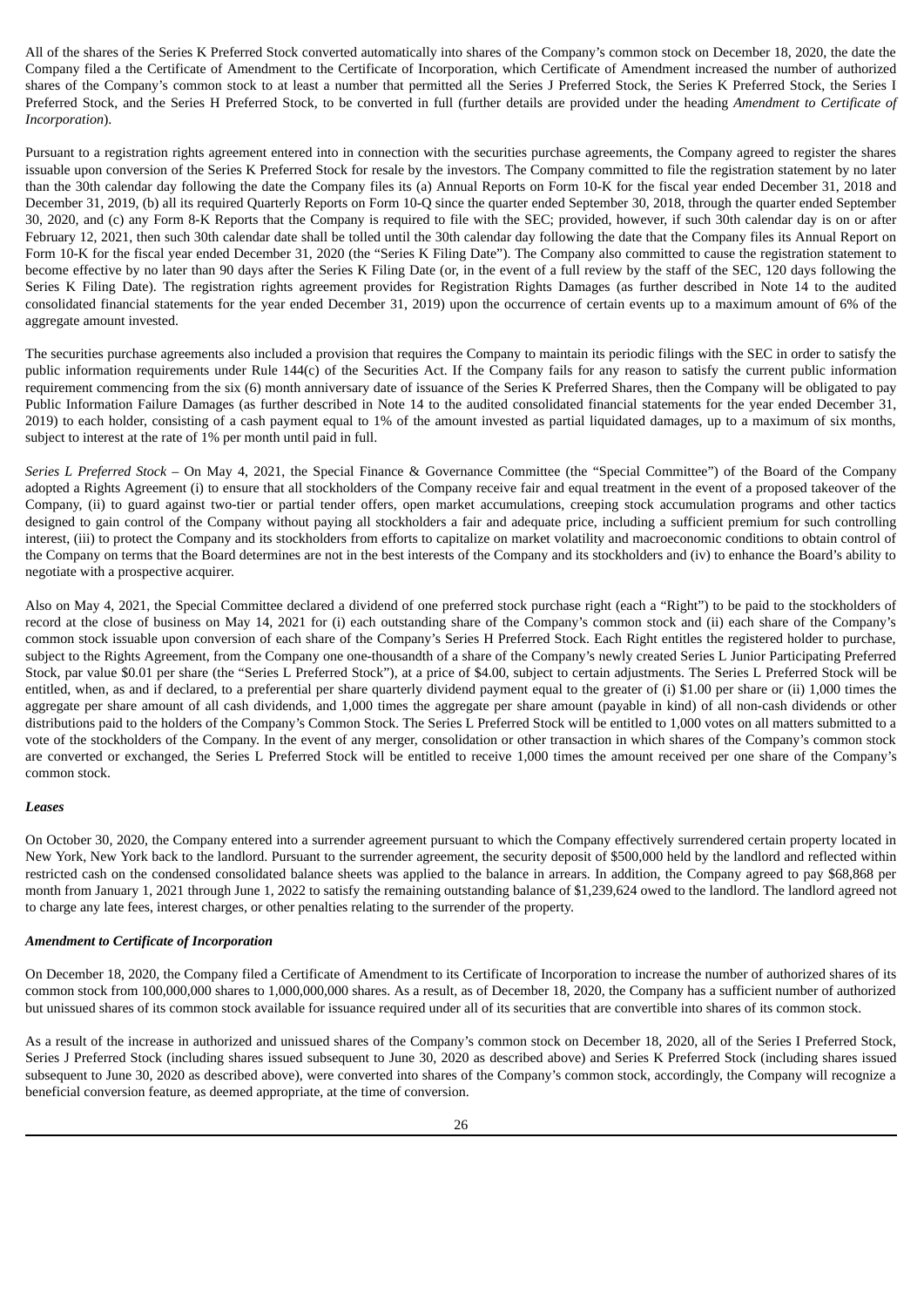#### <span id="page-28-0"></span>**ITEM 2. MANAGEMENT'S DISCUSSION AND ANALYSIS OF FINANCIAL CONDITION AND RESULTS OF OPERATIONS**

The following discussion and analysis of our financial condition and results of operations for the six months ended June 30, 2020 and 2019 should be read together with our unaudited condensed consolidated financial statements and related notes included elsewhere in this Quarterly Report and in conjunction with the audited financial statements and notes thereto for the year ended December 31, 2019 included in the Company's Annual Report on Form 10-K filed with the SEC on April 9, 2021. The following discussion contains "forward-looking statements" that reflect our future plans, estimates, beliefs and expected performance. Our actual results may differ materially from those currently anticipated and expressed in such forward-looking statements as a result of a number of factors, including those set forth above. We caution that assumptions, expectations, projections, intentions or beliefs about future events may, and often do, vary from actual results and the differences can be material. Please see "Forward-Looking Statements."

#### **Overview**

We operate a best-in-class technology platform empowering premium publishers who impact, inform, educate and entertain. We operate the media businesses for Sports Illustrated ("Sports Illustrated") and TheStreet, and power more than 250 independent brands including History, Maxim, and Biography. Our platform (the "Maven Platform") provides digital publishing, distribution and monetization capabilities to our own Sports Illustrated and TheStreet media businesses as well as to the coalition of independent, professionally managed online media publishers (referred to as the "Channel Partners"). Generally, the Channel Partners are independently owned strategic partners who receive a share of revenue from the interaction with their content. They also benefit from our membership marketing and management systems to further enhance their revenue.

Our growth strategy is to continue to expand by adding new premium publishers with high quality brands and content either as independent Channel Partners or by acquiring publishers as owned and operated entities. By adding premium content brands, we will further expand the scale of the Maven Platform, improve monetization effectiveness in both advertising and subscription revenues, and enhance the attractiveness to consumers and advertisers.

#### **Liquidity and Capital Resources**

As of June 30, 2020, our principal sources of liquidity consisted of cash of approximately \$2.3 million. As of the issuance date of our accompanying condensed consolidated financial statements for the three and six months ended June 30, 2020, we had also raised funds from the issuance of convertible preferred stock and from loan proceeds of approximately \$20.8 million, in addition to the use of additional proceeds from our working capital facility with FastPay, all of which are discussed in greater detail below in the section entitled "Future Liquidity."

We continued to be focused on growing our existing operations and seeking accretive and complementary strategic acquisitions as part of our growth strategy. We believed, that with additional sources of liquidity and the ability to raise additional capital or incur additional indebtedness to supplement our then internal projections, we would be able to execute our growth plan and finance our working capital requirements.

We have financed our working capital requirements since inception through issuances of equity securities and various debt financings. Our working capital deficit as of June 30, 2020 and December 31, 2019 was as follows:

|                         | As of                |  |                          |  |  |
|-------------------------|----------------------|--|--------------------------|--|--|
|                         | <b>June 30, 2020</b> |  | <b>December 31, 2019</b> |  |  |
| Current assets          | 42,054,457           |  | 48,160,360               |  |  |
| Current liabilities     | (104, 516, 679)      |  | (87,541,031)             |  |  |
| Working capital deficit | (62, 462, 222)       |  | (39,380,671)             |  |  |
|                         |                      |  |                          |  |  |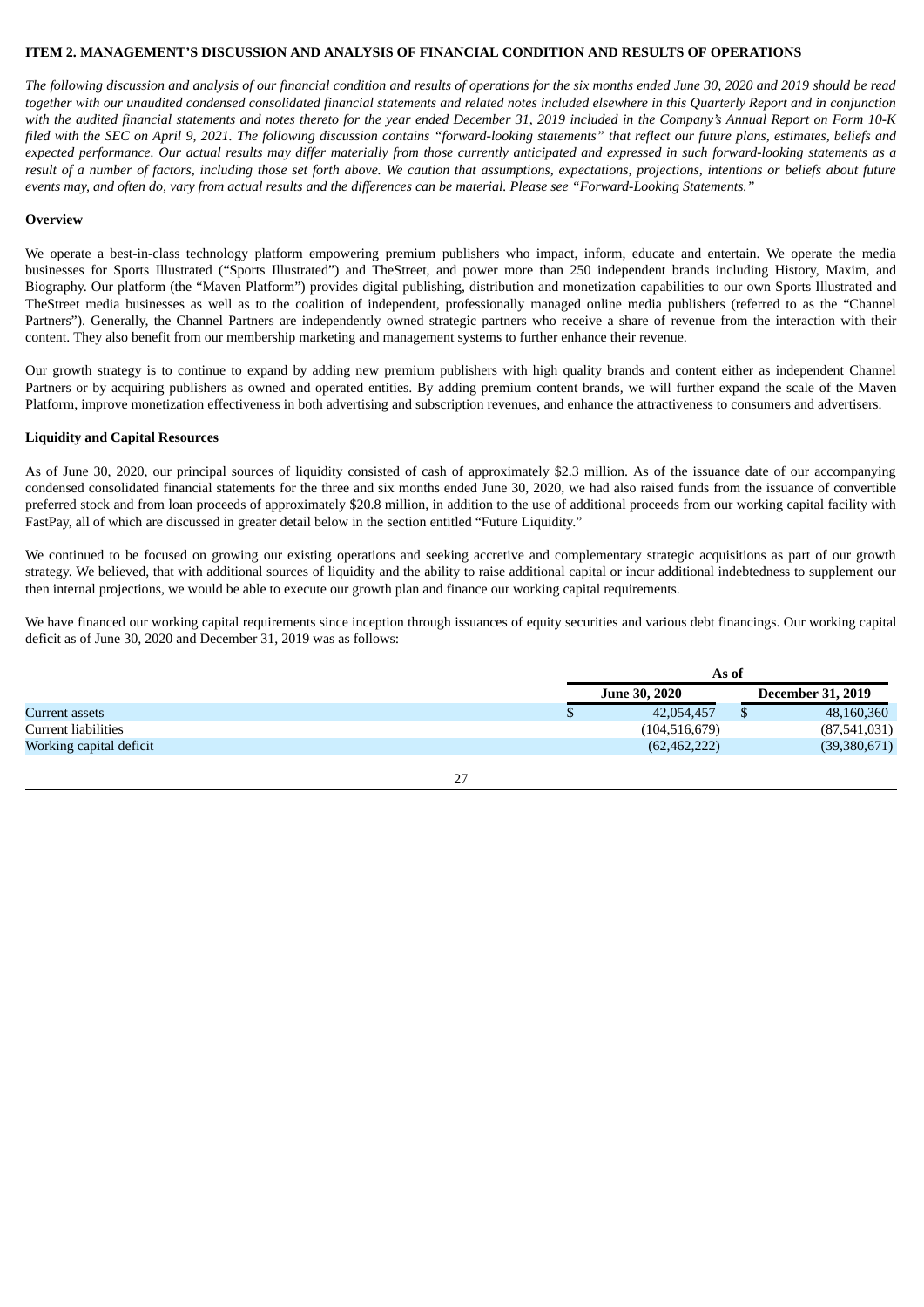As of June 30, 2020, we had a working capital deficit of approximately \$62.5 million, as compared to approximately \$39.4 million as of December 31, 2019, consisting of approximately \$42.1 million in total current assets and approximately \$104.5 million in total current liabilities. Included in current assets as of June 30, 2020 was approximately \$1.0 million of restricted cash. Also included in our working capital deficit are non-cash current liabilities, consisting of approximately \$1.3 million of warrant derivative liabilities and approximately \$9.0 million of embedded derivative liabilities, leaving a working capital deficit that requires cash payments of approximately \$53.2 million.

|                                                                        | Six Months Ended June 30, |  |              |  |  |  |
|------------------------------------------------------------------------|---------------------------|--|--------------|--|--|--|
|                                                                        | 2020                      |  | 2019         |  |  |  |
| Net cash used in operating activities                                  | (17, 420, 685)            |  | (47,083,581) |  |  |  |
| Net cash used in investing activities                                  | (3,441,593)               |  | (17,505,657) |  |  |  |
| Net cash provided by financing activities                              | 14,664,786                |  | 75,332,302   |  |  |  |
| Net (decrease) increase in cash, cash equivalents, and restricted cash | (6, 197, 492)             |  | 10,743,064   |  |  |  |
| Cash, cash equivalents, and restricted cash, end of period             | 3,275,598                 |  | 13,270,353   |  |  |  |

For the six months ended June 30, 2020, net cash used in operating activities was approximately \$17.4 million, consisting primarily of: (i) approximately \$56.1 million of cash received from customers (including payments received in advance of performance obligations); less (ii) less approximately \$73.1 million of cash paid to employees, channel partners, suppliers, vendors, and for revenue share arrangements and professional services; and less (iii) approximately \$0.3 million of cash paid for interest; as compared to the six months ended June 30, 2019, where net cash used in operating activities was approximately \$47.1 million, consisting primarily of: (i) approximately \$15.9 million of cash received from customers (including payments received in advance of performance obligations); less (ii) approximately \$62.2 million of cash paid to employees, channel partners, suppliers, vendors, and for revenue share arrangements, advance of royalty fees and professional services; and less (iii) approximately \$0.7 million of cash paid for interest.

For the six months ended June 30, 2020, net cash used in investing activities was approximately \$3.4 million, consisting primarily of: (i) approximately \$0.3 million for the acquisition of a business; (ii) approximately \$1.1 million for purchases of property and equipment; and (iii) approximately \$2.1 million for our capitalized cost for our Maven Platform; as compared to the six months ended June 30, 2019, where net cash used in investing activities was approximately \$17.5 million, consisting primarily of (i) approximately \$16.5 million for advance related to pending acquisition; (ii) and \$1.0 million for capitalized costs for our Maven Platform.

For the six months ended June 30, 2020, net cash provided by financing activities was approximately \$14.7 million, consisting primarily of: (i) approximately \$11.7 million in net proceeds from the Delayed Draw Term Note and PPP Loan; less (ii) approximately \$3.2 million in repayments of our line of credit; and (iii) approximately \$0.3 million in payments for taxes relating to repurchase of restricted shares; as compared to the six months ended June 30, 2019, where net cash provided by financing activities was approximately \$75.3 million, consisting primarily of: (i) approximately \$13.6 million in net proceeds from the issuance of Series I Preferred Stock; (ii) approximately \$2.0 million in gross proceeds from 12% Convertible Debentures; (iii) approximately \$59.8 million in proceeds from issuance of long-term debt (12% Amended Senior Secured Notes) net of repayments and debt issuance costs; and less (iv) approximately \$0.1 million in payments for taxes related to repurchase of restricted common stock; (v) approximately \$0.4 million in repayment of officer promissory notes; and (vi) approximately \$0.4 million in repayments of our line of credit.

## **Future Liquidity**

From July 1, 2020 to the issuance date of our accompanying condensed consolidated financial statements for the three and six months ended June 30, 2020, we continued to incur operating losses and negative cash flow from operating and investing activities. We have raised approximately \$20.8 million in net proceeds pursuant to the sale and issuances of convertible preferred stock. Our cash balance as of the issuance date of accompanying condensed consolidated financial statements for the three and six months ended June 30, 2020 was approximately \$2.4 million.

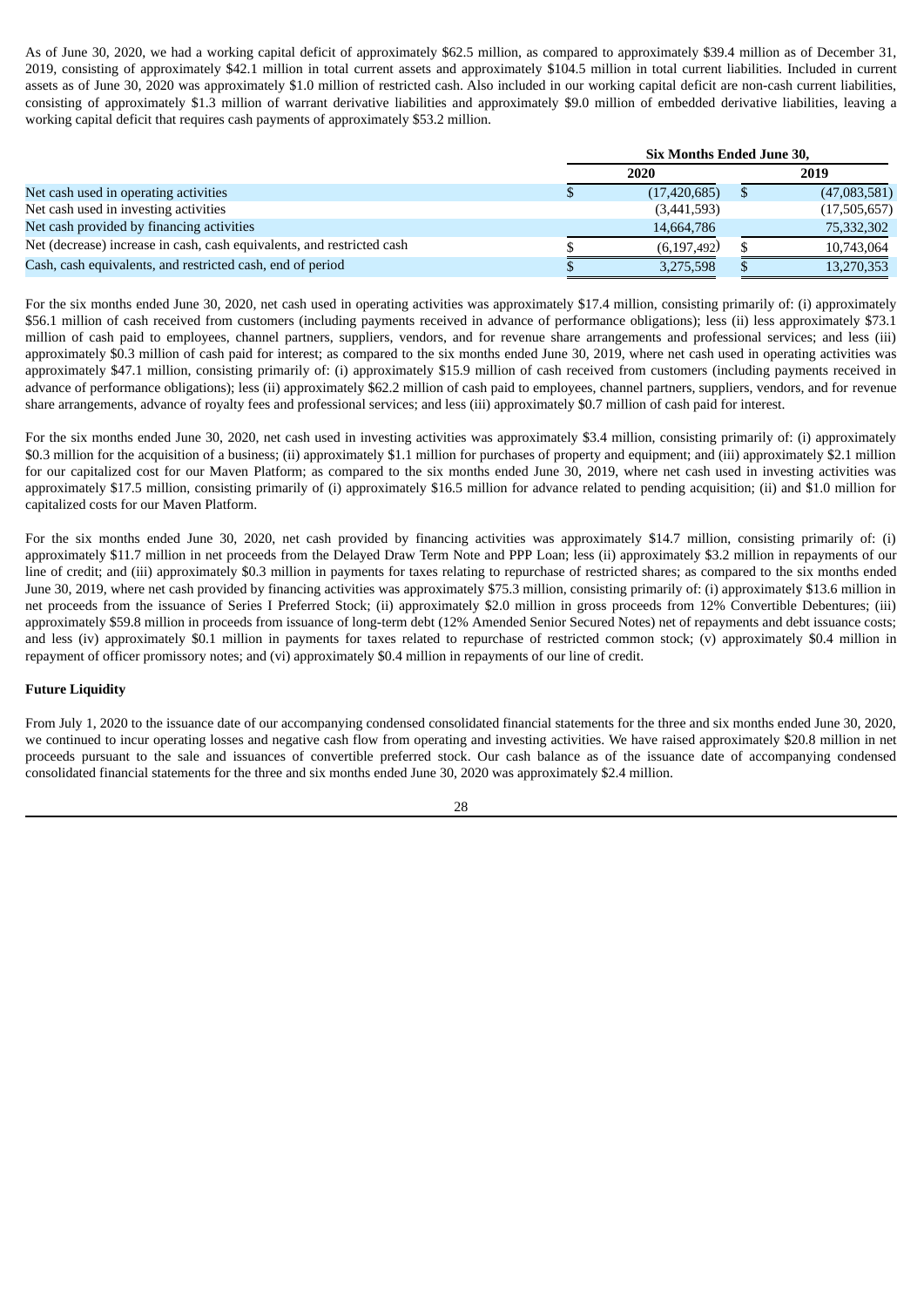The table below summarizes the equity financings through the issuance date of our accompanying condensed consolidated financial statements:

| Series H Preferred Stock | 130,000    |
|--------------------------|------------|
| Series J Preferred Stock | 6,000,000  |
| Series K Preferred Stock | 14,675,000 |
| Total                    | 20,805,000 |

# **Results of Operations**

*Three Months Ended June 30, 2020 and 2019*

|                                                                      | <b>Three Months Ended June 30,</b> |                |    | 2020 versus 2019 |           |  |  |
|----------------------------------------------------------------------|------------------------------------|----------------|----|------------------|-----------|--|--|
|                                                                      | 2020                               | 2019           |    | \$ Change        | % Change  |  |  |
| <b>Revenue</b>                                                       | 23,090,940                         | 5,770,283      | S. | 17,320,657       | 300.2%    |  |  |
| Cost of revenue                                                      | 24,874,179                         | 5,487,172      |    | 19,387,007       | 353.3%    |  |  |
| Gross profit (loss)                                                  | (1,783,239)                        | 283,111        |    | (2,006,350)      | $-729.9%$ |  |  |
| <b>Operating expenses</b>                                            |                                    |                |    |                  |           |  |  |
| Selling and marketing                                                | 8,409,343                          | 1,451,101      |    | 6,958,242        | 479.5%    |  |  |
| General and administrative                                           | 7,270,511                          | 5,871,015      |    | 1,399,496        | 23.8%     |  |  |
| Depreciation and amortization                                        | 4,127,126                          | 107,637        |    | 4,019,489        | 3,734.3%  |  |  |
| Total operating expenses                                             | 19,806,980                         | 7,429,753      |    | 12,377,227       | 166.6%    |  |  |
| Loss from operations                                                 | (21,590,219)                       | (7, 146, 642)  |    | (14, 443, 577)   | 202.1%    |  |  |
| Total other (expense) income                                         | (1,571,110)                        | (3,438,919)    |    | 1,867,809        | $-54.3%$  |  |  |
| Loss before income taxes                                             | (23, 161, 329)                     | (10, 585, 561) |    | (12, 575, 768)   | 118.8%    |  |  |
| Income taxes                                                         |                                    |                |    |                  | $0.0\%$   |  |  |
| Net loss                                                             | (23, 161, 329)                     | (10, 585, 561) |    | (12, 575, 768)   | 118.8%    |  |  |
| Basic and diluted net loss per common share                          | (0.59)                             | (0.30)         |    | (0.29)           | $96.9\%$  |  |  |
| Weighted average number of shares outstanding - basic and<br>diluted | 39,217,524                         | 35,556,188     |    | 3,661,336        | 10.3%     |  |  |
|                                                                      |                                    |                |    |                  |           |  |  |

For the three months ended June 30, 2020, the total net loss was approximately \$23.2 million. The total net loss increased by approximately \$12.6 million as compared to the three months ended June 30, 2019 which had a net loss of approximately \$10.6 million. The primary reasons for the increase in the total net loss is that our operations continued to rapidly expand during the three months ended June 30, 2020, as they did in the comparable period in 2019. In particular, during the three months ended June 30, 2020 we operated our Sports Illustrated media business that we acquired after June 30, 2019. For the three months ended June 30, 2019, we operated our legacy business and also our previously acquired businesses that included HubPages, Inc. ("HubPages") and Say Media, Inc. ("Say Media"). The basic and diluted net loss per common share for the three months ended June 30, 2020 of \$0.59 increased from \$0.30 for the three months ended June 30, 2019, primarily because of our net loss per common share increased along with the increase of the daily weighted average shares outstanding to 39,217,524 shares from 35,556,188 shares.

Our growth strategy is principally focused on adding new publisher partners to our Maven Platform. In addition, if the right opportunity exists, we would consider also acquiring related online media, publishing and technology businesses by merger or acquisition transactions. This combined growth strategy expanded the scale of unique users interacting on our Maven Platform with increased revenues during the three months ended June 30, 2020. We expect revenues increases in subsequent periods will come from organic growth in operations, addition of more publisher partners, and mergers and acquisitions.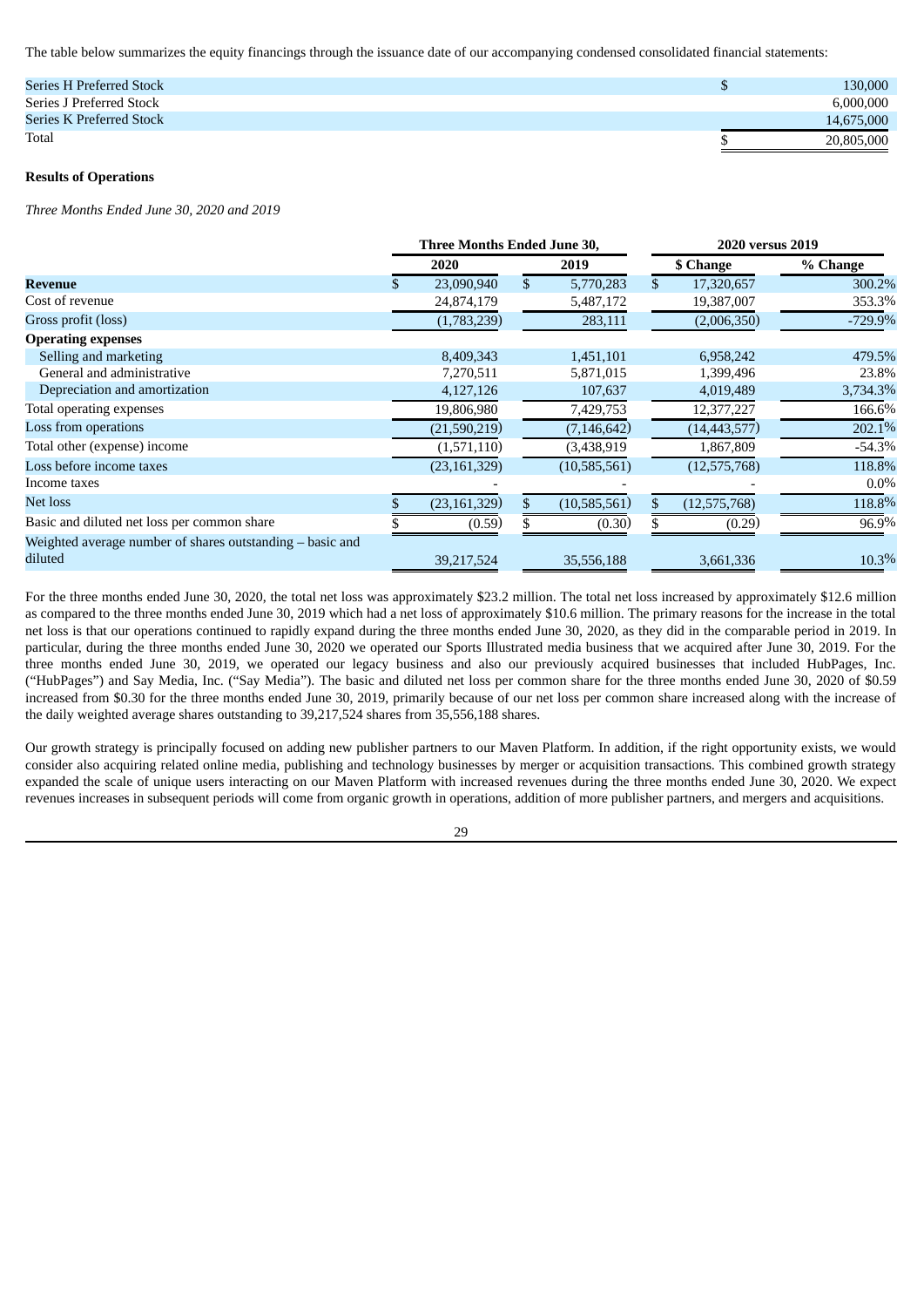#### *Revenue*

The following table sets forth revenue, cost of revenue, and gross (profit) loss:

|                                                                       |  |             | <b>2020 versus 2019</b> |  |           |         |  |             |           |  |
|-----------------------------------------------------------------------|--|-------------|-------------------------|--|-----------|---------|--|-------------|-----------|--|
|                                                                       |  | 2020        |                         |  | 2019      |         |  | Change      | % Change  |  |
| (percentage reflect cost of revenue as a percentage of total revenue) |  |             |                         |  |           |         |  |             |           |  |
| Revenue                                                               |  | 23,090,940  | 100.0%                  |  | 5,770,283 | 100.0%  |  | 17.320.657  | 300.2%    |  |
| Cost of revenue                                                       |  | 24,874,179  | 107.7%                  |  | 5,487,172 | 95.1%   |  | 19,387,007  | 353.3%    |  |
| Gross profit                                                          |  | (1,783,239) | $-7.7\%$                |  | 283,111   | $4.9\%$ |  | (2,066,350) | $-729.9%$ |  |

For the three months ended June 30, 2020, we had revenue of approximately \$23.1 million as compared to revenue of approximately \$5.8 million for the three months ended June 30, 2019.

The following table sets forth revenue by product line and the corresponding percent of total revenue:

|                                                                     |  |              |           | <b>2020 versus 2019</b> |           |         |  |                    |           |  |  |
|---------------------------------------------------------------------|--|--------------|-----------|-------------------------|-----------|---------|--|--------------------|-----------|--|--|
|                                                                     |  | 2020<br>2019 |           |                         |           |         |  | % Change<br>Change |           |  |  |
| (percentages reflect product line as a percentage of total revenue) |  |              |           |                         |           |         |  |                    |           |  |  |
| <b>Advertising</b>                                                  |  | 7,541,616    | 32.7%     |                         | 5,670,712 | 98.3%   |  | 1.870.904          | 32.4%     |  |  |
| Digital subscriptions                                               |  | 6,089,450    | 26.4%     |                         | 56,021    | 1.0%    |  | 6,033,429          | 104.6%    |  |  |
| Magazine circulation                                                |  | 8,629,166    | 37.4%     |                         |           | $0.0\%$ |  | 8.629.166          | 149.5%    |  |  |
| Other                                                               |  | 830,708      | 3.6%      |                         | 43,550    | $0.8\%$ |  | 787.158            | 13.6%     |  |  |
| Total revenue                                                       |  | 23,090,940   | $100.0\%$ |                         | 5,770,283 | 100.0%  |  | 17,320,657         | $300.2\%$ |  |  |

For the three months ended June 30, 2020, the primary sources of revenue were as follows: (i) advertising of approximately \$7.5 million; (ii) digital subscriptions of approximately \$6.1 million; (iii) magazine circulation of approximately \$8.6 million; and (iv) other revenue of approximately \$0.9 million. Our advertising revenue increased by approximately \$1.9 million, due to additional revenue of approximately \$1.4 million generated by TheStreet and approximately \$3.6 million generated by our Sports Illustrated media business, and approximately \$3.1 million decrease in our legacy business. Our digital subscriptions increased by approximately \$6.0 million, due to additional revenue of approximately \$5.4 million generated by TheStreet and approximately \$0.5 million generated by our Sports Illustrated media business. Our magazine circulation contributed approximately \$8.6 million as a result of the Sports Illustrated media business acquired during the fourth quarter of 2019.

## *Cost of Revenue*

For the three months ended June 30, 2020 and 2019, we recognized cost of revenue of approximately \$24.9 million and \$5.5 million, respectively. The increase of approximately \$19.4 million in cost of revenue is primarily from: (i) our Channel Partner guarantees and revenue share payments of approximately \$1.9 million; (ii) payroll, stock based compensation, and related expenses for customer support, technology maintenance, and occupancy costs of related personnel of approximately \$7.5 million; (iii) amortization of our Maven Platform of approximately \$0.9 million (which includes our Maven Platform spending and amortization related to acquired developed technology from our acquisitions); (iv) royalty fees of approximately \$3.8 million; (v) hosting, bandwidth, and software licensing fees of approximately \$0.5 million; (vi) printing, distribution, and fulfillment costs of approximately \$3.2 million; (vii) fees paid for data analytics and to other outside service providers of approximately \$0.4 million; and (viii) other costs of revenue of approximately \$1.4 million.

For the three months ended June 30, 2020, we capitalized costs related to our Maven Platform of approximately \$1.7 million, as compared to approximately \$0.9 million for the three months ended June 30, 2019. For the three months ended June 30, 2020, the capitalization of our Maven Platform consisted of approximately \$1.2 million in payroll and related expenses, including taxes and benefits, approximately \$0.5 million in stock-based compensation for related personnel, and amortization of approximately \$2.2 million.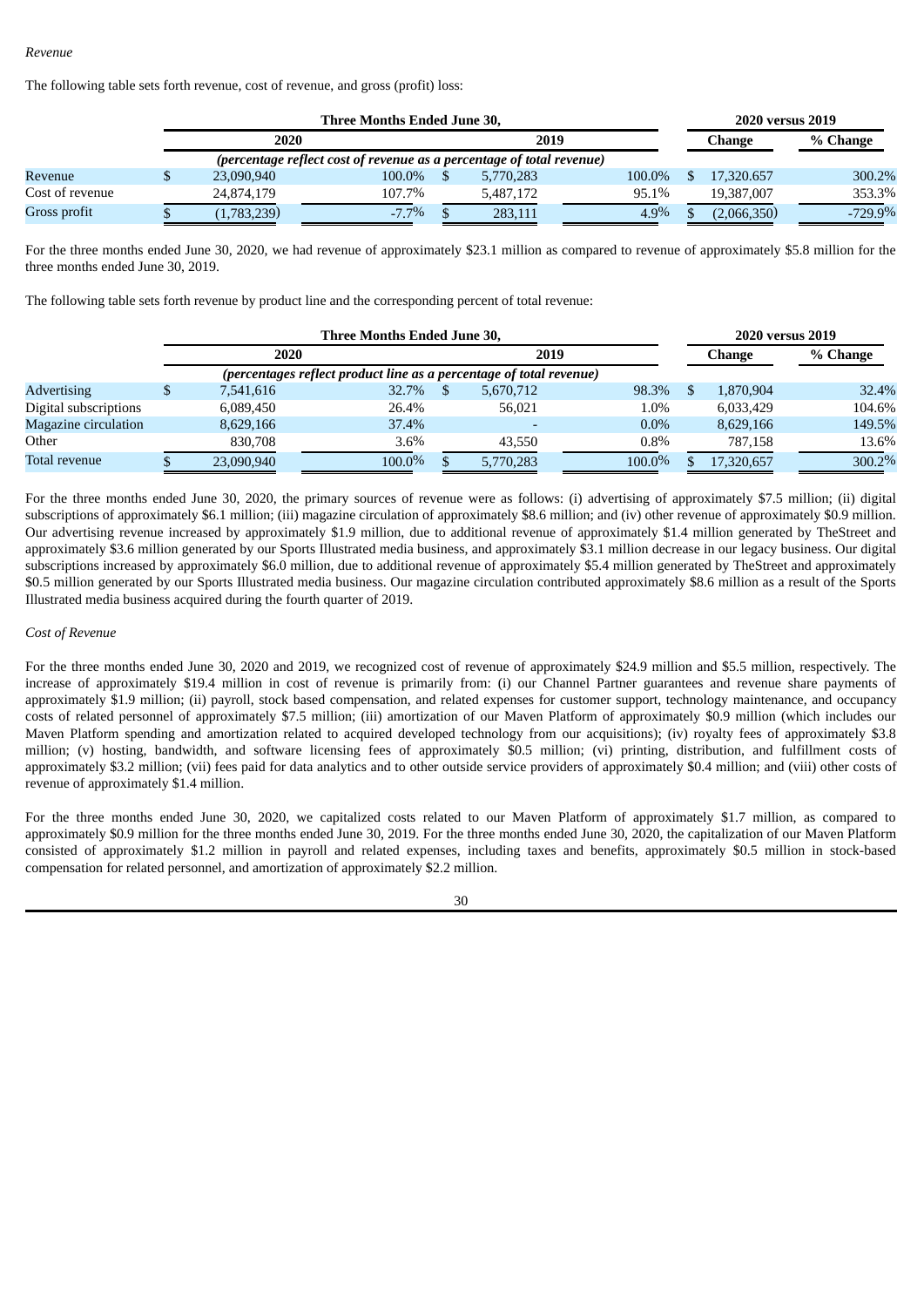## *Operating Expenses*

The following table sets forth operating expenses and the corresponding percentage of total revenue:

|                                                                |  |            | Three Months Ended June 30, |  | <b>2020 versus 2019</b> |        |  |               |          |  |  |  |
|----------------------------------------------------------------|--|------------|-----------------------------|--|-------------------------|--------|--|---------------|----------|--|--|--|
|                                                                |  | 2020       |                             |  | 2019                    |        |  | <b>Change</b> | % Change |  |  |  |
| (percentages reflect expense as a percentage of total revenue) |  |            |                             |  |                         |        |  |               |          |  |  |  |
| Selling and marketing                                          |  | 8,409,343  | 36.4%                       |  | 1,451,101               | 25.1%  |  | 6,958,242     | 93.7%    |  |  |  |
| General and administrative                                     |  | 7,270,511  | 31.5%                       |  | 5,871,015               | 101.7% |  | 1,399,496     | 18.8%    |  |  |  |
| Depreciation and amortization                                  |  | 4,127,126  | 17.9%                       |  | 107,637                 | 1.9%   |  | 4,019,489     | 54.1%    |  |  |  |
| Total operating expenses                                       |  | 19,806,980 |                             |  | 7,429,753               |        |  | 12,377,227    | 166.6%   |  |  |  |

Selling and Marketing. For the three months ended June 30, 2020, we incurred selling and marketing costs of approximately \$8.4 million, as compared to approximately \$1.5 million for the three months ended June 30, 2019. The increase in selling and marketing cost of approximately \$7.0 million is primarily from payroll of selling and marketing account management support teams, along with the related benefits and stock-based compensation of approximately \$2.6 million; circulation costs of approximately \$1.6 million; advertising costs of approximately \$1.6 million; and other selling and marketing related costs of approximately \$0.9 million.

General and Administrative. For the three months ended June 30, 2020, we incurred general and administrative costs of approximately \$7.3 million from payroll and related expenses, professional services, occupancy costs, stock-based compensation of related personnel, depreciation and amortization, and other corporate expense, as compared to approximately \$5.9 million for the three months ended June 30, 2019. The increase in general and administrative expenses of approximately \$1.4 million is primarily from our increase in headcount, along with the related benefits and stock-based compensation of approximately \$0.1 million; professional services, including accounting, legal and insurance of approximately \$0.7 million; facilities costs of approximately \$0.4 million; and other general corporate expenses of approximately \$0.2 million.

## *Other (Expense) Income*

The following table sets forth other (expense) income:

|                                                       |               | Three Months Ended June 30,                                                  | 2020 versus 2019         |         |                |            |
|-------------------------------------------------------|---------------|------------------------------------------------------------------------------|--------------------------|---------|----------------|------------|
|                                                       | 2020          |                                                                              | 2019                     |         | Change         | % Change   |
|                                                       |               | (percentages reflect other expense (income) as a<br>percentage of the total) |                          |         |                |            |
| Change in valuation of warrant derivative liabilities | 243,276       | $-15.5%$                                                                     | (166, 075)               | 4.8%    | 409,351<br>\$. | $-11.9%$   |
| Change in valuation of embedded derivative            |               |                                                                              |                          |         |                |            |
| liabilities                                           | 2.922.000     | $-186.0\%$                                                                   | (1,396,000)              | 40.6%   | 4.318.000      | $-125.6\%$ |
| Interest expense                                      | (4, 116, 407) | 262.0%                                                                       | (1,876,054)              | 54.6%   | (2,240,353)    | 65.1%      |
| Interest income                                       | 1.640         | $-0.1%$                                                                      | 63                       | $0.0\%$ | 1.577          | $0.0\%$    |
| Liquidated damages                                    | (621, 619)    | 39.6%                                                                        | (853)                    | $0.0\%$ | (620, 766)     | 18.1%      |
| Other income                                          |               | $0.0\%$                                                                      | $\overline{\phantom{0}}$ | $0.0\%$ |                | $0.0\%$    |
| Total other (expense)                                 | \$(1,571,110) | 100.0%                                                                       | \$(3,438,919)            | 100.0%  | \$1,867,809    | $-54.3%$   |

Change in Valuation of Warrant Derivative Liabilities. The change in valuation of warrant derivative liabilities for the three months ended June 30, 2020 was the result of the decrease in the fair value of the warrant derivative liabilities as of June 30, 2020, as compared to the change in the valuation of the three months ended June 30, 2019 where the change was from an increase in the fair value of the warrant derivative liabilities as of June 30, 2019.

Change in Valuation of Embedded Derivative Liabilities. The change in valuation of embedded derivative liabilities for the three months ended June 30, 2020 was the result of the decrease in the fair value of the embedded derivative liabilities as of June 30, 2020, as compared to the change in the valuation of the three months ended June 30, 2019 where the change was from an increase in the fair value of the embedded derivative liabilities as of June 30, 2019.

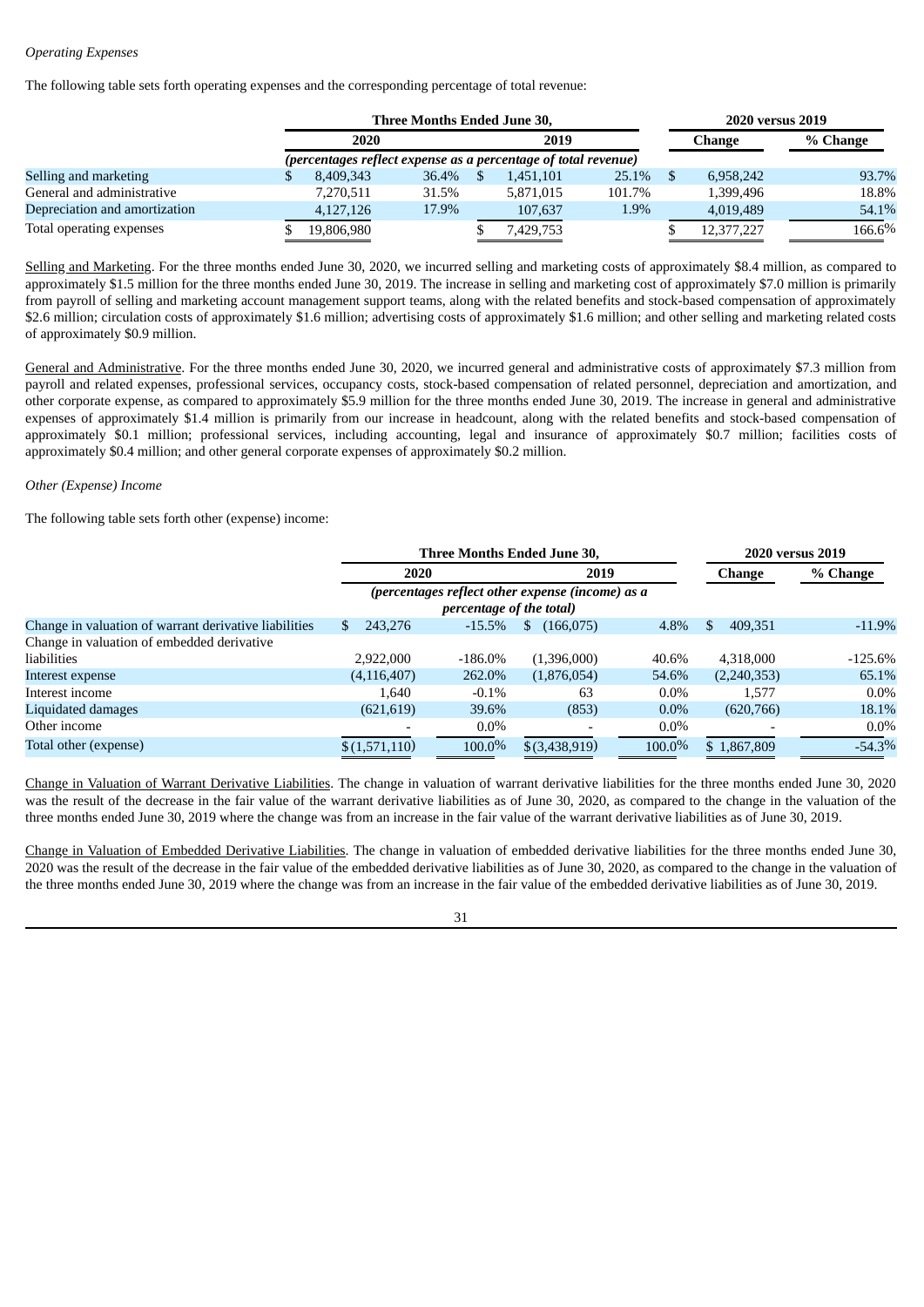Interest Expense. We incurred interest expense of approximately \$4.1 million for the three months ended June 30, 2020, primarily from approximately \$1.6 million from amortization of debt discount on notes payable; approximately \$2.3 million of accrued interest; and approximately \$0.1 million of other interest, as compared to approximately \$1.9 million for the three months ended June 30, 2019, primarily from approximately \$0.9 million from amortization of debt discount on notes payable; approximately \$0.8 million of accrued interest; and approximately \$0.2 million of other interest.

Liquidated Damages. We recorded liquidated damages of approximately \$0.6 million for the three months ended June 30, 2020, primarily from issuance of our 12% Convertible Debentures, Series I Preferred Stock, and Series J Preferred Stock issued during 2019. The liquidated damages were recognized because we determined that: (i) registration statements covering the shares of common stock issuable upon conversion under the aforementioned instruments would not be declared effective within the requisite time frame; and (ii) that we would not be able to file our periodic reports in the requisite time frame with the SEC in order to satisfy the public information requirements under the securities purchase agreements.

#### *Six Months Ended June 30, 2020 and 2019*

|                                                                      | Six Months Ended June 30, |              | 2020 versus 2019 |          |  |  |
|----------------------------------------------------------------------|---------------------------|--------------|------------------|----------|--|--|
|                                                                      | 2020                      | 2019         | \$ Change        | % Change |  |  |
| <b>Revenue</b>                                                       | 53,503,793                | 12,044,246   | 41,459,547       | 344.2%   |  |  |
| Cost of revenue                                                      | 51,613,012                | 11,139,737   | 40,473,275       | 363.3%   |  |  |
| Gross profit (loss)                                                  | 1,890,781                 | 904,509      | 986,272          | 109.0%   |  |  |
| <b>Operating expenses</b>                                            |                           |              |                  |          |  |  |
| Selling and marketing                                                | 17,769,281                | 2,600,393    | 15,168,888       | 583.3%   |  |  |
| General and administrative                                           | 17,680,716                | 10,096,268   | 7,584,448        | 75.1%    |  |  |
| Depreciation and amortization                                        | 8,223,806                 | 215,977      | 8,007,829        | 3,707.7% |  |  |
| Total operating expenses                                             | 43,673,803                | 12,912,638   | 30,761,165       | 238.2%   |  |  |
| Loss from operations                                                 | (41, 783, 022)            | (12,008,129) | (30, 718, 255)   | 248.0%   |  |  |
| Total other expense                                                  | (4, 154, 931)             | (7,512,412)  | 3,357,481        | $-44.7%$ |  |  |
| Loss before income taxes                                             | (45, 937, 953)            | (19,520,541) | (26, 417, 412)   | 135.3%   |  |  |
| Income taxes                                                         |                           |              |                  | $0.0\%$  |  |  |
| Net loss                                                             | (45, 937, 953)            | (19,520,541) | (26, 417, 412)   | 135.3%   |  |  |
| Basic and diluted net loss per common share                          | (1.17)                    | (0.55)       | (0.62)           | 113.2%   |  |  |
| Weighted average number of shares outstanding - basic and<br>diluted | 39,171,629                | 35,208,771   | 3,962,858        | 11.3%    |  |  |

For the six months ended June 30, 2020, the total net loss was approximately \$45.9 million. The total net loss increased by approximately \$26.4 million as compared to the three months ended June 30, 2019 net loss of approximately \$19.5 million. The primary reasons for the increase in the total net loss is that our operations continued to rapidly expand during the six months ended June 30, 2020 as they did in the comparable period in 2019. In particular, during the six months ended June 30, 2020 we operated our Sports Illustrated media business that we acquired after June 30, 2019. For the six months ended June 30, 2019, we operated our legacy business and also our previously acquired businesses that included HubPages and Say Media. The basic and diluted net loss per common share for the six months ended June 30, 2020 of \$1.17 increased from \$0.55 for the six months ended June 30, 2019, primarily because the weighted average basic and diluted shares increased as the net loss per common share increased along with the daily weighted average shares outstanding increase to 39,171,629 shares from 35,208,771 shares.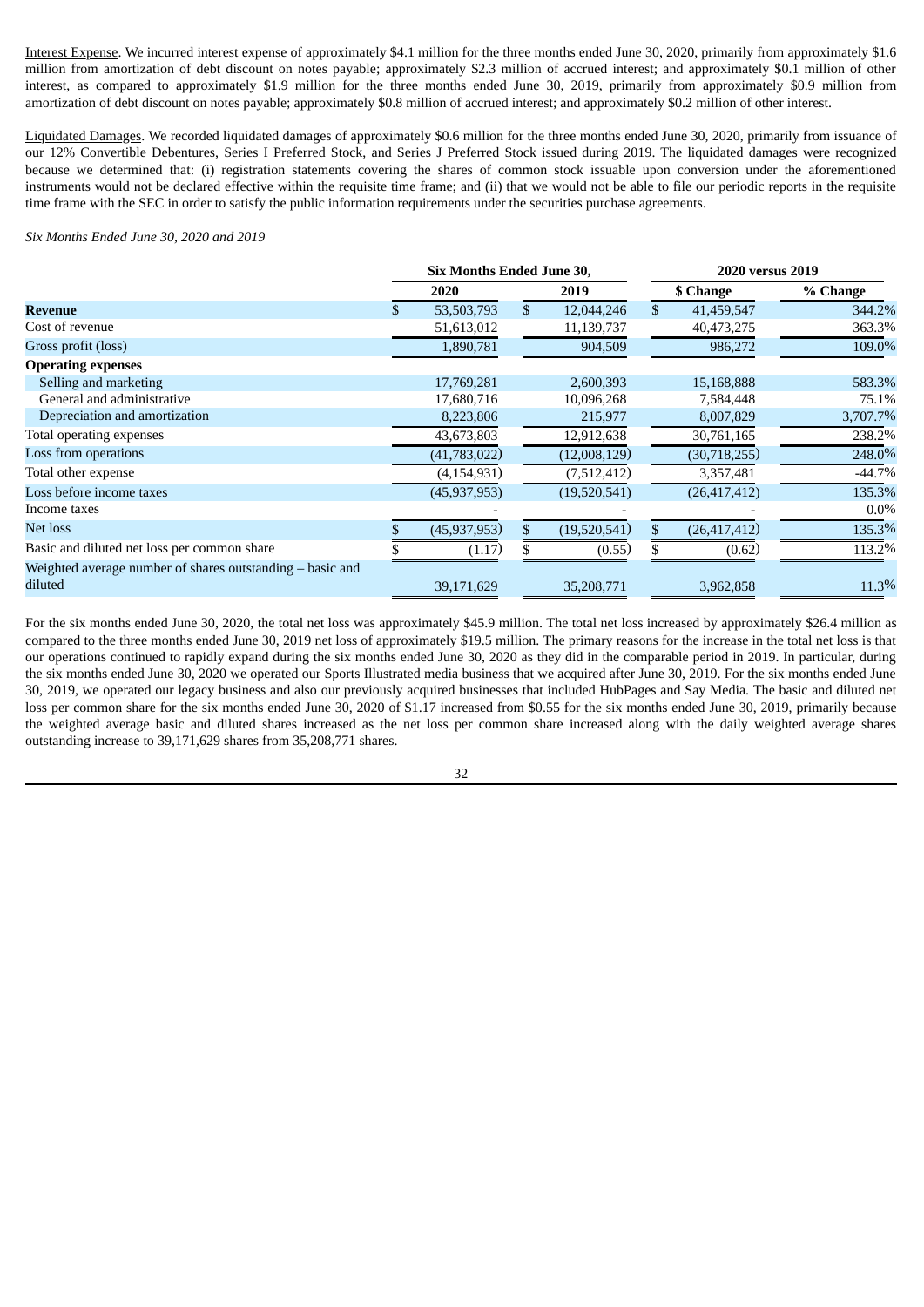#### *Revenue*

The following table sets forth revenue, cost of revenue, and gross profit:

|                 | Six Months Ended June 30, |        |  |                                                                       |        |  |            | 2020 versus 2019 |  |  |
|-----------------|---------------------------|--------|--|-----------------------------------------------------------------------|--------|--|------------|------------------|--|--|
|                 | 2020                      |        |  | 2019                                                                  |        |  | Change     | % Change         |  |  |
|                 |                           |        |  | (percentage reflect cost of revenue as a percentage of total revenue) |        |  |            |                  |  |  |
| Revenue         | 53,503,793                | 100.0% |  | 12,044,246                                                            | 100.0% |  | 41,459,547 | 344.2%           |  |  |
| Cost of revenue | 51,613,012                | 96.5%  |  | 11.139.737                                                            | 92.5%  |  | 40.473.275 | 363.3%           |  |  |
| Gross profit    | 1,890,781                 | 3.5%   |  | 904.509                                                               | 7.5%   |  | 986,272    | 109.0%           |  |  |

For the six months ended June 30, 2020, we had revenue of approximately \$53.5 million, as compared to revenue of approximately \$12.0 million for the six months ended June 30, 2019.

The following table sets forth revenue by product line and the corresponding percent of total revenue:

|                             | Six Months Ended June 30, |            |                                                                     |  |            |         | <b>2020 versus 2019</b> |          |  |
|-----------------------------|---------------------------|------------|---------------------------------------------------------------------|--|------------|---------|-------------------------|----------|--|
|                             | 2020                      |            |                                                                     |  | 2019       |         | Change                  | % Change |  |
|                             |                           |            | (percentages reflect product line as a percentage of total revenue) |  |            |         |                         |          |  |
| <b>Advertising</b>          |                           | 19,379,600 | 36.2%                                                               |  | 11,808,066 | 98.0%   | 7,571,534               | 62.9%    |  |
| Digital subscriptions       |                           | 11,626,697 | 21.7%                                                               |  | 107.934    | $0.9\%$ | 11,518,763              | 95.6%    |  |
| <b>Magazine circulation</b> |                           | 21,166,698 | 39.6%                                                               |  |            | $0.0\%$ | 21,166,698              | 175.7%   |  |
| Other                       |                           | 1,330,798  | 2.5%                                                                |  | 128.246    | 1.1%    | 1.202.552               | 10.0%    |  |
| Total revenue               |                           | 53,503,793 | 100.0%                                                              |  | 12,044,246 | 100.0%  | \$41,459,547            | 344.2%   |  |

For the six months ended June 30, 2020, the primary sources of revenue were as follows: (i) advertising of approximately \$19.4 million; (ii) digital subscriptions of approximately \$11.6 million; (iii) magazine circulation of approximately \$21.2 million; and (iv) other revenue of approximately \$1.3 million. Our advertising revenue increased by approximately \$7.6 million, due to additional revenue of approximately \$2.4 million generated by TheStreet, approximately \$9.4 million generated by our Sports Illustrated media business, and approximately \$4.2 million decrease in our legacy business. Our digital subscriptions increased by approximately \$11.5 million, due to additional revenue of approximately \$9.8 million generated by TheStreet and approximately \$1.5 million generated by our Sports Illustrated media business. Our magazine circulation contributed approximately \$21.2 million as a result of the Sports Illustrated media business acquired during the fourth quarter of 2019.

Our growth strategy is principally focused on adding new publisher partners to our technology platform. In addition, where the right opportunity exists, we will also acquire related online media, publishing and technology businesses by merger or acquisitions. This combined growth strategy has expanded the scale of unique users interacting on our technology platform with increased revenues during the six months ended June 30, 2020. We expect revenues increases in subsequent periods will come from organic growth in operations, addition of more publisher partners, and mergers and acquisitions.

## *Cost of Revenue*

For the six months ended June 30, 2020 and 2019, we recognized cost of revenue of approximately \$51.6 million and approximately \$11.1 million, respectively. The increase of approximately \$40.5 million in cost of revenue is primarily from: (i) our Channel Partner guarantees and revenue share payments of approximately \$3.2 million; (ii) payroll, stock-based compensation, and related expenses for customer support, technology maintenance, and occupancy costs of related personnel of approximately \$15.3 million; (iii) amortization of our Maven Platform of approximately \$1.6 million (which includes our Maven Platform spending and amortization related to acquired developed technology from our acquisitions); (iv) royalty fees of approximately \$7.5 million; (v) hosting, bandwidth, and software licensing fees of approximately \$0.8 million; (vi) printing, distribution, and fulfillment costs of approximately \$8.9 million; (vii) fees paid for data analytics and to other outside service providers of approximately \$0.6 million; and (viii) other costs of revenue of approximately \$2.7 million.

For the six months ended June 30, 2020, we capitalized costs related to our Maven Platform of approximately \$2.9 million, as compared to approximately \$1.6 million in the six months ended June 30, 2019. For the six months ended June 30, 2020, the capitalization of our Maven Platform consisted of approximately \$2.1 million in payroll and related expenses, including taxes and benefits, approximately \$0.9 million in stock-based compensation for related personnel, and amortization of approximately \$4.3 million.

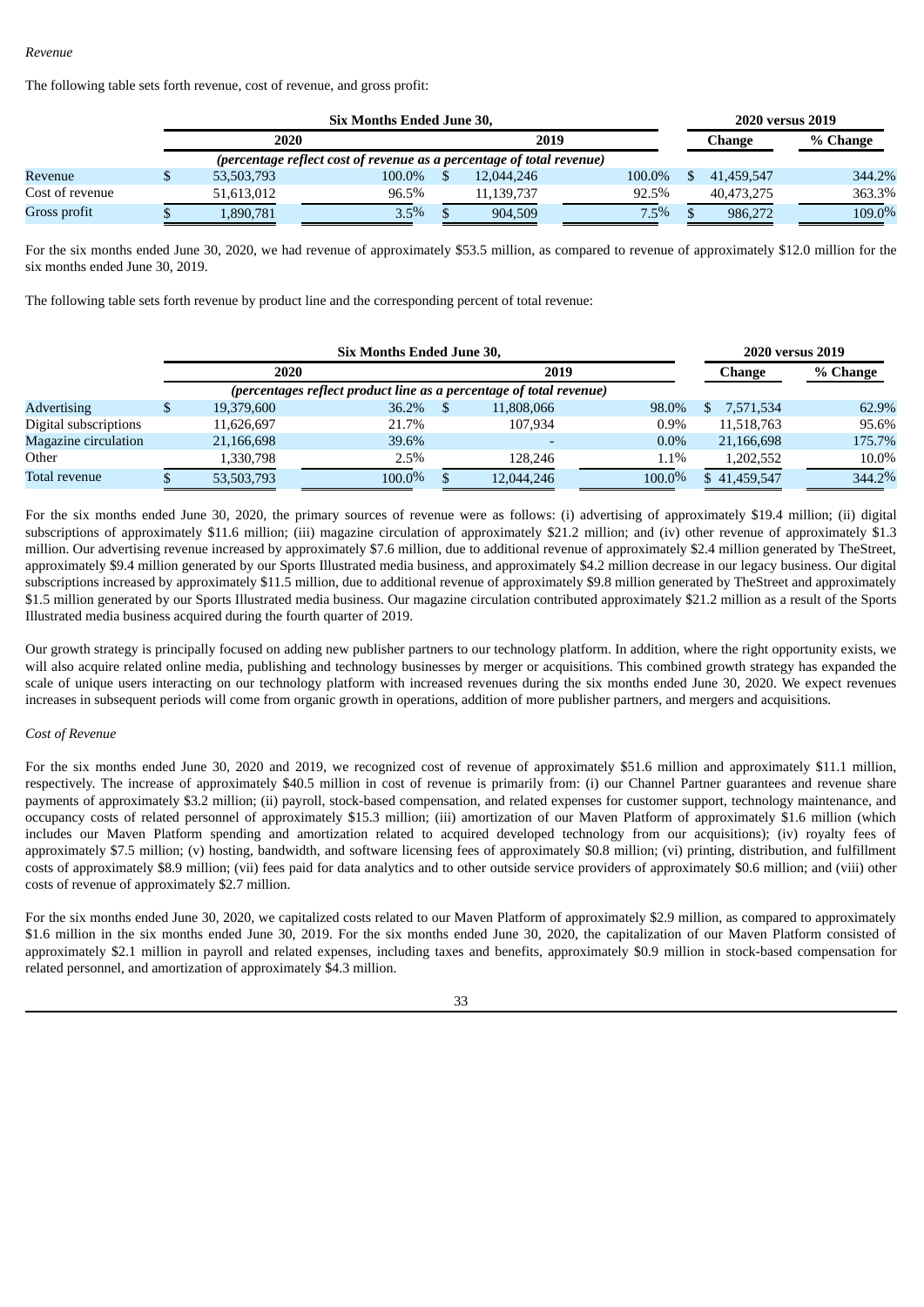## *Operating Expenses*

The following table sets forth operating expenses and the corresponding percentage of total revenue:

|                               | Six Months Ended June 30,                                      |       |  |            |       |  | 2020 versus 2019 |          |  |
|-------------------------------|----------------------------------------------------------------|-------|--|------------|-------|--|------------------|----------|--|
|                               | 2020                                                           |       |  | 2019       |       |  | Change           | % Change |  |
|                               | (percentages reflect expense as a percentage of total revenue) |       |  |            |       |  |                  |          |  |
| Selling and marketing         | 17,769,281                                                     | 33.2% |  | 2,600,393  | 21.6% |  | 15,168,888       | 117.5%   |  |
| General and administrative    | 17,680,716                                                     | 33.0% |  | 10,096,268 | 83.8% |  | 7,584,448        | 58.7%    |  |
| Depreciation and amortization | 8,223,806                                                      | 15.4% |  | 215,977    | 1.8%  |  | 8,007,829        | 62.0%    |  |
| Total operating expenses      | 43,673,803                                                     |       |  | 12,912,638 |       |  | 30,761,165       | 238.2%   |  |

Selling and Marketing. For the six months ended June 30, 2020, we incurred selling and marketing costs of approximately \$17.8 million, as compared to approximately \$2.6 million for the six months ended June 30, 2019. The increase in selling and marketing cost of approximately \$15.2 million is primarily from payroll of selling and marketing account management support teams, along with the related benefits and stock-based compensation of approximately \$5.7 million; office, travel, conferences and occupancy costs of approximately \$0.6 million; circulation costs of approximately \$2.6 million; advertising costs of approximately \$4.2 million; and other selling and marketing related costs of approximately \$1.9 million.

General and Administrative. For the six months ended June 30, 2020, we incurred general and administrative costs of approximately \$17.7 million from payroll and related expenses, professional services, occupancy costs, stock based compensation of related personnel, depreciation and amortization, and other corporate expense, as compared to approximately \$10.1 million for the six months ended June 30, 2019. The increase in general and administrative expenses of approximately \$7.6 million is primarily from our increase in headcount, along with the related benefits and stock-based compensation of approximately \$2.8 million; professional services, including accounting, legal and insurance of approximately \$2.9 million; facilities costs of approximately \$0.9 million; and other general corporate expenses of approximately \$0.8 million.

#### *Other (Expense) Income*

The following table sets forth other (expense) income:

|                                                        | Six Months Ended June 30,                        | 2020 versus 2019         |               |         |                         |           |  |  |
|--------------------------------------------------------|--------------------------------------------------|--------------------------|---------------|---------|-------------------------|-----------|--|--|
|                                                        | 2020<br>2019                                     |                          |               | Change  | $\frac{0}{0}$<br>Change |           |  |  |
|                                                        | (percentages reflect other expense (income) as a |                          |               |         |                         |           |  |  |
|                                                        |                                                  | percentage of the total) |               |         |                         |           |  |  |
| Change in valuation of warrant derivative liabilities  | 382,495<br>\$.                                   | $-9.2\%$                 | (541,770)     | 7.2%    | 924.265                 | $-12.3%$  |  |  |
| Change in valuation of embedded derivative liabilities | 4,543,000                                        | $-109.3%$                | (3,779,000)   | 50.3%   | 8,322,000               | $-110.8%$ |  |  |
| Interest expense                                       | (7,916,135)                                      | 190.5%                   | (3,177,262)   | 42.3%   | (4,738,873)             | 63.1%     |  |  |
| Interest income                                        | 3.383                                            | $-0.1\%$                 | 3.234         | $0.0\%$ | 149                     | $0.0\%$   |  |  |
| Liquidated damages                                     | (1,167,674)                                      | 28.1%                    | (17,740)      | $0.2\%$ | (1,149,934)             | 15.3%     |  |  |
| Other income                                           |                                                  | $0.0\%$                  | 126           | $0.0\%$ | (126)                   | $0.0\%$   |  |  |
| Total other expense                                    | \$(4,154,931)                                    | $100.0\%$                | \$(7,512,412) | 100.0%  | \$3,357,481             | $-44.7%$  |  |  |

Change in Valuation of Warrant Derivative Liabilities. The change in valuation of warrant derivative liabilities for the six months ended June 30, 2020 was the result of the decrease in the fair value of the warrant derivative liabilities as of June 30, 2020, as compared to change in the valuation for the six months ended June 30, 2019 where the change was from an increase in the fair value of the warrant derivative liabilities as of June 30, 2019.

Change in Valuation of Embedded Derivative Liabilities. The change in valuation of embedded derivative liabilities for the six months ended June 30, 2020 was the result of the decrease in the fair value of the embedded derivative liabilities as of June 30, 2020 as compared to the change in the valuation for the six months ended June 30, 2019 where the change was from an increase in the fair value of the embedded derivative liabilities as of June 30, 2019.

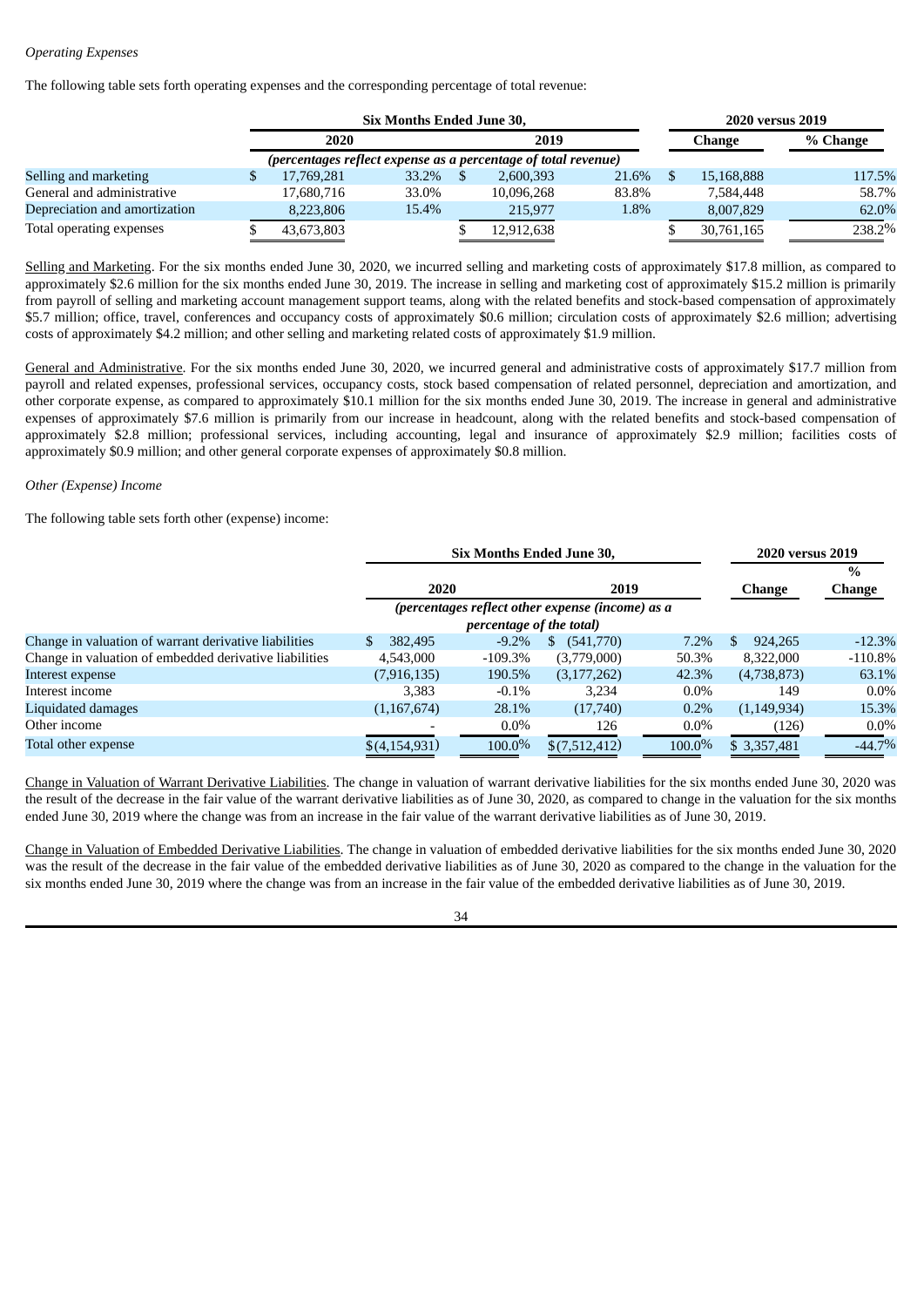Interest Expense. We incurred interest expense of approximately \$7.9 million for the six months ended June 30, 2020, primarily from approximately \$3.2 million from amortization of debt discount on notes payable; approximately \$4.4 million of accrued interest; and approximately \$0.3 million of other interest, as compared to approximately \$3.2 million for the six months ended June 30, 2019, primarily from approximately \$1.6 million from amortization of debt discount on notes payable; approximately \$1.2 million of accrued interest; and approximately \$0.4 million of other interest.

Liquidated Damages. We recorded liquidated damages of approximately \$1.2 million for the six months ended June 30, 2020, primarily from issuance of our 12% Convertible Debentures, Series I Preferred Stock, and Series J Preferred Stock issued during 2019. The liquidated damages were recognized because we determined that: (i) registration statements covering the shares of common stock issuable upon conversion under the aforementioned instruments would not be declared effective within the requisite time frame; and (ii) that we would not be able to file our periodic reports in the requisite time frame with the SEC in order to satisfy the public information requirements under the securities purchase agreements.

#### *Recent Disruptions to Our Operations*

Beginning in March 2020, our normal business operations were disrupted by a series of events surrounding the COVID-19 pandemic and related measures to control it. To a lesser extent, these disruptions continue as of the date the condensed consolidated financial statements for the three and six months ended June 30, 2020 were issued. See "Item 1A, Risk Factors – Because of the effects of COVID-19 pandemic and the uncertainty about their persistence, we may need to raise more capital to continue operations."

#### <span id="page-36-0"></span>**ITEM 3. QUANTITATIVE AND QUALITATIVE DISCLOSURE ABOUT MARKET RISK**

Not applicable to a "smaller reporting company" as defined in Item  $10(f)(1)$  of SEC Regulation S-K.

## <span id="page-36-1"></span>**ITEM 4. CONTROLS AND PROCEDURES**

#### **Evaluation of Disclosure Controls and Procedures**

Our management is responsible for establishing and maintaining a system of disclosure controls and procedures (as defined in Rule 13a-15(e) and 15d-15(e) under the Exchange Act) that is designed to ensure that information required to be disclosed by us in the reports we file or submit under the Exchange Act is recorded, processed, summarized, and reported, within the time periods specified in the SEC's rules and forms. Disclosure controls and procedures include, without limitation, controls and procedures designed to ensure that information required to be disclosed by an issuer in the reports that it files or submits under the Exchange Act is accumulated and communicated to the issuer's management, including its principal executive officer(s) and principal financial officer(s), or persons performing similar functions, as appropriate to allow timely decisions regarding required disclosure.

In accordance with Exchange Act Rules 13a-15 and 15d-15, an evaluation was completed under the supervision and with the participation of our management, including our Chief Executive Officer and Chief Financial Officer, of the effectiveness of the design and operation of our disclosure controls and procedures as of the end of the period covered by this Quarterly Report. Based on that evaluation, our management, including our Chief Executive Officer and Chief Financial Officer, concluded that our disclosure controls and procedures were not effective in providing reasonable assurance that information required to be disclosed in our reports filed or submitted under the Exchange Act was recorded, processed, summarized, and reported within the time periods specified in the SEC's rules and forms.

#### **Changes in Internal Control over Financial Reporting**

In connection with our continued monitoring and maintenance of our controls procedures as part of the implementation of Section 404 of the Sarbanes, we continue to review, test, and improve the effectiveness of our internal controls. There have not been any changes in our internal control over financial reporting (as such term is defined in Rules 13a-15(f) and 15d-15(f) under the Exchange Act) during the period ended June 30, 2020, or subject to the date we completed our evaluation, that have materially affected, or are reasonably likely to materially affect, our internal control over financial reporting.

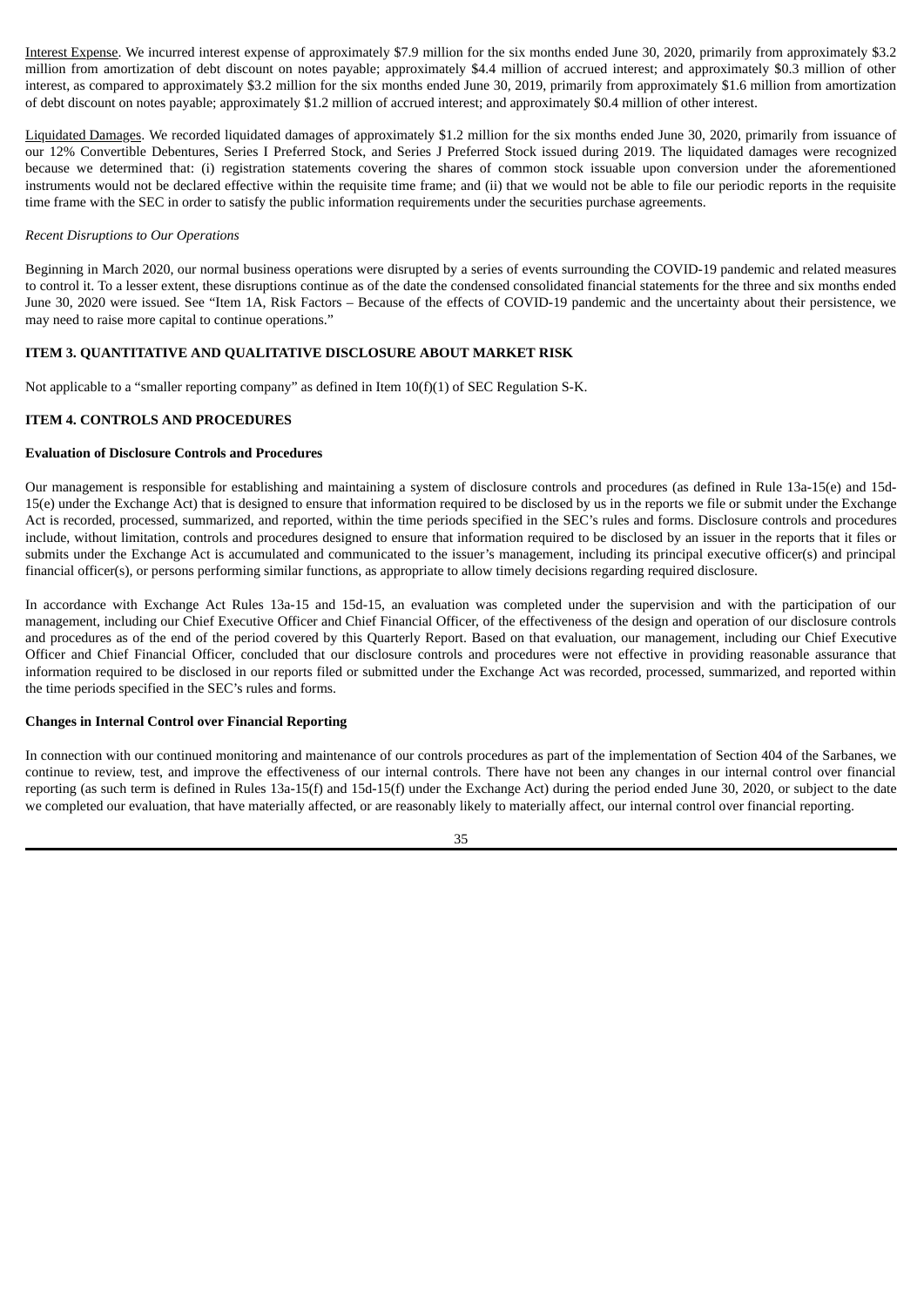#### **PART II - OTHER INFORMATION**

#### <span id="page-37-1"></span><span id="page-37-0"></span>**ITEM 1. LEGAL PROCEEDINGS**

From time to time, we may be subject to claims and litigation arising in the ordinary course of business. We are not currently subject to any pending or threatened legal proceedings that we believe would reasonably be expected to have a material adverse effect on our business, financial condition, results of operations or cash flows.

### <span id="page-37-2"></span>**ITEM 1A. RISK FACTORS**

There are numerous factors that affect our business and operating results, many of which are beyond our control. The following is a description of significant factors that might cause our future results to differ materially from those currently expected. The risks described below are not the only risks we face. Additional risks and uncertainties not presently known to us or that we currently deem immaterial may also affect our business operations. If any of the following risks actually occur, our business, financial condition, results of operations, cash flows, and/or our ability to pay our debts and other liabilities could suffer. As a result, the trading price and liquidity of our securities could decline, perhaps significantly, and you could lose all or part of your investment. The risks discussed below also include forward-looking statements and our actual results may differ substantially from those discussed in *these forward-looking statements. See the section entitled "Forward-Looking Statements."*

## **RISKS RELATED TO OUR BUSINESS AND OUR FINANCIAL CONDITION**

Our business operations have been and may continue to be materially and adversely affected by the outbreak of COVID-19. An outbreak of respiratory illness caused by COVID-19 emerged in late 2019 and has spread globally. In March 2020, the World Health Organization declared the outbreak of COVID-19 as a pandemic based on the rapid increase in global exposure. COVID-19 continues to spread throughout the world. Many national governments and sports authorities around the world have made the decision to postpone/cancel high attendance sports events in an effort to reduce the spread of the COVID-19 virus. In addition, many governments and businesses have limited non-essential work activity, furloughed, and/or terminated many employees and closed some operations and/or locations, all of which has had a negative impact on the economic environment.

Beginning in March 2020, as a result of the COVID-19 pandemic, our revenue and earnings began to decline largely due to the cancellation of high attendance sports events and the resulting decrease in traffic to the Maven Platform and advertising revenue. This initial decrease in revenue and earnings were partially offset by revenues generated by TheStreet, as well as some recovery of sporting events (including, in some cases, limited in-person attendance) that have generated content for the licensing and/or syndication of certain products and content under the Sports Illustrated brand (collectively, the "Sports Illustrated Licensed Brands"). Despite this perceived recovery, the future impact, or continued impact, from the COVID-19 pandemic remains uncertain.

The extent of the impact on our operational and financial performance will depend, in part, on future developments, including the duration and spread of the COVID-19 pandemic, related group gathering and sports event advisories and restrictions, and the extent and effectiveness of containment actions taken, all of which remain uncertain at the time of issuance of our accompanying consolidated financial statements.

These and other impacts of the COVID-19 pandemic, or other pandemics or epidemics, could have the effect of heightening many of the other risks described in this Quarterly Report under the "Risk Factors" section.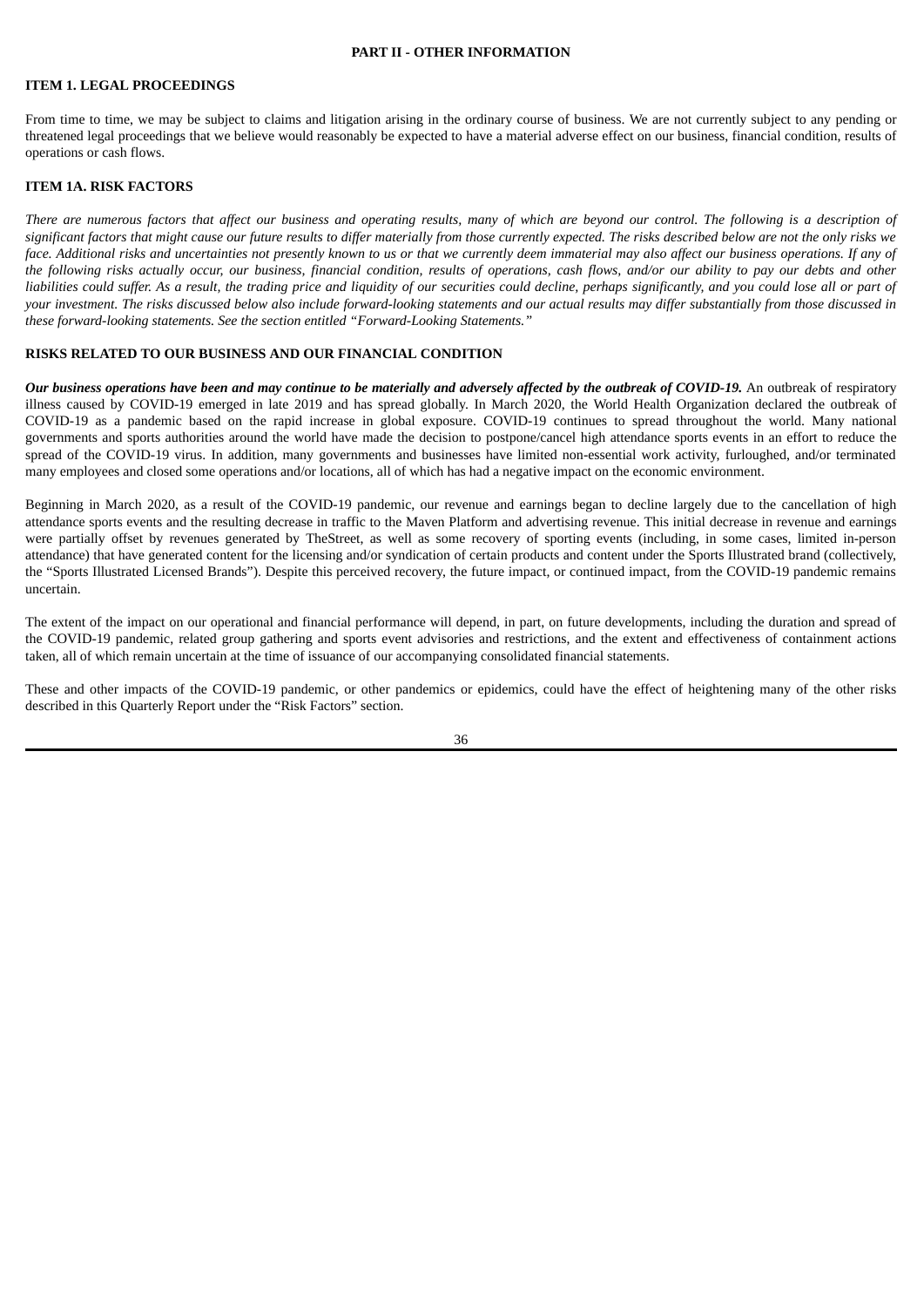Because of the effects of COVID-19 pandemic and the uncertainty about their persistence, we may need to raise more capital to continue operations. At June 30, 2020, we had cash of approximately \$2.3 million. From July 1, 2020 through the issuance date of our accompany condensed consolidated financial statements, we raised aggregate net proceeds of approximately \$20.8 million through various preferred stock private placements. As of the date our accompanying condensed consolidated financial statements for the three and six months ended June 30, 2020 were issued or were available to be issued, we had cash of approximately \$2.3 million. Please refer to Item 2, *Management's Discussion and Analysis of Financial Condition and Results of Operations*, under the section entitled "Future Liquidity," for additional information. We have seen stabilization in our markets since the spring of 2020 and believe that based on our current assessment of the impact of COVID-19, we have sufficient resources to fully fund our business operations through 12 months from the issuance date of our accompanying condensed consolidated financial statements. However, due to the uncertainty regarding the duration of the impact of COVID-19 and its effect on our financial performance and the potential that our traffic and advertising revenue becomes destabilized again, we may require additional capital. We have not had difficulties accessing the capital markets during 2020, however, due to the uncertainty surrounding COVID-19, we may experience difficulties in the future.

As market conditions present uncertainty as to our ability to secure additional capital, there can be no assurances that we will be able to secure additional financing on acceptable terms, or at all, as and when necessary to continue to conduct operations. Our future liquidity and capital requirements will depend upon numerous factors, including the success of our offerings and competing technological and market developments. We may need to raise funds through public or private financings, strategic relationships, or other arrangements. There can be no assurance that such funding, will be available on terms acceptable to us, or at all. Furthermore, any equity financing will be dilutive to existing stockholders, and debt financing, if available, may involve restrictive covenants that may limit our operating flexibility with respect to certain business matters. Strategic arrangements may require us to relinquish our rights or grant licenses to some or substantial parts of our intellectual property. If funds are raised through the issuance of equity securities, the percentage ownership of our stockholders will be reduced, stockholders may experience additional dilution in net book value per share, and such equity securities may have rights, preferences, or privileges senior to those of the holders of our existing capital stock. If adequate funds are not available on acceptable terms, we may not be able to continue operating, develop or enhance products, take advantage of future opportunities or respond to competitive pressures, any of which could have a material adverse effect on our business, operating results, and financial condition.

We have incurred losses since our inception, have yet to achieve profitable operations, and anticipate that we will continue to incur losses for the *foreseeable future.* We have had losses from inception, and as a result, have relied on capital funding or borrowings to fund our operations. Our accumulated deficit as of December 31, 2019 was approximately \$73.0 million. Our accumulated deficit as of June 30, 2020 was approximately \$119.0 million. The financial statements for the three months ended March 31, 2020 and the three and six months ended June 30, 2020 are the only financial statements we have issued for any periods during fiscal 2020. While we anticipate generating profits in fiscal 2021, the uncertainty surrounding the COVID-19 pandemic yields some doubt as to our ability to do so and could require us to raise additional capital. We cannot predict whether we will be able to continue to find capital to support our business plan if the negative effects of the COVID-19 pandemic continue longer than anticipated.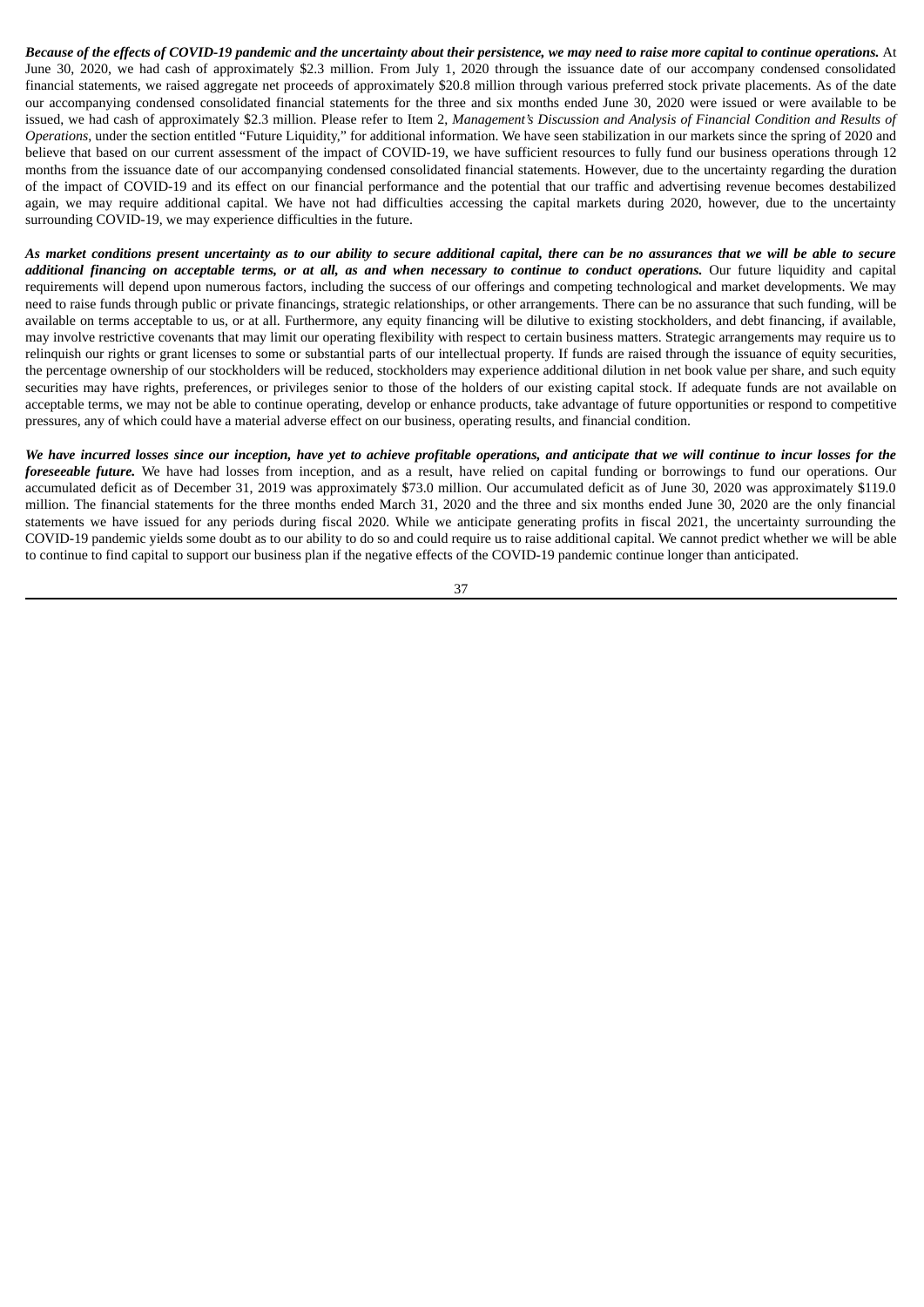We identified material weaknesses in our internal control over financial reporting. If we do not adequately address these material weaknesses or if other material weaknesses or significant deficiencies in our internal control over financial reporting are discovered, our financial statements could contain material misstatements and our business, operations and stock price may be adversely affected. As disclosed under Item 4, Controls and *Procedures*, of this Quarterly Report, our management has identified material weaknesses in our internal control over financial reporting at June 30, 2020 and we expect to identify material weaknesses in our internal controls over financial reporting at December 31, 2020. We expect to have remediated our material weaknesses in our internal control over financial reporting during the quarter ending June 30, 2021, of which there can be no assurance. Under standards established by the Public Company Accounting Oversight Board, a material weakness is a deficiency, or a combination of deficiencies, in internal control over financial reporting, such that there is a reasonable possibility that a material misstatement of our financial statements will not be prevented or detected on a timely basis. Although no material misstatement of our historical financial statements was identified, the existence of these material weaknesses or significant deficiencies could result in material misstatements in our financial statements and we could be required to restate our financial statements. Further, significant costs and resources may be needed to remediate the identified material weaknesses or any other material weaknesses or internal control deficiencies. If we are unable to remediate, evaluate, and test our internal controls on a timely basis in the future, management will be unable to conclude that our internal controls are effective and our independent registered public accounting firm will be unable to express an unqualified opinion on the effectiveness of our internal controls. If we cannot produce reliable financial reports, investors may lose confidence in our financial reporting, the price of our common stock could be adversely impacted and we could be subject to sanctions or investigations by the SEC or other regulatory authorities, which could negatively impact our business, financial condition, and results of operations.

As of the date of filing this Quarterly Report, we currently lack certain internal controls over our financial reporting. While we have three independent directors serving on our Board, have added to our accounting staff, and have hired a new Chief Technology Officer, we are implementing such controls at this time. The lack of such controls makes it difficult to ensure that information required to be disclosed in our reports filed and submitted under the Exchange Act is recorded, processed, summarized, and reported as and when required.

We cannot assure you that we will be able to develop and implement the necessary internal controls over financial reporting. The absence of such internal controls may inhibit investors from purchasing our shares and may make it more difficult for us to raise debt or equity financing.

If we fail to retain current users or add new users, or if our users decrease their level of engagement with the Maven Platform, our business would be *seriously harmed.* The success of our business heavily depends on the size of our user base and the level of engagement of our users. Thus, our business performance will also become increasingly dependent on our ability to increase levels of user engagement in existing and new markets. We are continuously subject to a highly competitive market in order to attract and retain our users' attention. A number of factors could negatively affect user retention, growth, and engagement, including if:

- users increasingly engage with competing platforms instead of ours;
- we fail to introduce new and exciting products and services, or such products and services do not achieve a high level of market acceptance;
- we fail to accurately anticipate consumer needs, or we fail to innovate and develop new software and products that meet these needs;
- we fail to price our products competitively;
- we do not provide a compelling user experience because of the decisions we make regarding the type and frequency of advertisements that we display;
- we are unable to combat spam, bugs, malwares, viruses, hacking, or other hostile or inappropriate usage on our products;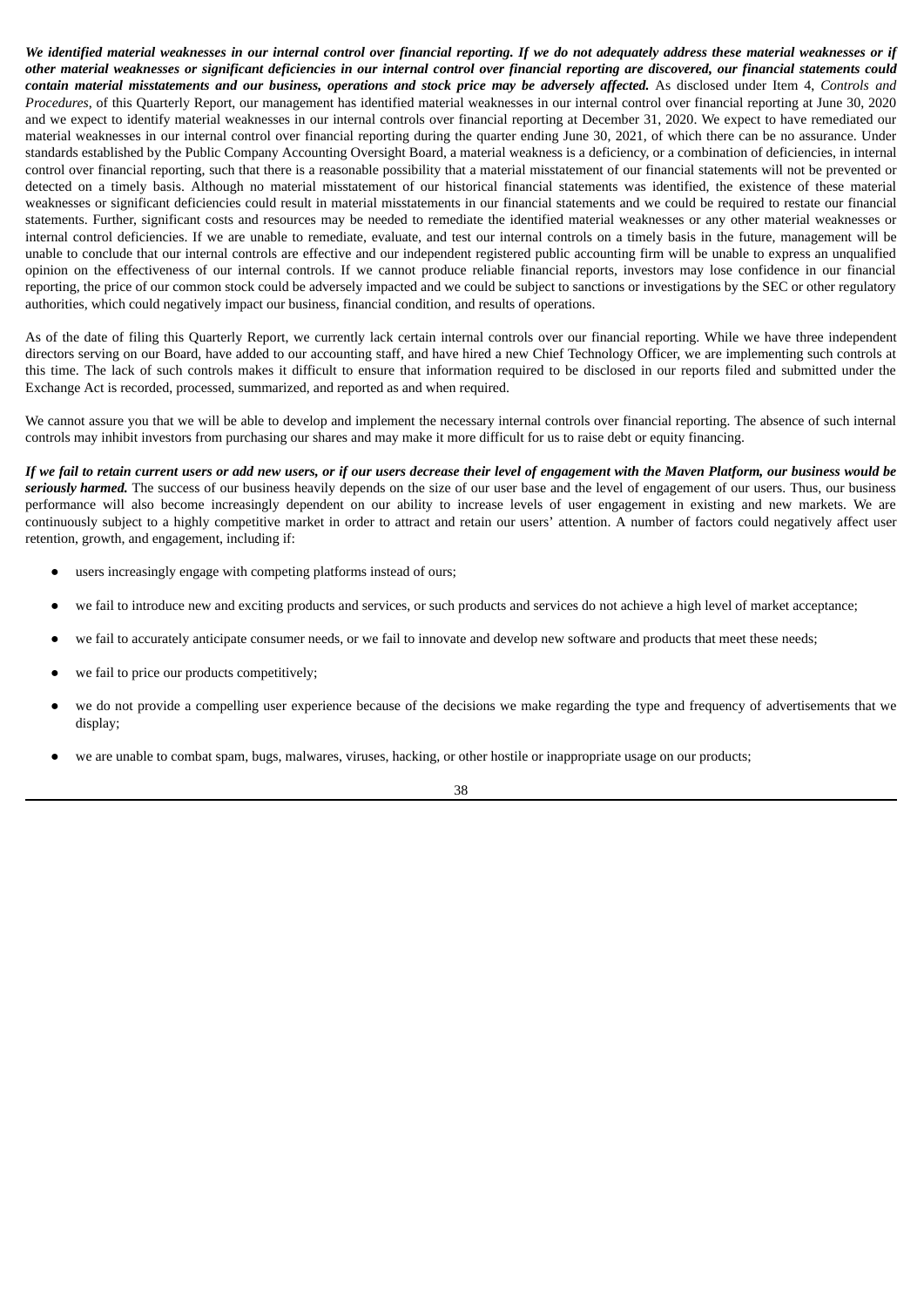- there are changes in user sentiment about the quality or usefulness of our existing products in the short-term, long-term, or both;
- there are increased user concerns related to privacy and information sharing, safety, or security;
- there are adverse changes in our products or services that are mandated by legislation, regulatory authorities, or legal proceedings;
- technical or other problems frustrate the user experience, particularly if those problems prevent us from delivering our products in a fast and reliable manner;
- we, our Channel Partners, or other companies in our industry are the subject of adverse media reports or other negative publicity, some of which may be inaccurate or include confidential information that we are unable to correct or retract; or
- we fail to maintain our brand image or our reputation is damaged.

Any decrease in user retention, growth, or engagement could render our products less attractive to users, advertisers, or our Channel Partners, thereby reducing our revenues from them, which may have a material and adverse impact on our business, financial condition, and results of operations. In addition, there can be no assurance that we will succeed in developing products and services that eventually become widely accepted, that we will be able to timely release products and services that are commercially viable, or that we will establish ourselves as a successful player in a new business area. Our inability to do so would have an adverse impact on our business, financial condition, and results of operations.

The market in which we participate is intensely competitive, and if we do not compete effectively, our operating results could be harmed. The digital media industry is fragmented and highly competitive. There are many players in the digital media market, many with greater name recognition and financial resources, which may give them a competitive advantage. Some of our current and potential competitors have substantially greater financial, technical, marketing, distribution, and other resources than we do. Our competitors may be able to respond more quickly and effectively than we can to new or changing opportunities, technologies, standards, customer, and user requirements and trends. In addition, our customers and strategic partners may become competitors in the future. Certain of our competitors may be able to negotiate alliances with strategic partners on more favorable terms than we are able to negotiate. Pricing pressures and increased competition generally could result in reduced sales, reduced margins, losses, or the failure of the Maven Platform to achieve or maintain more widespread market acceptance, any of which could adversely affect our revenues and operating results. With the introduction of new technologies, the evolution of the Maven Platform, and new market entrants, we expect competition to intensify in the future.

*We may have difficulty managing our growth.* We have added, and expect to continue to add, channel partner and end-user support capabilities, to continue software development activities, and to expand our administrative operations. In the past two years, we have entered into multiple strategic transactions. These strategic transactions, which have significantly expanded our business, have and are expected to place a significant strain on our managerial, operational, and financial resources. To manage any further growth, we will be required to improve existing, and implement new, operational, customer service, and financial systems, procedures and controls and expand, train, and manage our growing employee base. We also will be required to expand our finance, administrative, technical, and operations staff. There can be no assurance that our current and planned personnel, systems, procedures, and controls will be adequate to support our anticipated growth, that management will be able to hire, train, retain, motivate, and manage required personnel or that our management will be able to successfully identify, manage and exploit existing and potential market opportunities. If we are unable to manage growth effectively, our business could be harmed.

The strategic relationships that we may be able to develop and on which we may come to rely may not be successful. We will seek to develop strategic relationships with advertising, media, technology, and other companies to enhance the efforts of our market penetration, business development, and advertising sales revenues. These relationships are expected to, but may not, succeed. There can be no assurance that these relationships will develop and mature, or that potential competitors will not develop more substantial relationships with attractive partners. Our inability to successfully implement our strategy of building valuable strategic relationships could harm our business.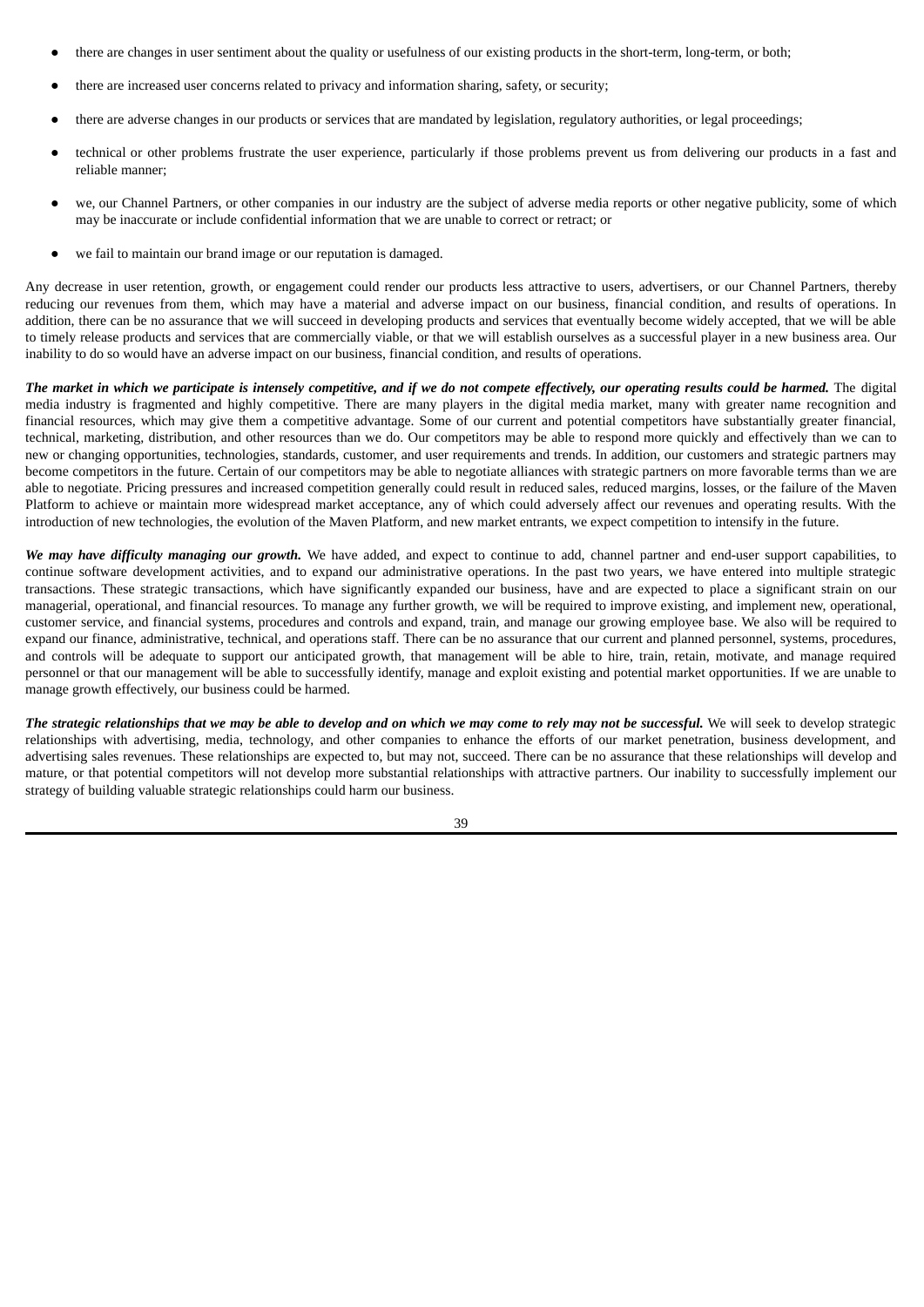We rely heavily on our ability to collect and disclose data and metrics in order to attract new advertisers and retain existing advertisers. Any restriction, whether by law, regulation, policy, or other reason, on our ability to collect and disclose data that our advertisers find useful would impede our ability to attract and retain advertisers. Our advertising revenue could be seriously harmed by many other factors, including:

- a decrease in the number of active users of the Maven Platform;
- our inability to create new products that sustain or increase the value of our advertisements;
- our inability to increase the relevance of targeted advertisements shown to users;
- adverse legal developments relating to advertising, including changes mandated by legislation, regulation, or litigation; and
- difficulty and frustration from advertisers who may need to reformat or change their advertisements to comply with our guidelines.

The occurrence of any of these or other factors could result in a reduction in demand for advertisements, which may reduce the prices we receive for our advertisements or cause advertisers to stop advertising with us altogether, either of which would negatively affect our business, financial condition, and results of operations.

The sales and payment cycle for online advertising is long, and such sales, which have been significantly impacted by the COVID-19 pandemic, may *not occur when anticipated or at all.* The decision process is typically lengthy for brand advertisers and sponsors to commit to online campaigns. Some of their budgets are planned a full year in advance. The COVID-19 pandemic significantly impacted the amount and pricing of advertising throughout the media industry and it is uncertain when and to what extent advertisers will return to more normal spending levels. The decision process for such purchases, even in normal business situations, is subject to delays and aspects that are beyond our control. In addition, some advertisers and sponsors take months after the campaign runs to pay, and some may not pay at all, or require partial "make-goods" based on performance.

We are dependent on the continued services and on the performance of our key executive officers, management team, and other key personnel, the loss *of which could adversely affect our business.* Our future success largely depends upon the continued services of our key executive officers, management team, and other key personnel. The loss of the services of any of such key personnel could have a material adverse effect on our business, operating results, and financial condition. We depend on the continued services of our key personnel as they work closely with both our employees and our Channel Partners. Such key personnel are also responsible for our day-to-day operations. Although we have employment agreements with some of our key personnel, these are at-will employment agreements, albeit with non-competition and confidentiality provisions and other rights typically associated with employment agreements. We do not believe that any of our executive officers are planning to leave or retire in the near term; however, we cannot assure that our executive officers or members of our management team will remain with us. We also depend on our ability to identify, attract, hire, train, retain, and motivate other highly skilled technical, managerial, sales, operational, business development, and customer service personnel. Competition for such personnel is intense, and there can be no assurance that we will be able to successfully attract, assimilate, or retain sufficiently qualified personnel. The loss or limitation of the services of any of our executive officers, members of our management team, or key personnel, including our regional and country managers, or the inability to attract and retain additional qualified key personnel, could have a material adverse effect on our business, financial condition, or results of operations.

Our revenues could decrease if the Maven Platform does not continue to operate as intended. The Maven Platform performs complex functions and is vulnerable to undetected errors or unforeseen defects that could result in a failure to operate or inefficiency. There can be no assurance that errors and defects will not be found in current or new products or, if discovered, that we will be able to successfully correct them in a timely manner or at all. The occurrence of errors and defects could result in loss of or delay in revenue, loss of market share, increased development costs, diversion of development resources and injury to our reputation or damage to our efforts to expand brand awareness.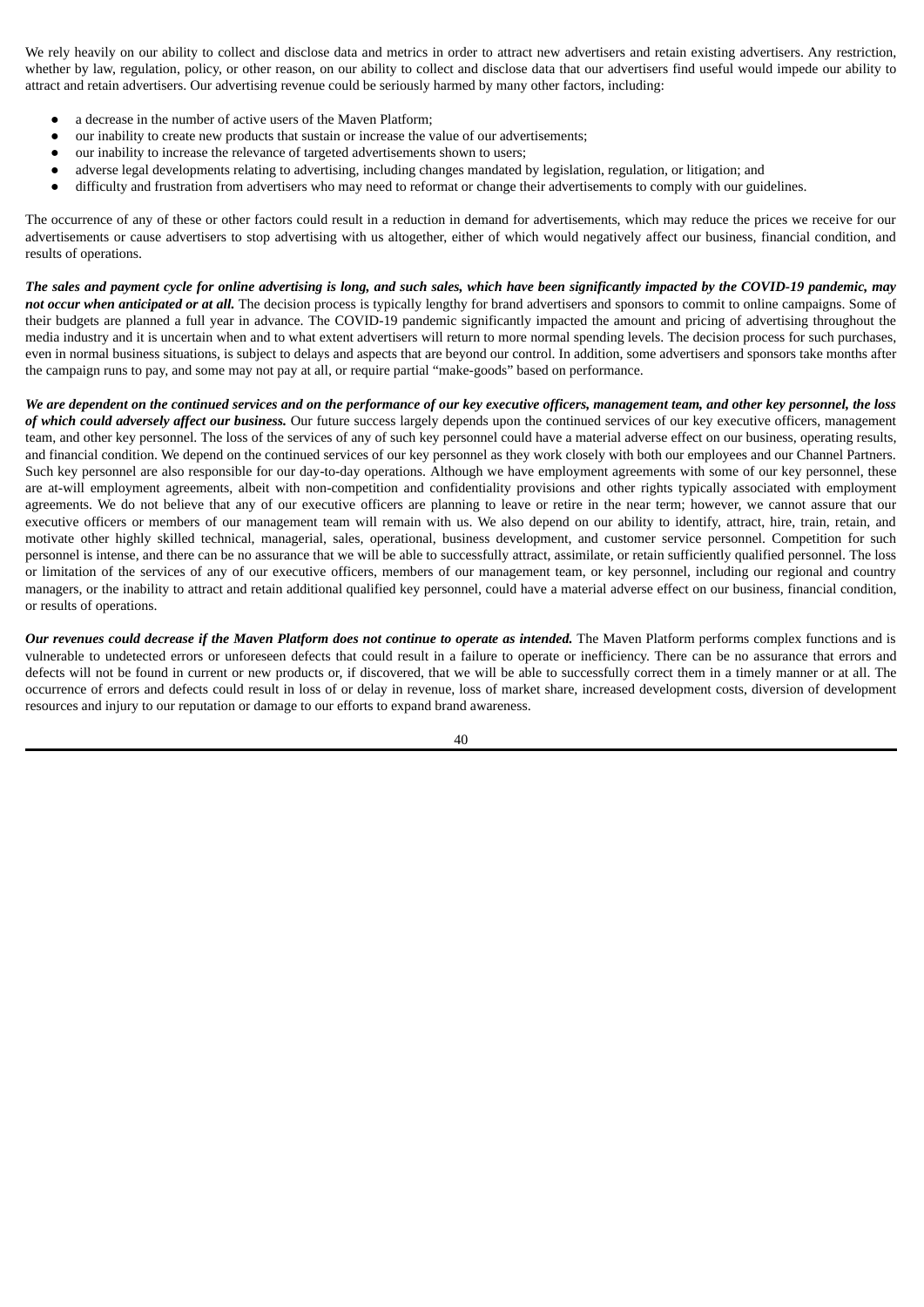Interruptions or performance problems associated with our technology and infrastructure may adversely affect our business and operating results. Our growth will depend in part on the ability of our users and Channel Partners to access the Maven Platform at any time and within an acceptable amount of time. We believe that the Maven Platform is proprietary and we rely on the expertise of members of our engineering, operations, and software development teams for their continued performance. It is possible that the Maven Platform may experience performance problems due to a variety of factors, including infrastructure changes, introductions of new functionality, human or software errors, capacity constraints due to an overwhelming number of users accessing the Maven Platform software simultaneously, denial of service attacks, or other security related incidents. We may not be able to identify the cause or causes of any performance problems within an acceptable period of time. It may be that it will be difficult to maintain and/or improve our performance, especially during peak usage times and as the Maven Platform becomes more complex and our user traffic increases. If the Maven Platform software is unavailable or if our users are unable to access it within a reasonable amount of time or at all, our business would be negatively affected. Therefore, in the event of any of the factors described above, or certain other failures of our infrastructure, partner or user data may be permanently lost. Moreover, the partnership agreements with our Channel Partners include service level standards that obligate us to provide credits or termination rights in the event of a significant disruption in the Maven Platform. To the extent that we do not effectively address capacity constraints, upgrade our systems as needed, and continually develop our technology and network architecture to accommodate actual and anticipated changes in technology, our business and operating results may be adversely affected.

We operate our exclusive coalition of professional-managed online media channels on third party cloud platforms and data center hosting facilities. We rely on software and services licensed from, and cloud platforms provided by, third parties in order to offer our digital media services. Any errors or defects in third-party software or cloud platforms could result in errors in, or a failure of, our digital media services, which could harm our business. Any damage to, or failure of, these third-party systems generally could result in interruptions in the availability of our digital media services. As a result of this thirdparty reliance, we may experience the aforementioned issues, which could cause us to render credits or pay penalties, could cause our Channel Partners to terminate their contractual arrangements with us, and could adversely affect our ability to grow our audience of unique visitors, all of which could reduce our ability to generate revenue. Our business would also be harmed if our users and potential users believe our product and services offerings are unreliable. In the event of damage to, or failure of, these third-party systems, we would need to identify alternative channels for the offering of our digital media services, which would consume substantial resources and may not be effective. We are also subject to certain standard terms and conditions with Amazon Web Services and Google Cloud related to data storage purposes. These providers have broad discretion to change their terms of service and other policies with respect to us, and those changes may be unfavorable to us. Therefore, we believe that maintaining successful partnerships with Amazon Web Services, Google Cloud, and other third-party suppliers is critical to our success.

Real or perceived errors, failures, or bugs in the Maven Platform could adversely affect our operating results and growth prospects. Because the Maven Platform is complex, undetected errors, failures, vulnerabilities, or bugs may occur, especially when updates are deployed. Despite testing by us, errors, failures, vulnerabilities, or bugs may not be found in the Maven Platform until after they are deployed to our customers. We expect from time to time to discover software errors, failures, vulnerabilities, and bugs in the Maven Platform and anticipate that certain of these errors, failures, vulnerabilities, and bugs will only be discovered and remediated after deployment to our Channel Partners and used by subscribers. Real or perceived errors, failures, or bugs in our software could result in negative publicity, loss of or delay in market acceptance of the Maven Platform, loss of competitive position, or claims by our Channel Partners or subscribers for losses sustained by them. In such an event, we may be required, or may choose, for customer relations or other reasons, to expend additional resources in order to help correct the problem.

Malware, viruses, hacking attacks, and improper or illegal use of the Maven Platform could harm our business and results of operations. Malware, viruses, and hacking attacks have become more prevalent in our industry and may occur on our systems in the future. Any security breach caused by hacking, which involves efforts to gain unauthorized access to information or systems, or to cause intentional malfunctions or loss or corruption of data, software, hardware, or other computer equipment, and the inadvertent transmission of computer viruses could harm our business, financial condition and operating results. Any failure to detect such attack and maintain performance, reliability, security and availability of products and technical infrastructure to the satisfaction of our users may also seriously harm our reputation and our ability to retain existing users and attract new users.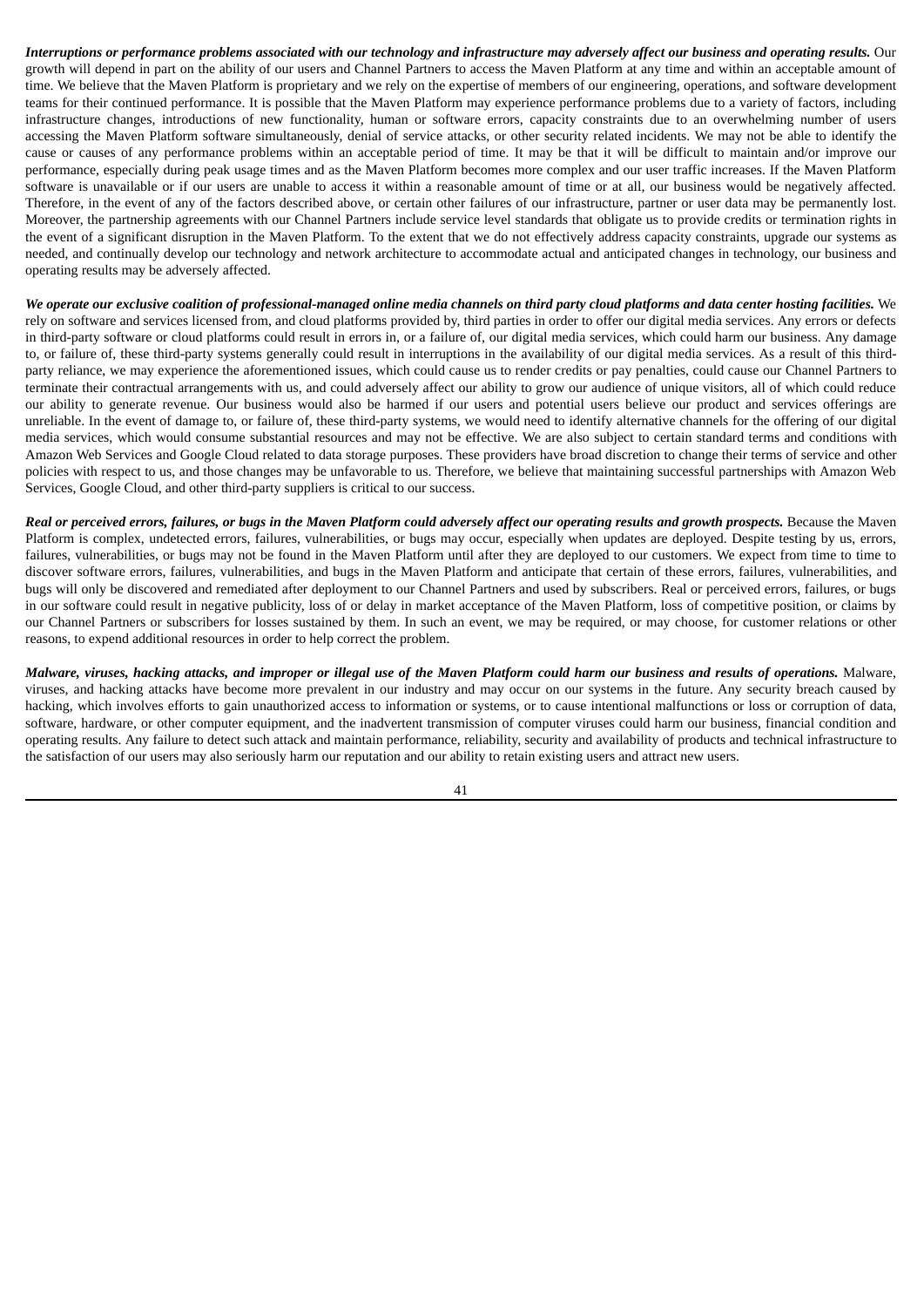Our information technology systems are susceptible to a growing and evolving threat of cybersecurity risk. Any substantial compromise of our data security, whether externally or internally, or misuse of agent, customer, or employee data, could cause considerable damage to our reputation, cause the public disclosure of confidential information, and result in lost sales, significant costs, and litigation, which would negatively affect our financial position and results of operations. Although we maintain policies and processes surrounding the protection of sensitive data, which we believe to be adequate, there can be no assurances that we will not be subject to such claims in the future.

If we are unable to protect our intellectual property rights, our business could suffer. Our success significantly depends on our proprietary technology. We rely on a combination of copyright, trademark and trade secret laws, employee and third-party non-disclosure and invention assignment agreements and other methods to protect our proprietary technology. However, these only afford limited protection, and unauthorized parties may attempt to copy aspects of the Maven Platform's features and functionality, or to use information that we consider proprietary or confidential. There can be no assurance that the Maven Platform will be protectable by patents, but if they are, any efforts to obtain patent protection that is not successful may harm our business in that others will be able to use our technologies. For example, previous disclosures or activities unknown at present may be uncovered in the future and adversely impact any patent rights that we may obtain. In addition, the laws of some foreign countries do not protect proprietary rights to the same extent as do the laws of the United States. There can be no assurance that the steps taken by us to protect our proprietary rights will be adequate or that third parties will not infringe or misappropriate our trademarks, copyrights, and similar proprietary rights. If we resort to legal proceedings to enforce our intellectual property rights, those proceedings could be expensive and time-consuming and could distract our management from our business operations. Our business, profitability and growth prospects could be adversely affected if we fail to receive adequate protection of our proprietary rights.

We could be required to cease certain activities and/or incur substantial costs as a result of any claim of infringement of another party's intellectual *property rights*. Some of our competitors, and other third parties, may own technology patents, copyrights, trademarks, trade secrets and website content, which they may use to assert claims against us. We cannot assure you that we will not become subject to claims that we have misappropriated or misused other parties' intellectual property rights. Any claim or litigation alleging that we have infringed or otherwise violated intellectual property or other rights of third parties, with or without merit, and whether or not settled out of court or determined in our favor, could be time-consuming and costly to address and resolve, and could divert the time and attention of our management and technical personnel.

The results of any intellectual property litigation to which we might become a party may require us to do one or more of the following:

- cease making, selling, offering, or using technologies or products that incorporate the challenged intellectual property;
- make substantial payments for legal fees, settlement payments, or other costs or damages;
- obtain a license, which may not be available on reasonable terms, to sell or use the relevant technology; or
- redesign technology to avoid infringement.

If we are required to make substantial payments or undertake any of the other actions noted above as a result of any intellectual property infringement claims against us, such payments or costs could have a material adverse effect upon our business and financial results.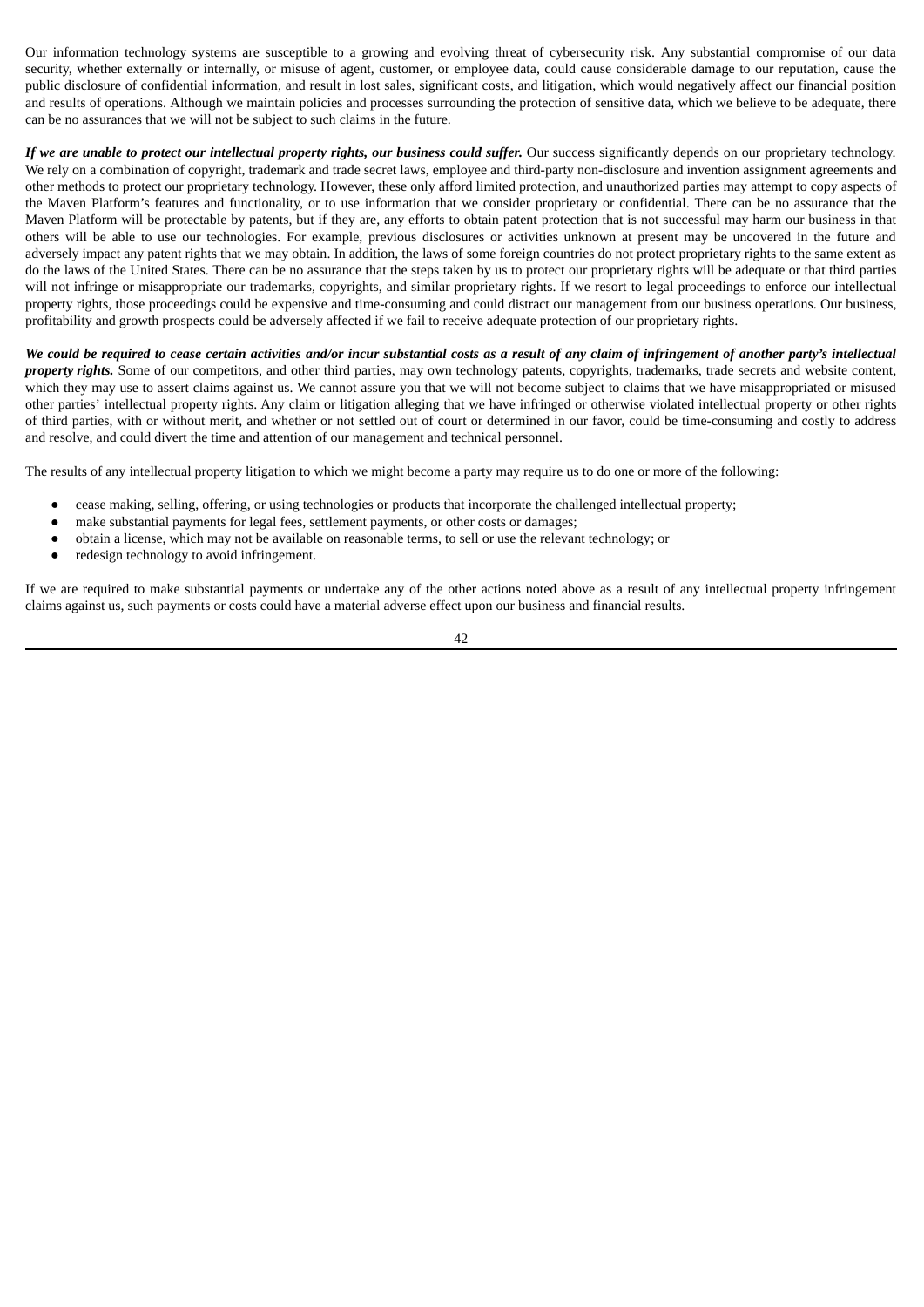We are subject to a variety of laws and regulations in the United States and abroad that involve matters central to our business, including privacy, data protection, and personal information, rights of publicity, content, intellectual property, advertising, marketing, distribution, data security, data retention and deletion, personal information, electronic contracts and other communications, competition, protection of minors, consumer protection, telecommunications, employee classification, product liability, taxation, economic or other trade prohibitions or sanctions, securities law compliance, *and online payment services.* The introduction of new products, expansion of our activities in certain jurisdictions, or other actions that we may take may subject us to additional laws, regulations, monetary penalties or other government scrutiny. In addition, foreign data protection, privacy, competition, and other laws and regulations can impose different obligations or be more restrictive than those in the United States. Many of these laws and regulations are still evolving and could be interpreted or applied in ways that could limit or harm our business, require us to make certain fundamental and potentially detrimental changes to the products and services we offer, or subject us to claims. For example, laws relating to the liability of providers of online services for activities of their users and other third-parties are currently being tested by a number of claims, including actions based on invasion of privacy and other torts, unfair competition, copyright, and trademark infringement, and other theories based on the nature and content of the materials searched, the ads posted, or the content provided by users. In addition, there have been calls by members of Congress, from both parties, to limit the scope of the current immunities and safe harbors afforded online publishers with regard to user content and communications under the federal Digital Millennium Copyright Act and the federal Communications Decency Act. Any material reduction of those protections would make us more vulnerable to third party claims arising out of user content published by our online services.

These United States federal and state and foreign laws and regulations, which in some cases can be enforced by private parties in addition to government entities, are constantly evolving and can be subject to significant change, which could adversely affect our business. As a result, the application, interpretation, and enforcement of these laws and regulations are often uncertain, particularly in the new and rapidly evolving industry in which we operate and may be interpreted and applied inconsistently from country to country and inconsistently with our current policies and practices. Any change in legislation and regulations could affect our business. For example, regulatory or legislative actions affecting the manner in which we display content to our users or obtain consent to various practices could adversely affect user growth and engagement. Such actions could affect the manner in which we provide our services or adversely affect our financial results.

Furthermore, significant penalties could be imposed on us for failure to comply with various statutes or regulations. Violations may result from:

- ambiguity in statutes:
- regulations and related court decisions;
- the discretion afforded to regulatory authorities and courts interpreting and enforcing laws;
- new regulations affecting our business; and
- changes to, or interpretations of, existing regulations affecting our business.

While we prioritize ensuring that our business and compensation model are compliant, and that any product or income related claims are truthful and nondeceptive, we cannot be certain that the Federal Trade Commission (the "FTC") or similar regulatory body in another country will not modify or otherwise amend its guidance, laws, or regulations or interpret in a way that would render our current practices inconsistent with the same.

Our services involve the storage and transmission of digital information; therefore, cybersecurity incidents, including those caused by unintentional errors and those intentionally caused by third parties, may expose us to a risk of loss, unauthorized disclosure or other misuse of this information, litigation liability and regulatory exposure, reputational harm and increased security costs. We and our third-party service providers experience cyberattacks of varying degrees on a regular basis. We expect to incur significant costs in ongoing efforts to detect and prevent cybersecurity-related incidents and these costs may increase in the event of an actual or perceived data breach or other cybersecurity incident. The COVID-19 pandemic has increased opportunities for cyber-criminals and the risk of potential cybersecurity incidents, as more companies and individuals work online. We cannot ensure that our efforts to prevent cybersecurity incidents will succeed. An actual or perceived breach of our cybersecurity could impact the market perception of the effectiveness of our cybersecurity controls. If our users or business partners, including our Channel Partners, are harmed by such an incident, they could lose trust and confidence in us, decrease their use of our services or stop using them in entirely. We could also incur significant legal and financial exposure, including legal claims, higher transaction fees and regulatory fines and penalties, which in turn could have a material and adverse effect on our business, reputation and operating results. While our insurance policies include liability coverage for certain of these types of matters, a significant cybersecurity incident could subject us to liability or other damages that exceed our insurance coverage.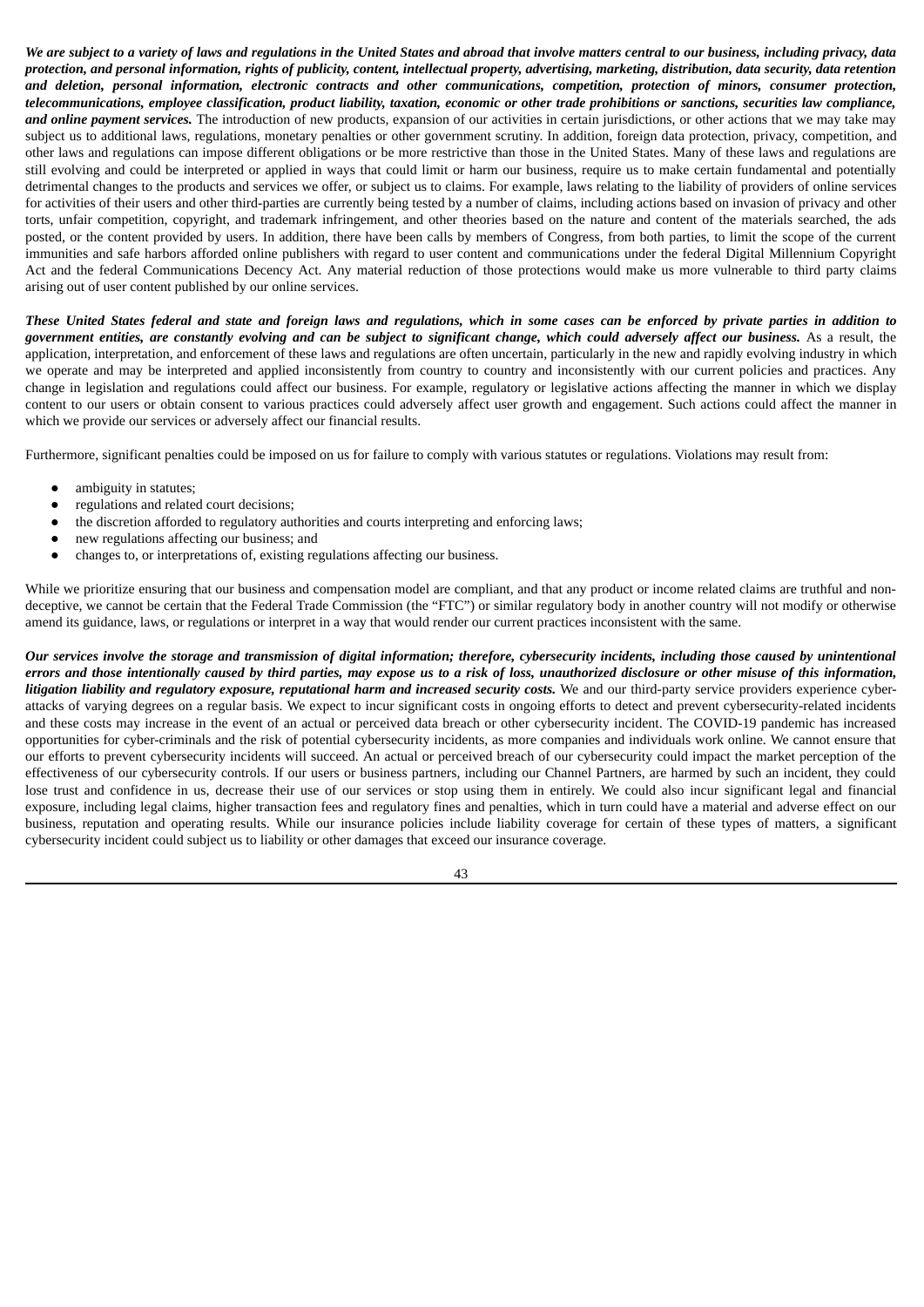Prior employers of our employees may assert violations of past employment arrangements. Our employees are highly experienced, having worked in our industry for many years. Prior employers may try to assert that our employees are breaching restrictive covenants and other limitations imposed by past employment arrangements. We believe that all of our employees are free to work for us in their various capacities and have not breached past employment arrangements. Notwithstanding our care in our employment practices, a prior employer may assert a claim. Such claims will be costly to contest, highly disruptive to our work environment, and may be detrimental to our operations.

Our products may reauire availability of components or known technoloay from third parties and their non-availability can impede our arowth. We license/buy certain technology integral to our products from third parties, including open-source and commercially available software. Our inability to acquire and maintain any third-party product licenses or integrate the related third-party products into our products in compliance with license arrangements, could result in delays in product development until equivalent products can be identified, licensed, and integrated. We also expect to require new licenses in the future as our business grows and technology evolves. We cannot provide assurance that these licenses will continue to be available to us on commercially reasonable terms, if at all.

*Government regulations may increase our costs of doing business.* The adoption or modification of laws or regulations relating to online media, communities, commerce, security and privacy could harm our business, operating results and financial condition by increasing our costs and administrative burdens. It may take years to determine whether and how existing laws such as those governing intellectual property, privacy, security, libel, consumer protection, and taxation apply. Laws and regulations directly applicable to Internet activities are becoming more diverse and prevalent in all global markets. We must comply with regulations in the United States, as well as any other regulations adopted by other countries where we may do business. The growth and development of Internet content, commerce and communities may prompt calls for more stringent consumer protection laws, privacy laws and data protection laws, both in the United States and abroad, as well as new laws governing the taxation of these activities. Compliance with any newly adopted laws may prove difficult for us and may harm our business, operating results, and financial condition.

We may face lawsuits or incur liabilities in the future in connection with our businesses. In the future, we may face lawsuits or incur liabilities in connection with our businesses. For example, we could face claims relating to information that is published or made available on the Maven Platform. In particular, the nature of our business exposes us to claims related to defamation, intellectual property rights and rights of publicity and privacy. We might not be able to monitor or edit a significant portion of the content that appears on the Maven Platform. This risk is enhanced in certain jurisdictions outside the United States where our protection from liability for third-party actions may be unclear and where we may be less protected under local laws than we are in the United States. We could also face fines or orders restricting or blocking our services in particular geographies as a result of content hosted on our services. If any of these events occur, our business could be seriously harmed.

# **RISKS RELATED TO AN INVESTMENT IN OUR SECURITIES**

*There may be no liquid market for our common stock.* We provide no assurances of any kind or nature whatsoever that an active market for our common stock will ever develop. There has been no sustained activity in the market for our common stock. Investors should understand that there may be no alternative exit strategy for them to recover or liquidate their investments in our common stock. Accordingly, investors must be prepared to bear the entire economic risk of an investment in us for an indefinite period of time. Even if an active trading market develops over time, we cannot predict how liquid that market might become. Our common stock is quoted on the OTC Markets Group, Inc.'s (the "OTCM") Pink Open Market (the "OTC Pink"). Trading in stock quoted on over-the-counter markets is often thin and characterized by wide fluctuations in trading prices, due to many factors that may have little to do with our operations or business prospects. The trading price of our common stock is likely to be highly volatile and could be subject to wide fluctuations in price in response to various factors, some of which are beyond our control. These factors include:

- Quarterly variations in our results of operations or those of our competitors;
- Announcements by us or our competitors of acquisitions, new products and services, significant contracts, commercial relationships, or capital commitments;
- Disruption or substantive changes to our operations, including the impact of the COVID-19 pandemic;
- Variations in our sales and earnings from period to period;
- Commencement of, or our involvement in, litigation;
- Any major change in our board or management;
- Changes in governmental regulations or in the status of our regulatory approvals; and
- General market conditions and other factors, including factors unrelated to our own operating performance.

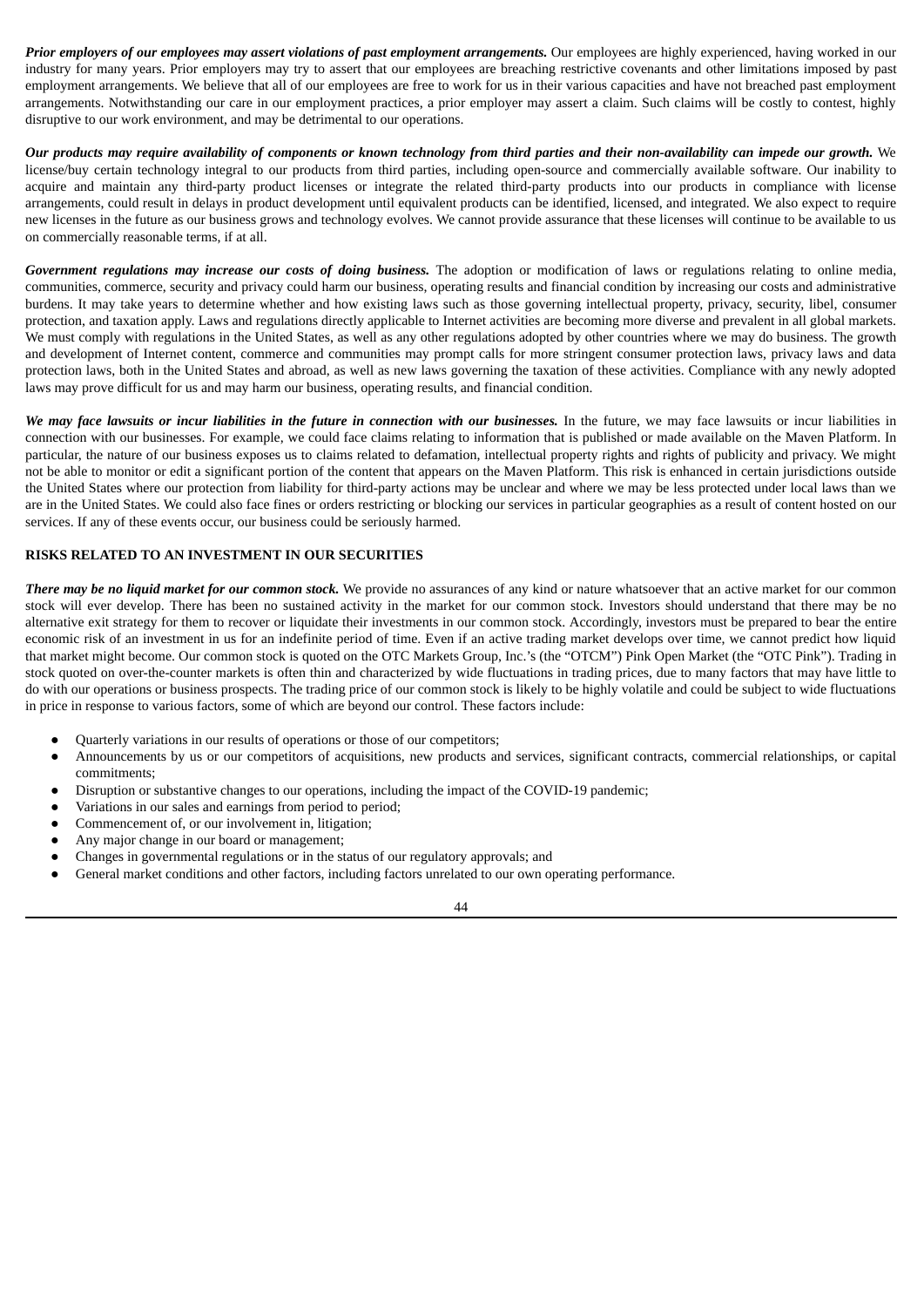We are subject to the reporting requirements of the United States securities laws, which will require expenditure of capital and other resources, and *may divert management's attention.* We are a public reporting company subject to the information and reporting requirements of the Exchange Act, the Sarbanes-Oxley Act ("Sarbanes"), and other applicable securities rules and regulations. Complying with these rules and regulations have caused us and will continue to cause us to incur additional legal and financial compliance costs, make some activities more difficult, be time-consuming or costly, and continue to increase demand on our systems and resources. The Exchange Act requires, among other things, that we file annual, quarterly and current reports with respect to our business and operating results. We are not current in our SEC filings and the cost of completing historical filings in addition to maintaining current financial reporting has been, and will continue to be, a financial burden for us. If we fail to or are unable to comply with Sarbanes, we will not be able to obtain independent accountant certifications that Sarbanes requires publicly traded companies to obtain. Further, by complying with public disclosure requirements, our business and financial condition are more visible, which we believe may result in the likelihood of increased threatened or actual litigation, including by competitors and other third parties. Compliance with these additional requirements may also divert management's attention from operating our business. Any of these may adversely affect our operating results.

We may not be able to attract the attention of major brokerage firms or securities analysts in our efforts to raise capital. In due course, we plan to seek to have our common stock quoted on a national securities exchange in the United States. There can be no assurance that we will be able to garner a quote for our common stock on an exchange. Even if we are successful in doing so, security analysts and major brokerage houses may not provide coverage of us. We may also not be able to attract any brokerage houses to conduct secondary offerings with respect to our securities.

Because we are subject to the "penny stock" rules and regulations, the level of trading activity in our common stock is limited, and our stockholders *may have difficulties selling their shares.* SEC regulations define penny stocks to be any non-exchange equity security that has a market price of less than \$5.00 per share, subject to certain exemptions. The regulations of the SEC promulgated under the Exchange Act require additional disclosure relating to the market for penny stocks in connection with trades in any stock defined as a penny stock. Unless an exception is available, those regulations require the broker-dealer to deliver, prior to any transaction involving a penny stock, a standardized risk disclosure schedule prepared by the SEC, to provide the customer with current bid and offer quotations for the penny stock, the compensation of the broker-dealer and its salesperson in the transaction, monthly account statements showing the market value of each penny stock held in the purchaser's account, to make a special written determination that the penny stock is a suitable investment for the purchaser and receive the purchaser's written agreement to the transaction. These disclosure requirements may have the effect of reducing the level of trading activity, if any, in the secondary market for a stock that becomes subject to the penny stock rules. Consequently, these penny stock rules may affect the ability of broker-dealers to trade our securities. We believe that the penny stock rules discourage market investor interest in and limit the marketability of our common stock. There can be no assurance that our common stock will qualify for exemption from the penny stock rules. In any event, even if our common stock were exempt from the penny stock rules, we would remain subject to Section 15(b)(6) of the Exchange Act, which gives the SEC the authority to restrict any person from participating in a distribution of penny stock, if the SEC finds that such a restriction would be in the public interest.

In addition to the "penny stock" rules promulgated by the SEC, the Financial Industry Regulatory Authority ("FINRA") has adopted rules that require that in recommending an investment to a customer, a broker-dealer must have reasonable arounds for believing that the investment is suitable for that *customer.* Prior to recommending speculative low-priced securities to their non-institutional customers, broker-dealers must make reasonable efforts to obtain information about the customer's financial status, tax status, investment objectives, and other information. Under interpretations of these rules, FINRA believes that there is a high probability that speculative low-priced securities will not be suitable for at least some customers. FINRA requirements make it more difficult for broker-dealers to recommend that their customers buy our common stock, which may limit your ability to buy and sell our common stock.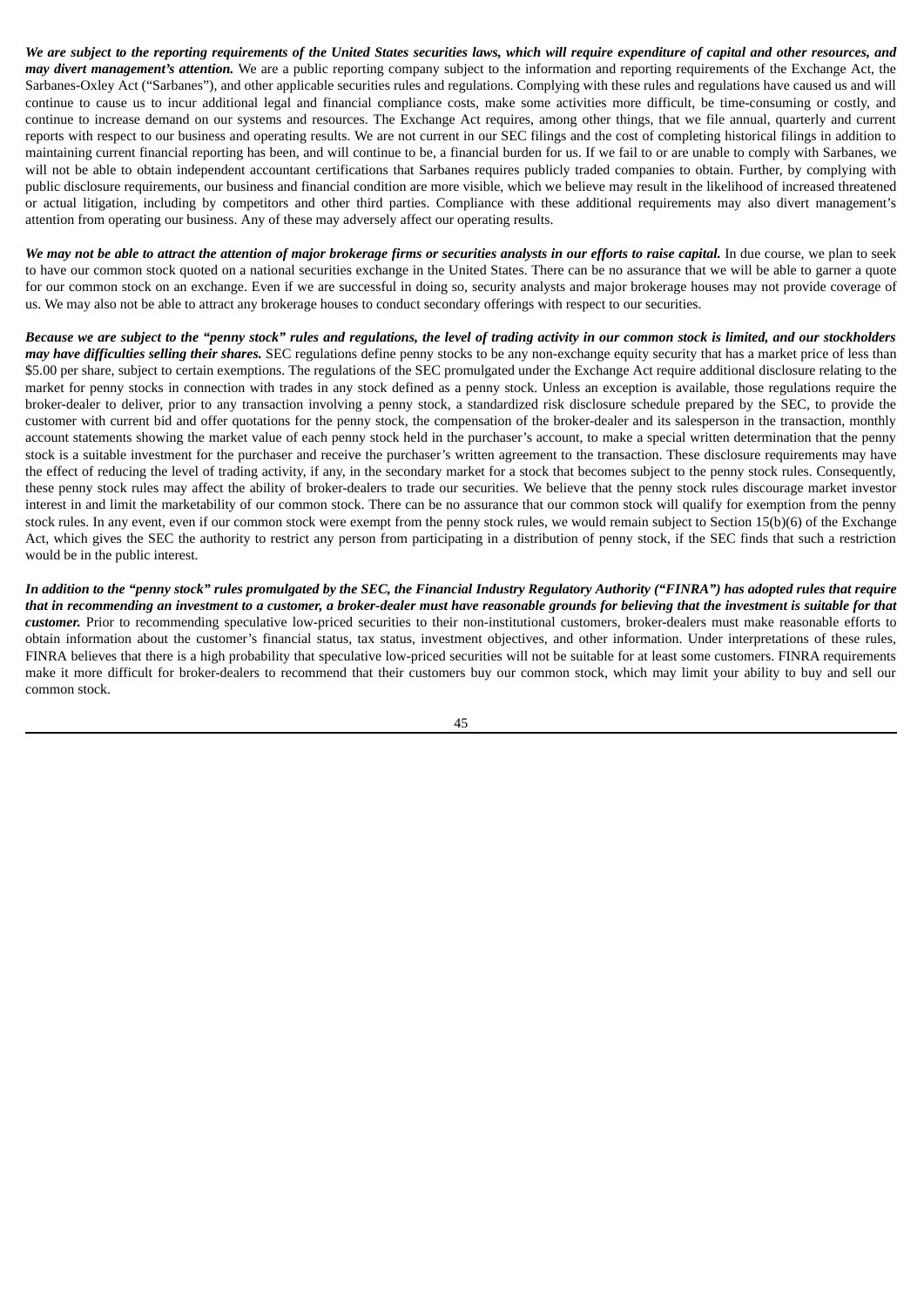# <span id="page-47-0"></span>**ITEM 2. UNREGISTERED SALES OF EQUITY SECURITIES AND USE OF PROCEEDS**

None.

# <span id="page-47-1"></span>**ITEM 3. DEFAULTS UPON SENIOR SECURITIES**

None.

# <span id="page-47-2"></span>**ITEM 4. MINE SAFETY DISCLOSURES**

Not applicable.

## <span id="page-47-3"></span>**ITEM 5. OTHER INFORMATION**

None.

# <span id="page-47-4"></span>**ITEM 6. EXHIBITS**

The following documents are filed as part of this Quarterly Report:

| Exhibit<br>Number | Description of Document                                                                                                                                                                                               |
|-------------------|-----------------------------------------------------------------------------------------------------------------------------------------------------------------------------------------------------------------------|
| 4.1               | Form of 2020 Warrant for Channel Partners Program, which was filed as Exhibit 4.19 to our Annual Report on Form 10-K, filed on April 9,<br>2021.                                                                      |
| 10.1              | Note, dated April 6, 2020, issued by TheStreet, Inc. in favor of JPMorgan Chase Bank, N.A., which was filed as Exhibit 10.68 to our<br>Annual Report on Form 10-K, filed on April 9, 2021.                            |
| $10.2+$           | Executive Chairman Agreement, dated as of June 5, 2020, by and between the Company and John Fichthorn, which was filed as Exhibit<br>10.72 to our Annual Report on Form 10-K, filed on January 8, 2021.               |
| $10.3+$           | Amended and Restated Executive Employment Agreement, dated May 1, 2020, by and between the Company and Ross Levinsohn, which<br>was filed as Exhibit 10.90 to our Annual Report on Form 10-K, filed on April 9, 2021. |
| 10.4              | Channel Partners Warrant Program adopted on May 20, 2020, which was filed as Exhibit 10.112 to our Annual Report on Form 10-K, filed<br>on April 9, 2021.                                                             |
| 10.5              | Amendment to 2020 Outside Director Compensation Policy, dated May 27, 2020, which was filed as Exhibit 10.114 to our Annual Report<br>on Form 10-K, filed on April 9, 2021.                                           |
| 10.6              | Consulting Agreement, dated April 11, 2020, by and between Maven Coalition, Inc. and AQKraft Advisory Services, LLC, which was filed<br>as Exhibit 10.116 to our Annual Report on Form 10-K, filed on April 9, 2021.  |
| $31.1*$           | Chief Executive Officer's Certification Pursuant to Section 302 of the Sarbanes-Oxley Act of 2002.                                                                                                                    |
| $31.2*$           | Chief Financial Officer's Certification Pursuant to Section 302 of the Sarbanes-Oxley Act of 2002.                                                                                                                    |
| $32.1*$           | Chief Executive Officer's Certification Pursuant to Section 906 of the Sarbanes-Oxley Act of 2002.                                                                                                                    |
| $32.2*$           | Chief Financial Officer's Certification Pursuant to Section 906 of the Sarbanes-Oxley Act of 2002.                                                                                                                    |
| 101.INS**         | <b>XBRL Instance Document</b>                                                                                                                                                                                         |
| 101.SCH**         | <b>XBRL Taxonomy Extension Schema Document</b>                                                                                                                                                                        |
| 101.CAL**         | <b>XBRL Taxonomy Extension Calculation Linkbase Document</b>                                                                                                                                                          |
| 101.LAB**         | XBRL Taxonomy Extension Label Linkbase Document                                                                                                                                                                       |
| 101.PRE**         | XBRL Taxonomy Extension Presentation Linkbase Document                                                                                                                                                                |
| 101.DEF**         | <b>XBRL Taxonomy Extension Definition Linkbase Document</b>                                                                                                                                                           |
| * Filed herewith. |                                                                                                                                                                                                                       |

\*\* In accordance with Regulation S-T, the XBRL related information on Exhibit No. 101 to this Quarterly Report on Form 10-Q shall be deemed "furnished" herewith but not "filed".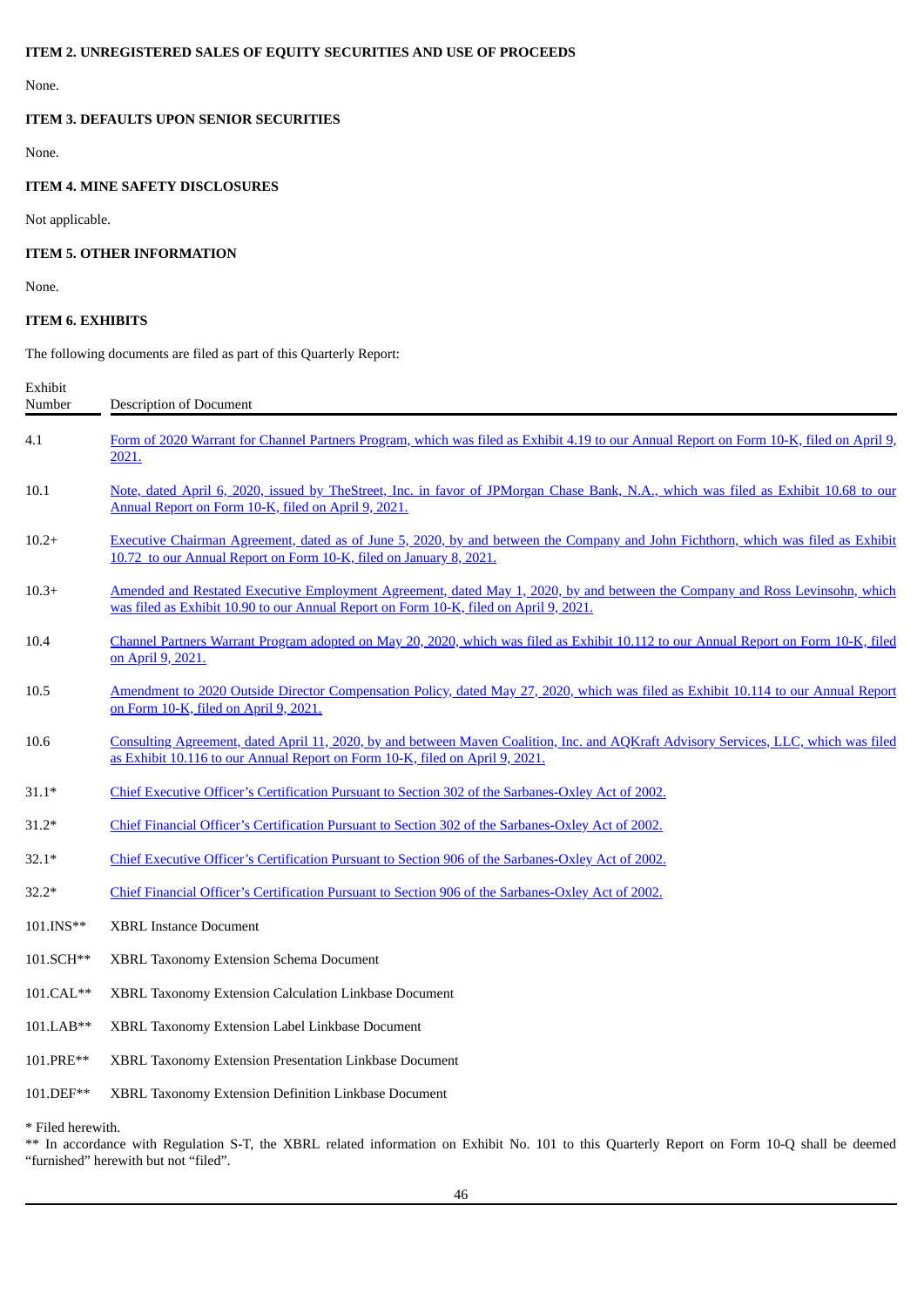# **SIGNATURES**

<span id="page-48-0"></span>In accordance with the requirements of the Securities and Exchange Act of 1934, the registrant has duly caused this report to be signed on its behalf by the undersigned thereunto duly authorized.

|                    | TheMaven, Inc.                               |
|--------------------|----------------------------------------------|
| Date: May 12, 2021 | By: /s/ ROSS LEVINSOHN                       |
|                    | Ross Levinsohn                               |
|                    | <b>Chief Executive Officer</b>               |
|                    | (Principal Executive Officer)                |
| Date: May 12, 2021 | By: /s/ DOUGLAS B. SMITH                     |
|                    | Douglas B. Smith                             |
|                    | Chief Financial Officer                      |
|                    | (Principal Financial and Accounting Officer) |
|                    | 47                                           |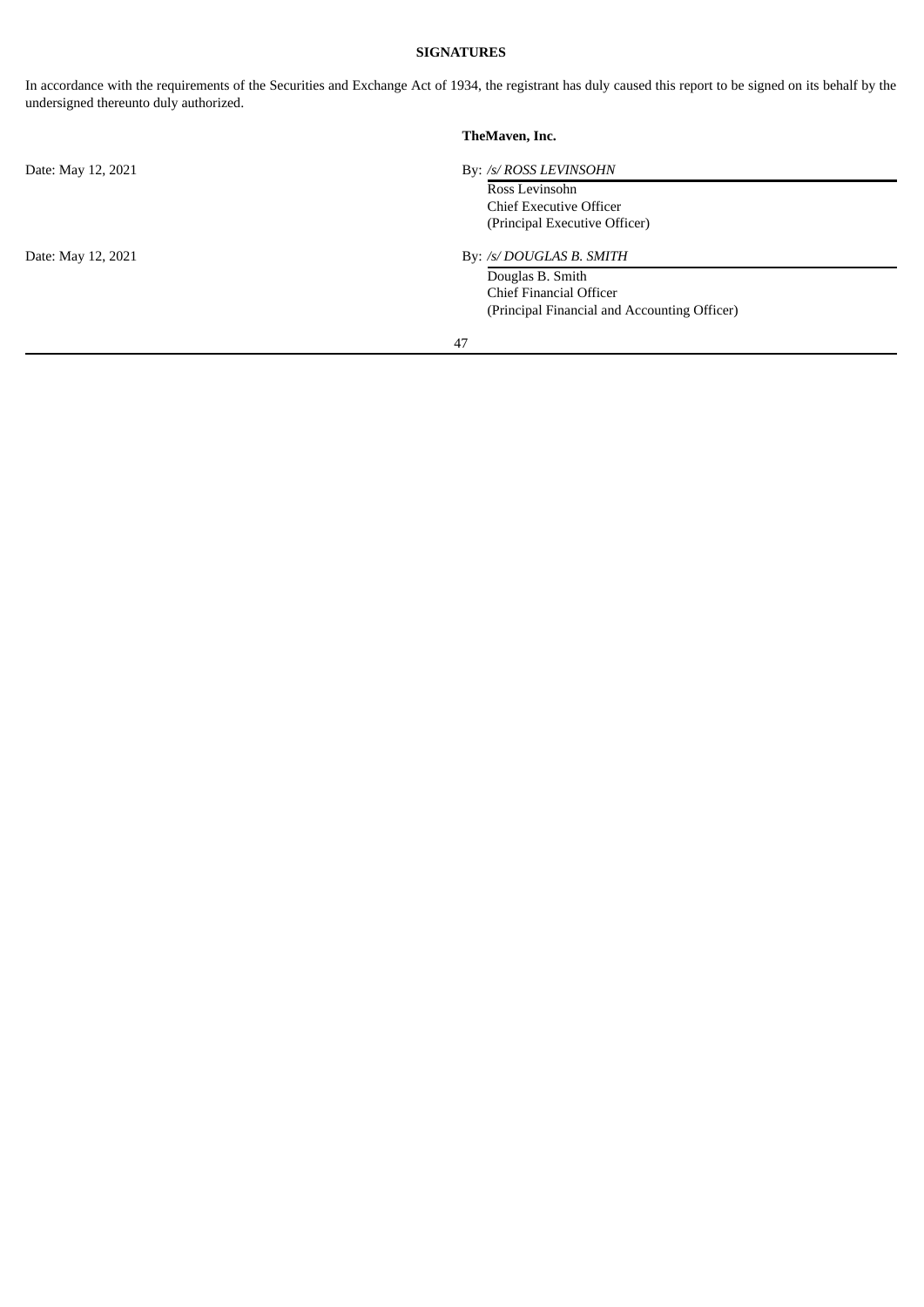# **Certification of Chief Executive Officer Pursuant to Rule 13a-14(a) under the Securities Exchange Act of 1934**

<span id="page-49-0"></span>I, Ross Levinsohn, certify that:

- 1. I have reviewed this Quarterly Report on Form 10-Q of theMaven, Inc. for the three and six months ended June 30, 2020 (this "Report");
- 2. Based on my knowledge, this Report does not contain any untrue statement of a material fact or omit to state a material fact necessary to make the statements made, in light of the circumstances under which such statements were made, not misleading with respect to the period covered by this Report;
- 3. Based on my knowledge, the financial statements, and other financial information included in this Report, fairly present in all material respects the financial condition, results of operations and cash flows of the registrant as of, and for, the periods presented in this Report;
- 4. The registrant's other certifying officer(s) and I are responsible for establishing and maintaining disclosure controls and procedures (as defined in Exchange Act Rules 13a-15(e) and 15d-15(e)) and internal control over financial reporting (as defined in Exchange Act Rules 13a-15(f) and 15d-15(f)) for the registrant and have:
	- a) Designed such disclosure controls and procedures, or caused such disclosure controls and procedures to be designed under our supervision, to ensure that material information relating to the registrant, including its consolidated subsidiaries, is made known to us by others within those entities, particularly during the period in which this Report is being prepared;
	- b) Designed such internal control over financial reporting, or caused such internal control over financial reporting to be designed under our supervision, to provide reasonable assurance regarding the reliability of financial reporting and the preparation of financial statements for external purposes in accordance with generally accepted accounting principles;
	- c) Evaluated the effectiveness of the registrant's disclosure controls and procedures and presented in this Report our conclusions about the effectiveness of the disclosure controls and procedures, as of the end of the period covered by this Report based on such evaluation; and
	- d) Disclosed in this Report any change in the registrant's internal control over financial reporting that occurred during the Company's most recent fiscal quarter (the registrant's fourth fiscal quarter in the case of an annual report) that has materially affected, or is reasonably likely to materially affect, the registrant's internal control over financial reporting; and
- 5. The registrant's other certifying officer(s) and I have disclosed, based on our most recent evaluation of internal control over financial reporting, to the registrant's auditors and the audit committee of the registrant's board of directors (or persons performing the equivalent functions):
	- a) All significant deficiencies and material weaknesses in the design or operation of internal control over financial reporting which are reasonably likely to adversely affect the registrant's ability to record, process, summarize and report financial information; and
	- b) Any fraud, whether or not material, that involves management or other employees who have a significant role in the registrant's internal control over financial reporting.

Date: May 12, 2021

*/s/ Ross Levinsohn*

Ross Levinsohn Chief Executive Officer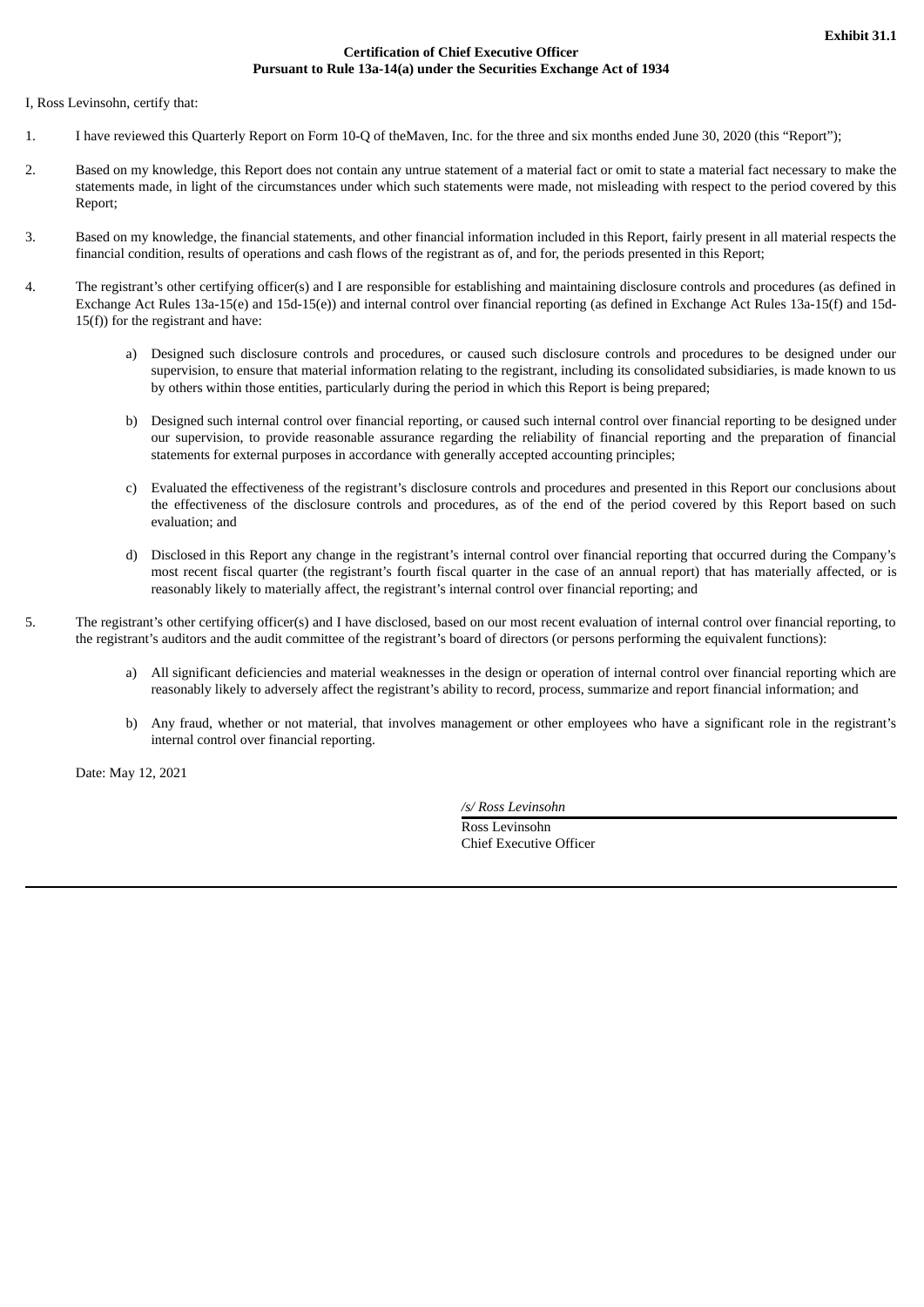# **Certification of Chief Executive Officer Pursuant to Rule 13a-14(a) under the Securities Exchange Act of 1934**

<span id="page-50-0"></span>I, Douglas Smith, certify that:

- 1. I have reviewed this Quarterly Report on Form 10-Q of theMaven, Inc. for the three and six months ended June 30, 2020 (this "Report");
- 2. Based on my knowledge, this Report does not contain any untrue statement of a material fact or omit to state a material fact necessary to make the statements made, in light of the circumstances under which such statements were made, not misleading with respect to the period covered by this Report;
- 3. Based on my knowledge, the financial statements, and other financial information included in this Report, fairly present in all material respects the financial condition, results of operations and cash flows of the registrant as of, and for, the periods presented in this Report;
- 4. The registrant's other certifying officer(s) and I are responsible for establishing and maintaining disclosure controls and procedures (as defined in Exchange Act Rules 13a-15(e) and 15d-15(e)) and internal control over financial reporting (as defined in Exchange Act Rules 13a-15(f) and 15d-15(f)) for the registrant and have:
	- a) Designed such disclosure controls and procedures, or caused such disclosure controls and procedures to be designed under our supervision, to ensure that material information relating to the registrant, including its consolidated subsidiaries, is made known to us by others within those entities, particularly during the period in which this Report is being prepared;
	- b) Designed such internal control over financial reporting, or caused such internal control over financial reporting to be designed under our supervision, to provide reasonable assurance regarding the reliability of financial reporting and the preparation of financial statements for external purposes in accordance with generally accepted accounting principles;
	- c) Evaluated the effectiveness of the registrant's disclosure controls and procedures and presented in this Report our conclusions about the effectiveness of the disclosure controls and procedures, as of the end of the period covered by this Report based on such evaluation; and
	- d) Disclosed in this Report any change in the registrant's internal control over financial reporting that occurred during the Company's most recent fiscal quarter (the registrant's fourth fiscal quarter in the case of an annual report) that has materially affected, or is reasonably likely to materially affect, the registrant's internal control over financial reporting; and
- 5. The registrant's other certifying officer(s) and I have disclosed, based on our most recent evaluation of internal control over financial reporting, to the registrant's auditors and the audit committee of the registrant's board of directors (or persons performing the equivalent functions):
	- a) All significant deficiencies and material weaknesses in the design or operation of internal control over financial reporting which are reasonably likely to adversely affect the registrant's ability to record, process, summarize and report financial information; and
	- b) Any fraud, whether or not material, that involves management or other employees who have a significant role in the registrant's internal control over financial reporting.

Date: May 12, 2021

*/s/ Douglas B. Smith*

Douglas B. Smith Chief Financial Officer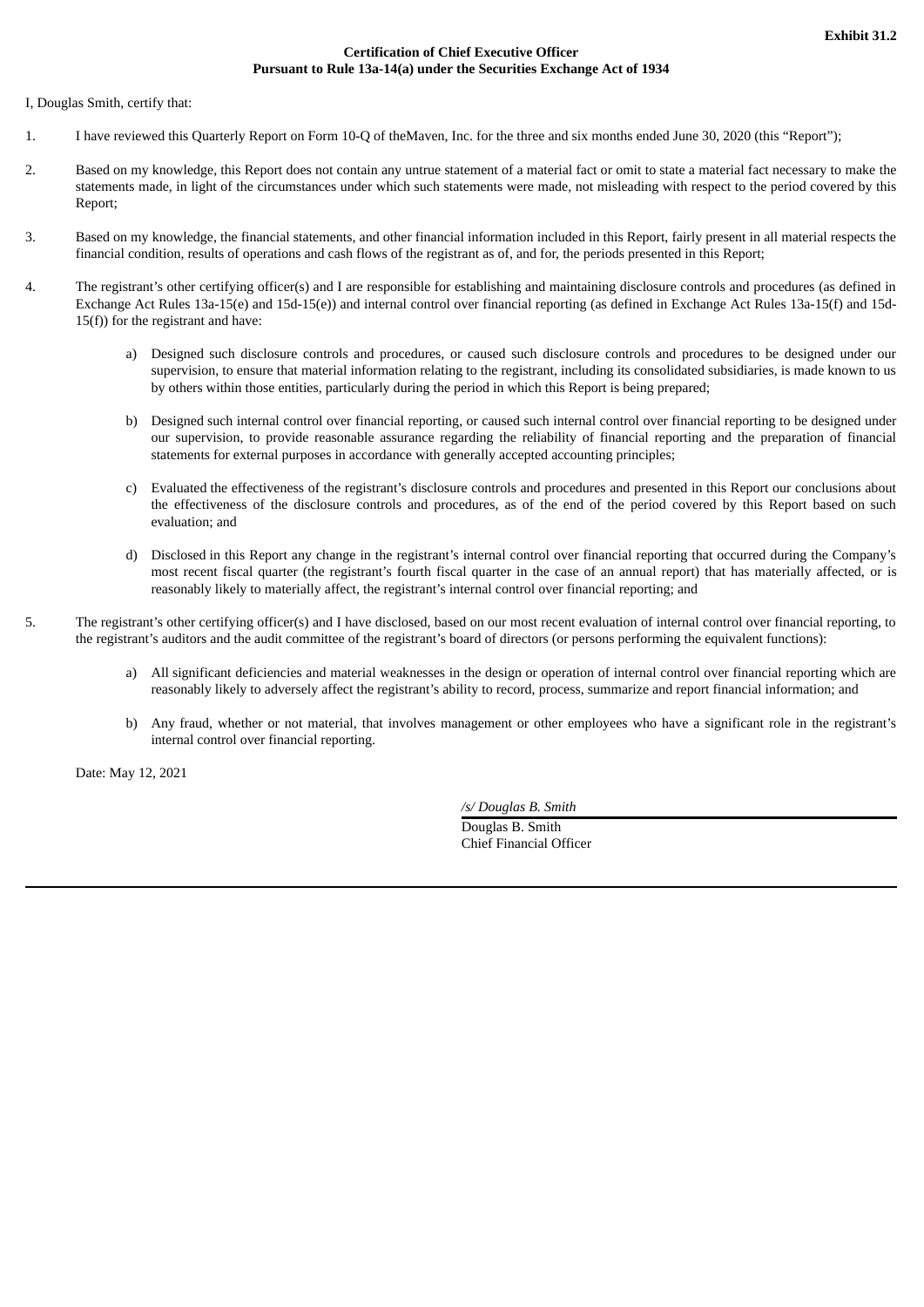# **Certification of Chief Executive Officer Pursuant to Section 1350 of Chapter 63 of Title 18 of the United States Code**

<span id="page-51-0"></span>Pursuant to U.S.C. Section 1350, as created by Section 906 of the Sarbanes-Oxley Act of 2002, the undersigned Chief Executive Officer of theMaven, Inc. (the "Company") does hereby certify, to the best of such officer's knowledge, that:

- 1. This Quarterly Report on Form 10-Q of the Company for the three and six months ended June 30, 2020 (the "Report"), fully complies with the requirements of Section 13(a) or Section 15(d), as applicable, of the Securities Exchange Act of 1934, as amended; and
- 2. The information contained in the Report fairly presents, in all material respects, the financial condition and results of operations of the Company.

Date: May 12, 2021 By: */s/ Ross Levinsohn*

Ross Levinsohn Chief Executive Officer

The certifications set forth above are being furnished as an exhibit solely pursuant to Section 906 of the Sarbanes-Oxley Act of 2002, and shall not be deemed to be "filed" for purposes of Section 18 of the Securities Exchange Act of 1934, as amended, nor shall they be deemed incorporated by reference in any filing under the Securities Act of 1933, as amended.

A signed original of this written statement required by Section 906, or other document authenticating, acknowledging or otherwise adopting the signature that appears in typed form within the electronic version of this written statement required by Section 906, has been provided to theMaven, Inc. and will be retained by theMaven, Inc. and furnished to the Securities and Exchange Commission or its staff upon request.